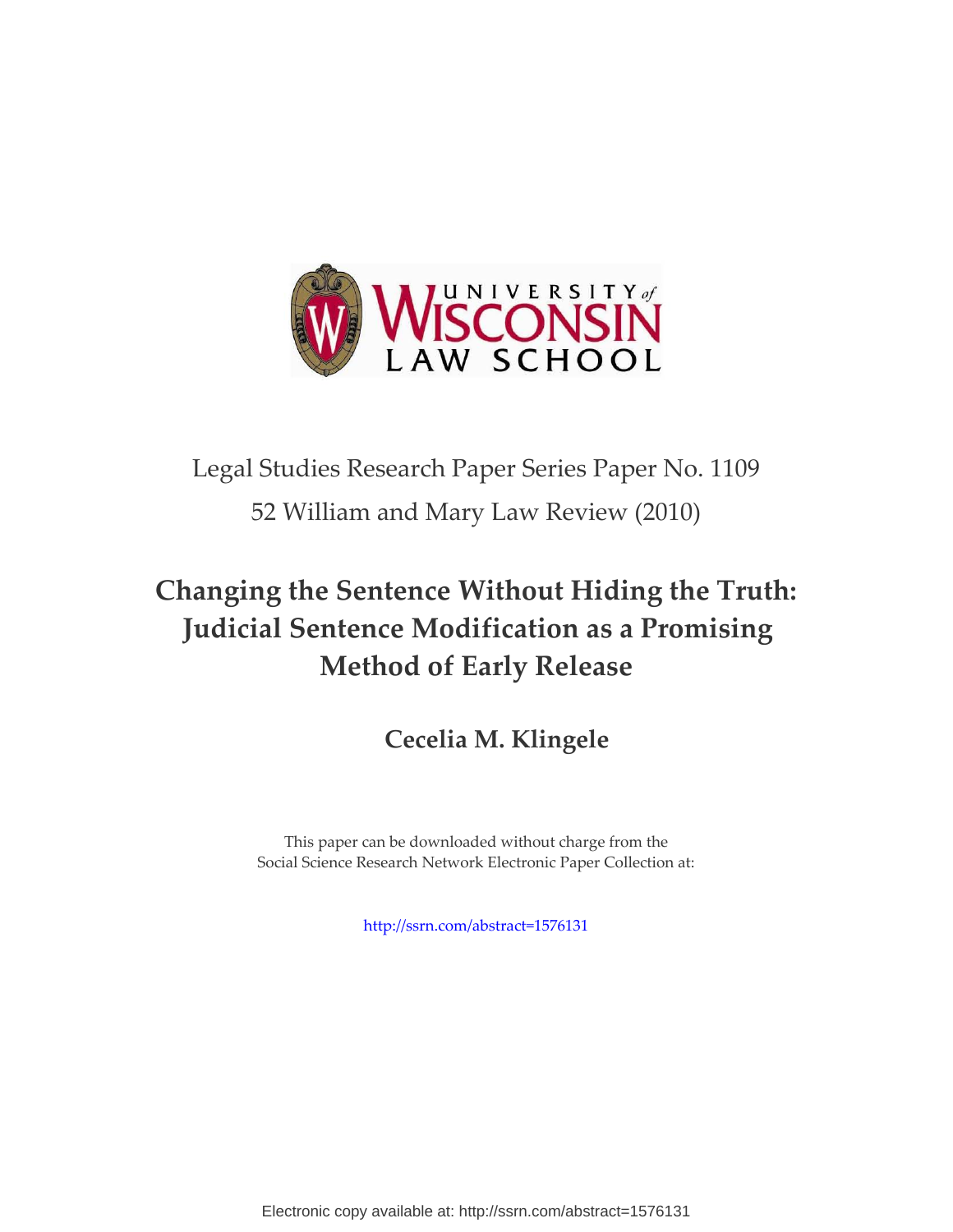## **CHANGING THE SENTENCE WITHOUT HIDING THE TRUTH: JUDICIAL SENTENCE MODIFICATION AS A PROMISING METHOD OF EARLY RELEASE**

## Cecelia Klingele\*

#### **ABSTRACT**

*Last year, as the State of California struggled with a \$42 billion budget deficit, its financial inability to correct constitutionally deficient prison conditions led a federal court to order the release of 40,000 state prisoners. In Oregon, Michigan, Connecticut, Vermont, and Delaware, spending on corrections now exceeds spending on higher education. Across the nation, more than 1 of every 100 Americans is behind bars. When the financial crisis of 2008 dealt its blow, state correctional budgets were already nearing a breaking point. Now, in the wake of unprecedented budget shortfalls, state governments have been forced to confront a difficult reality: the ever-increasing prison population has come at too high a price. The question is no longer whether to reduce the number of prisoners, but how.* 

*Reversing years of ever-harsher sentencing policies, jurisdictions throughout the United States are trying to cut costs by expanding good time credit, increasing parole eligibility, and authorizing new forms of early release. This Article examines judicial sentence modification, an often overlooked ameliorative mechanism that has potential benefits many other forms of early release lack. For states wishing to promote early release in a manner that is both transparent and publicly accountable, judicial sentence modification is a promising, and potentially sustainable, new mechanism for sentence reduction.* 

| III. AN ALTERNATIVE MECHANISM: JUDICIAL SENTENCE MODIFICATION 23 |    |
|------------------------------------------------------------------|----|
|                                                                  |    |
|                                                                  | 25 |
| 1. The Rule 35 Motion Extended: Modification in Maryland         | 26 |

<sup>\*</sup> Visiting Assistant Professor, University of Wisconsin Law School. Many thanks to Michael E. Smith and Walter J. Dickey for years of thought-provoking conversations on the subject of sentence modification; to Howard Erlanger, Margaret Colgate Love, Michael Tonry, Justin Murray, Hank Shea, Robert Visher, Lahny Silva, Meredith Ross, Keith Findley, Anuj Desai, and Ben Kempinen for their helpful comments on earlier drafts of this article; to Jesse Norris for his research assistance; and to Brad, Kateri, Thérèse, Trea, Felicity, and Zélie Klingele for their patience.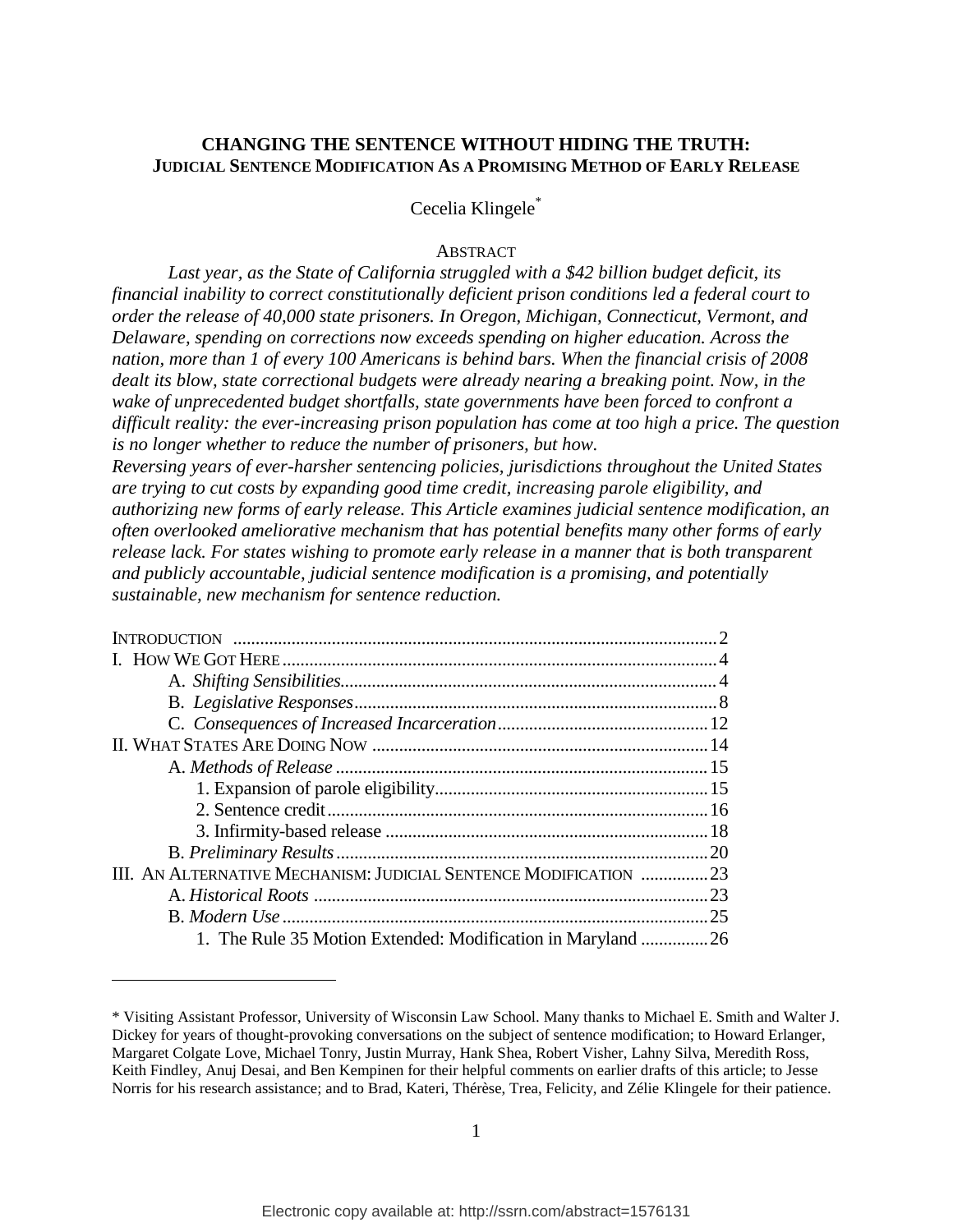| 4. A New Approach: The Model Penal Code's "Second Look"32    |  |
|--------------------------------------------------------------|--|
|                                                              |  |
|                                                              |  |
|                                                              |  |
|                                                              |  |
| D. Potential Limitations of Judicial Sentence Modification38 |  |
|                                                              |  |
|                                                              |  |
|                                                              |  |
|                                                              |  |
|                                                              |  |
|                                                              |  |
|                                                              |  |

#### **INTRODUCTION**

From the early 1980s through the beginning of the twenty-first century, U.S. state and federal crime policy was characterized by increasingly harsh custodial penalties. "Tough on crime" was the rhetoric of the day: the number of criminal sanctions increased and the length of custodial sentences soared.<sup>1</sup> Public demand for "truth in sentencing" and accountability for offenders and criminal justice administrators led to the abolition of parole in many jurisdictions and limited early release in still more.<sup>2</sup> Mandatory minimum sentences, penalty enhancements, and determinate sentencing schemes became key tools in the law enforcement arsenal, all designed to get—and keep—criminals off the streets.<sup>3</sup> Yet despite significant drops in the rate of violent crime throughout the 1990s, the growth in imprisonment continued unabated.<sup>4</sup>

As a result of the move toward more punitive policies, the number of persons confined in U.S. jails and prisons increased substantially—from just over 1.1 million in 1990 to 2.3 million in 2008.<sup>5</sup> The United States now imprisons its residents at a rate seven times higher than Western European nations.<sup>6</sup> Though scholars have posited many possible explanations for this disparity,

<sup>1.</sup> *See generally* MARC MAUER, RACE TO INCARCERATE (2d ed. 2006).

<sup>2.</sup> *See, e.g.*, PAULA M. DITTON & DORIS JAMES WILSON, BUREAU OF JUSTICE STATISTICS, TRUTH IN SENTENCING IN STATE PRISONS 3 (1999), *available at* http://bjs.ojp.usdoj.gov/content/pub/pdf/tssp.pdf (describing abolition of parole in fourteen states).

<sup>3.</sup> MAUER, *supra* note , at 45-48.

<sup>4.</sup> The U.S. Crime Index rate rose gradually from 1960-1980, dropped significantly from 1980-1984, and then rose again until 1991, when it went into steady decline. LEONARD A. MAROWITZ, CRIMINAL JUSTICE STATISTICS CENTER, WHY DID THE CRIME RATE DECREASE THROUGH 1999? (AND WHY MIGHT IT DECREASE OR INCREASE IN 2000 AND BEYOND) 3 (2000), *available at* http://ag.ca.gov/cjsc/publications/misc/why/rpt.pdf. FBI crime statistics show that after a brief uptick in crime from 2005-2006, crime rates are once again declining and have reached near record lows. FEDERAL BUREAU OF INVESTIGATION, CRIME IN THE UNITED STATES: PRELIMINARY SEMIANNUAL UNIFORM CRIME REPORT (2009), *available at* http://www.fbi.gov/ucr/2009prelimsem/index.html.

<sup>5.</sup> *Compare* ALLEN J. BECK & DARRELL K. GILLIARD, BUREAU OF JUSTICE STATISTICS, PRISONERS IN 1994, at 2 (1995), *available at* http://bjs.ojp.ucdoj.gov/content/pub/pdf/Pi94.pdf, *with* WILLIAM J. SABOL, ET AL., BUREAU OF JUSTICE STATISTICS, PRISONERS IN 2008, at 8 (2009), http://bjs.ojp.usdoj.gov/content/pub/pdf/p08.pdf.

<sup>6.</sup> Bruce Western & Christopher Wildeman, *Punishment, Inequality, and the Future of Mass Incarceration*, 57 U. KAN. L. REV. 851, 857 (2009); *see also* Alfred Blumstein, Michael Tonry & Asheley Van Ness, *Cross-National*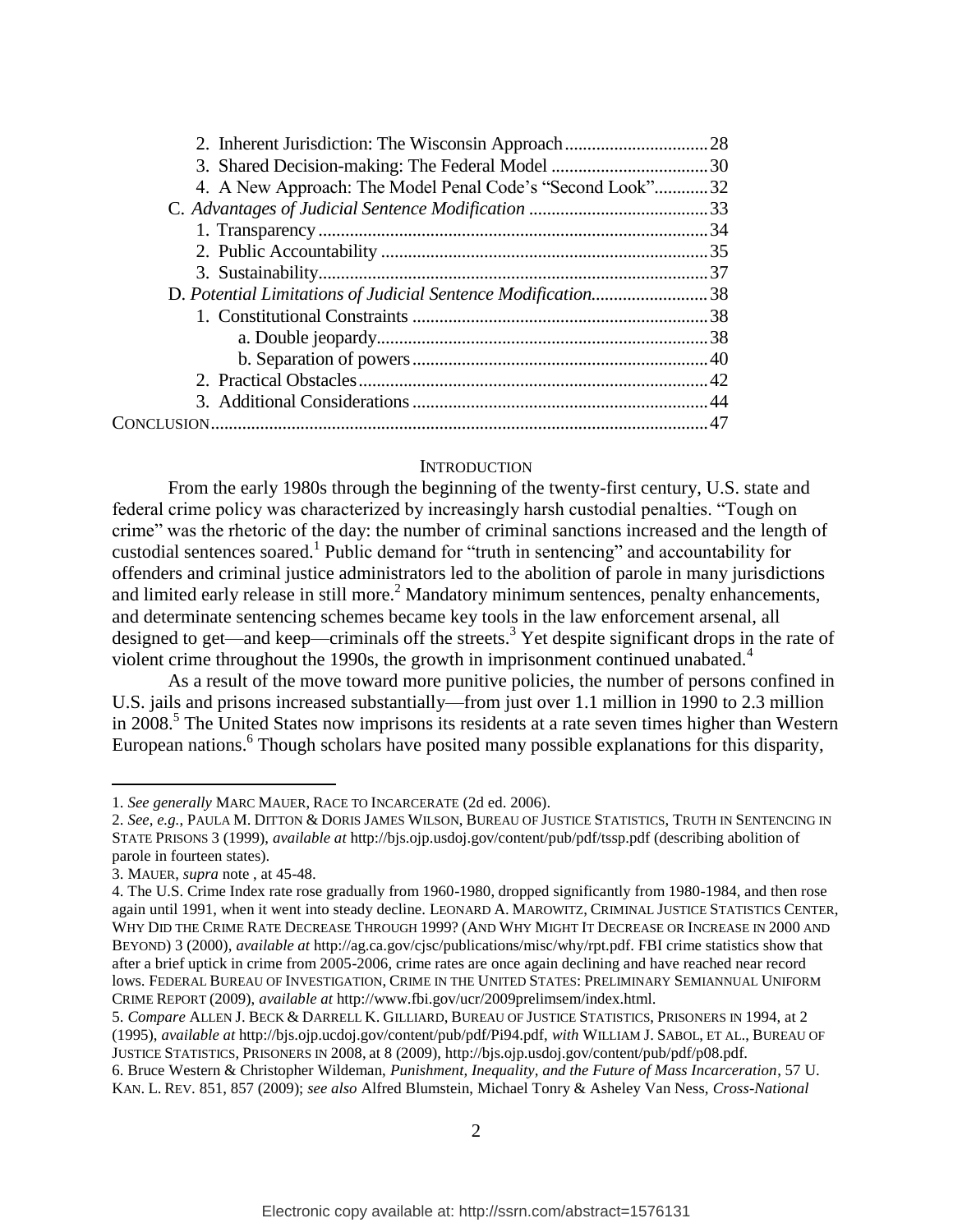no single theory appears to capture the causes of "American exceptionalism," and the reasons for its persistence remain a source of much debate.<sup>7</sup>

What is not debated is the fact that America's growing prison population has come at a cost. The human costs of incarceration have led to widespread critiques of America"s overreliance on incarceration as a tool of social control.<sup>8</sup> In recent years, however, it is the financial consequences of current penal policy that have drawn the most attention from policymakers. As the number of inmates has burgeoned, correctional budgets have been strained by many factors. Larger prison populations have led to the construction of more prisons with associated staffing and overhead expenses.<sup>9</sup> More prisoners have also meant higher costs for basic necessities, along with increased costs for "optional" programming, such as GED instruction, vocational training, and drug and alcohol rehabilitation.<sup>10</sup> Significant, too, has been the rapidly rising cost of delivering even rudimentary health care—a cost states bear in full for those within their custody. $11$ 

State correctional costs are now estimated to exceed \$50 billion annually.<sup>12</sup> That sum would be burdensome in the most affluent of times, but in the wake of the financial crisis of 2008, it has become unsustainable. Spurred to action by funding deficits, in recent months many states have begun to pass legislation and implement administrative measures designed to reduce incarceration rates, increase public safety, improve successful re-integration for former offenders, and, ideally, alleviate the financial burdens of the "tough on crime" policies that defined the period from 1980-2000.<sup>13</sup> Some of these measures have focused on reducing the number of people entering prison as a result of conviction or revocation from community supervision. Many others, however, have focused on reducing the number of people in custody

7. *See generally* DAVID GARLAND, THE CULTURE OF CONTROL: CRIME AND SOCIAL ORDER IN CONTEMPORARY SOCIETY (2001); JONATHAN SIMON, GOVERNING THROUGH CRIME: HOW THE WAR ON CRIME TRANSFORMED AMERICAN DEMOCRACY AND CREATED A CULTURE OF FEAR (2007); Michael Tonry, *Explanations of American Punishment Policies: A National History*, 11 PUNISHMENT & SOC"Y 377, 377-79 (2009) [hereinafter Tonry, *Explanations*].

8 *See infra* Part II.B.

 $\overline{a}$ 

13. *See infra* Part II.

*Measures of Punitiveness*, 33 CRIME & JUST. 347, 358-50, 375 (2005) (describing differences between U.S. and European rates of imprisonment with respect to various crimes).

<sup>9.</sup> SARAH LAWRENCE & JEREMY TRAVIS, URBAN INSTITUTE, THE NEW LANDSCAPE OF IMPRISONMENT: MAPPING AMERICA'S PRISON EXPANSION 8 (2004), http://www.urban.org/UploadedPDF/410994\_mapping\_prisons.pdf ("During the last quarter of the twentieth century, state prison systems grew from 592 prisons to 1,023 prisons—an increase of 73 percent.").

<sup>10.</sup> In some jurisdictions, programs once thought to be central to achieving institutional objectives, such as internal order maintenance and preparation for successful release, were reduced or even eliminated altogether as a result of fiscal and capacity constraints. *See, e.g.*, RYAN S. KING & MARC MAUER, THE SENTENCING PROJECT, STATE SENTENCING AND CORRECTIONS POLICY IN AN ERA OF FISCAL RESTRAINT 11-15 (2002), *available at* http://www.sentencingproject.org/doc/publications/inc\_statesentencingpolicy.pdf (describing correctional cost reduction measures such as cuts in education and drug treatment programming).

<sup>11.</sup> *See* 42 U.S.C. § 1396d(a)(28)(A) (2008) (prohibiting states from receiving federal reimbursement for the medical costs of inmates of public institutions); Eric Neisser, *Is There a Doctor in the Joint? The Search for Constitutional Standards for Prison Health Care*, 63 VA. L. REV. 921, 936 n.76 (1977) (discussing fiscal ramifications of the inmate exception on the provision of prison health care).

<sup>12.</sup> PEW CENTER ON THE STATES, ONE IN 31: THE LONG REACH OF AMERICAN CORRECTIONS 11 (2009), *available at* http://www.pewcenteronthestates.org/uploadedFiles/PSPP\_1in31\_report\_FINAL\_WEB\_3-26-09.pdf [hereinafter ONE IN 31].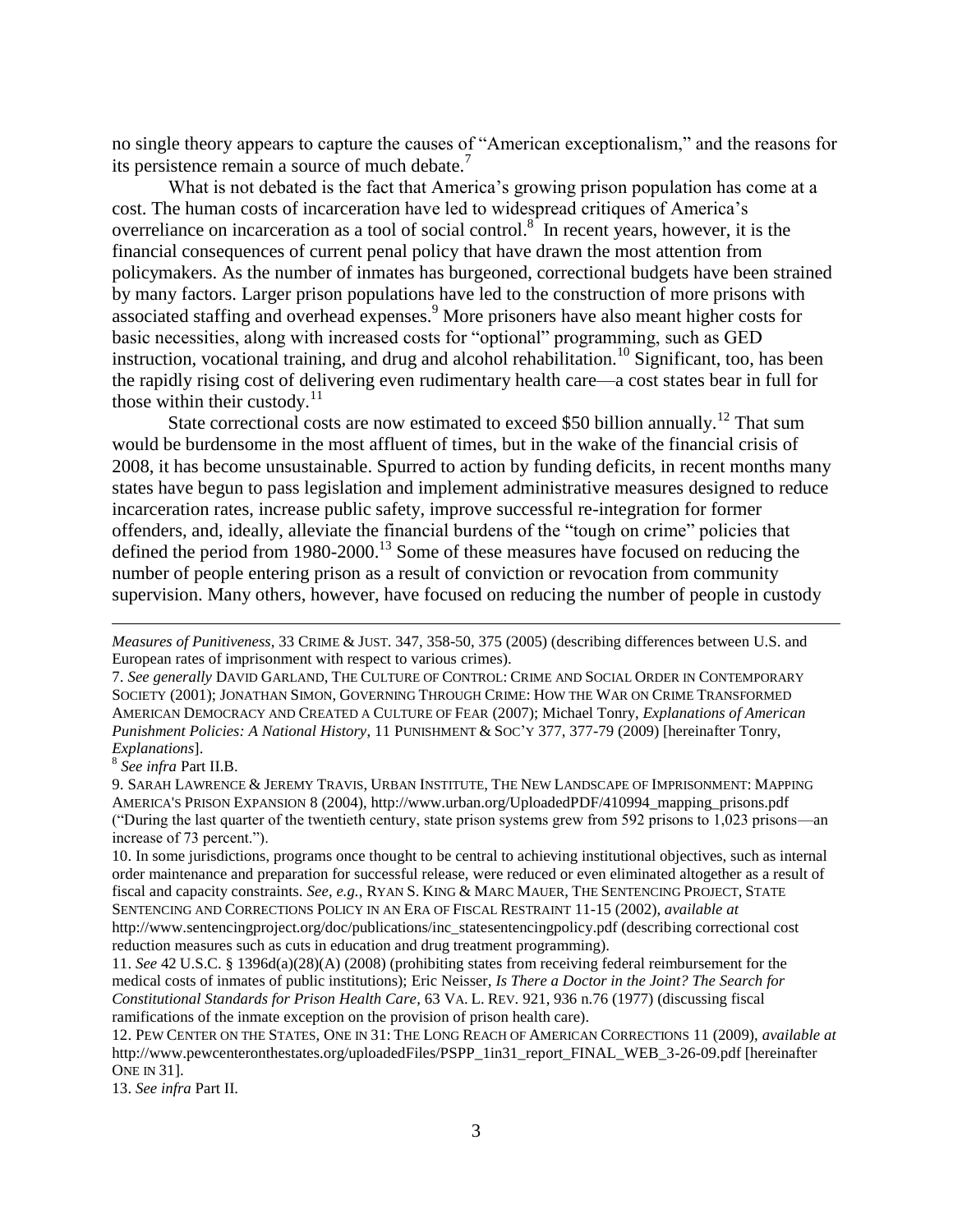following conviction by authorizing early release. $^{14}$ 

Although some of these back end legislative reforms have already delivered a modicum of short-term relief in the form of reduced sentences and their associated cost-savings,<sup>15</sup> there are reasons to question the long-term sustainability of many new early release laws.<sup>16</sup> With rare exception, new legislation places the release decision in the hands of prison administrators or parole boards that are unaccountable to the communities in which offenders have been sentenced and to which they will often return. By failing to grapple with concerns about transparency and public accountability, these new legislative reforms leave themselves vulnerable to the criticisms that led to the dissolution of prior forms of early release.<sup>17</sup>

This Article examines the recent proliferation of early release legislation and highlights judicial sentence modification—until now a largely overlooked ameliorative mechanism—as an additional, and potentially more sustainable, tool for states wishing to promote early release in a manner that is both transparent and publicly accountable. Part I reviews in some detail the policy concerns and legislative changes that led to the abolition or restriction of early release in most jurisdictions from 1980-2000. Part II examines a variety of common legislative responses to the mounting correctional crisis, analyzing the ways in which they work and exploring questions about their long-term sustainability. Part III then introduces judicial sentence modification as an additional and currently underutilized mechanism for early release. After examining the mechanism"s unique history and characteristics, the Article concludes that judicial sentence modification merits greater attention, not only because of its ability to reduce sentence lengths, but because of its potential for enhancing the public legitimacy of the early release decision.

#### I. HOW WE GOT HERE

#### *A. Shifting Sensibilities*

At the turn of the twentieth century, reformers schooled in the emerging field of criminology began to champion a new model of incarceration. They asserted that the prison ought to be more than a place of detention: it should be a state-of-the-art facility designed to reform the criminally deficient through "correctional" programming.<sup>18</sup> In order to promote and facilitate rehabilitation, reformers urged states to transition away from the short, determinate sentences favored in the eighteenth and nineteenth centuries to a model of indeterminate sentencing in which release was tied directly to successful rehabilitation.<sup>19</sup> Unlike the old

 $\overline{a}$ 

A madman or a person afflicted with a dangerous disease is prevented, for his own interests as well as the interests of the community, from freely moving about until he is restored to health; so

<sup>14.</sup> *See infra* Part II.A.

<sup>15.</sup> *See id.*

<sup>16.</sup> *See infra* Part II.B.

<sup>17.</sup> *See id.*

<sup>18.</sup> Criminologists such as William White argued that "degeneracy" was a disease and that criminals "should be sent to reformatories as patients, to remain until cured and not for a fixed time, and criminals should know that this is the course and that liberty depends on themselves." *Criminality a Disease*, N.Y. TIMES, Oct. 18, 1895, at 1. *See also The Medical Aspects of Crime*, 2 BRIT. MED. J. 100, 100 (1899) (reporting on the 1899 meeting of the American Medical Association at which one of the keynote speakers advocated "that inebriates should be kept in prolonged confinement under treatment ... that all sentences should be indeterminate pending reformation or cure; and lastly, that there should be penitentiaries for the lifelong incarceration of those who are incapable of reformation"). 19. As one scholar of the period explained: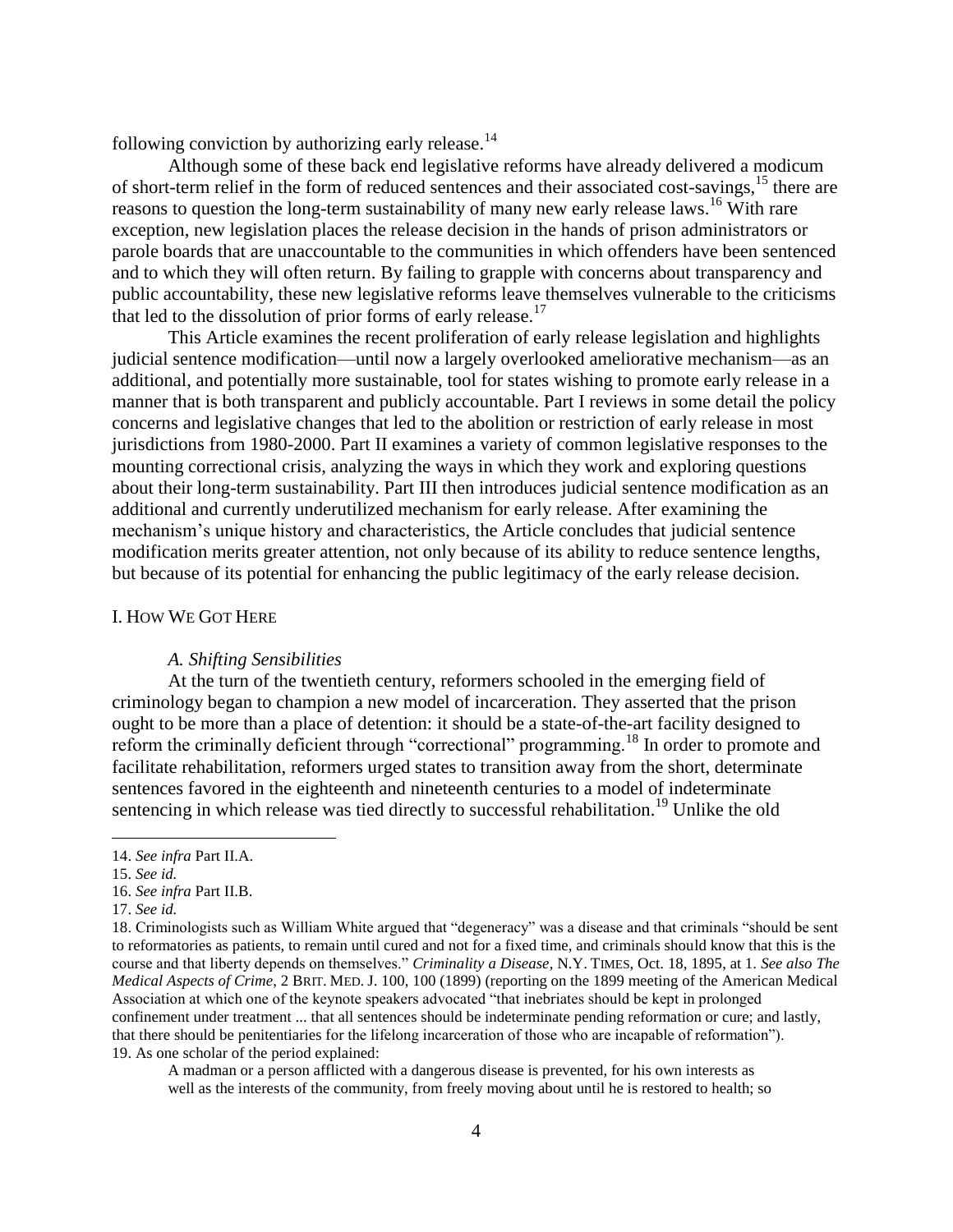determinate sentencing system, which required judges to set firm release dates for defendants, the indeterminate sentencing model required judges to impose a range of permissible punishment. Parole boards then decided when to authorize any given offender"s release based on the board's subjective assessment of the offender's personal rehabilitation.<sup>20</sup>

Advocates of the indeterminate sentence saw it as a humanitarian reform that would bring much needed treatment to those whose criminal deficiencies led them to pose risks to society at large.<sup>21</sup> They hailed the dawn of a new era of reform that would end the perceived brutality of retributive sentencing and would convert prisons into places of healing and reconciliation.<sup>22</sup> So successful were these arguments that by mid-century, all states and the federal government had adopted some form of indeterminate sentencing. $^{23}$ 

Throughout the first six decades of the twentieth century, rehabilitation was considered the chief purpose of sentencing and the indeterminate sentence served increasingly as its primary tool.<sup>24</sup> During the 1970s, however, new research gave rise to doubts about the effectiveness and fairness of the rehabilitative model. In a number of influential studies and articles, prominent academics questioned whether then-existing correctional programs were capable of achieving

the criminal, for his own interests as well as the interests of society, is prevented from moving freely about until he is cured from his criminal proclivity; and as in the first case so in the second, it is impossible to fix beforehand the date when the restoration to a normal condition will be effected. Therefore ... the sentence must not be for a certain period, but for a certain purpose*, i.e.*, until reformation is effected.

Alexander Winter, *The Modern Spirit in Penology*, 8 POL. SCI. Q. 445, 454 (1893).

 $\overline{a}$ 

20. When it appears to the board of parole that there is a strong reasonable probability that any inmate will remain at liberty without violating the law, and that his release is not incompatible with the welfare of society, they shall issue to such inmate an absolute release or discharge from imprisonment.

21. *See* Edward D. Duffield, *Criminal Law Reform (Report of the Committee of the American Prison Association)*, 9 J. AM. INST. CRIM. L. & CRIMINOLOGY 193, 195 (1918) (asserting that "[b]y common consent those interested in prison reform have reached the conclusion that [indeterminate sentencing] furnishes the best method of fixing the extent of punishment it is necessary for society to inflict in order to produce the result sought" and arguing that "[i]t should be the purpose of this Association to see that it is universally adopted"); Eugene Smith, *The Old Penology and the New*, 184 N. AM. REV. 80, 83-86 (1907) (describing a shift from the old penology, focused on retribution and sentences fixed in advance, toward the new penology, characterized by indeterminate sentences and efforts to reform prisoners).

22. *See, e.g.*, Charlton T. Lewis, *The Indeterminate Sentence*, 9 YALE L.J. 17, 20 (1899) ("The principle of the reformatory sentence, in its completeness, implies the conversion of the prison into an institution combining the means and aims of hospital, school and church, for the healing and culture of body, mind and will.... [I]t is to be held in view as the standard by which our partial and tentative reforms must be measured; and just in the degree that it is approached will the possible beneficence of the principle be realized.").

23. "By 1925, forty-six out of the forty-eight states of the union had parole laws," and the laggards (Mississippi and Virginia) "fell into line by 1942." LAWRENCE M. FRIEDMAN, CRIME AND PUNISHMENT IN AMERICAN HISTORY 304 (1993). *See also* MICHAEL TONRY, SENTENCING MATTERS 6 (1996) (noting that in 1970, every state in the United States had an indeterminate sentencing system).

24. *See* AM. FRIENDS SERV. COMM., STRUGGLE FOR JUSTICE: A REPORT ON CRIME AND PUNISHMENT IN AMERICA 36-38 (1971) ("The individualized treatment model ... has for nearly a century been the ideological spring from which almost all actual and proposed reform in criminal justice has been derived. It would be hard to exaggerate the power of this idea or the extent of its influence.... [T]he movement toward the individualized treatment model is unmistakable. Every state has some form of parole, which provides a core indeterminancy.").

N.Y. CODE CRIM. PROC. § 93 (1920). Several states" parole statutes used nearly identical language. REPORT OF THE PENNSYLVANIA STATE PAROLE COMMISSION TO THE LEGISLATURE 123 (1927).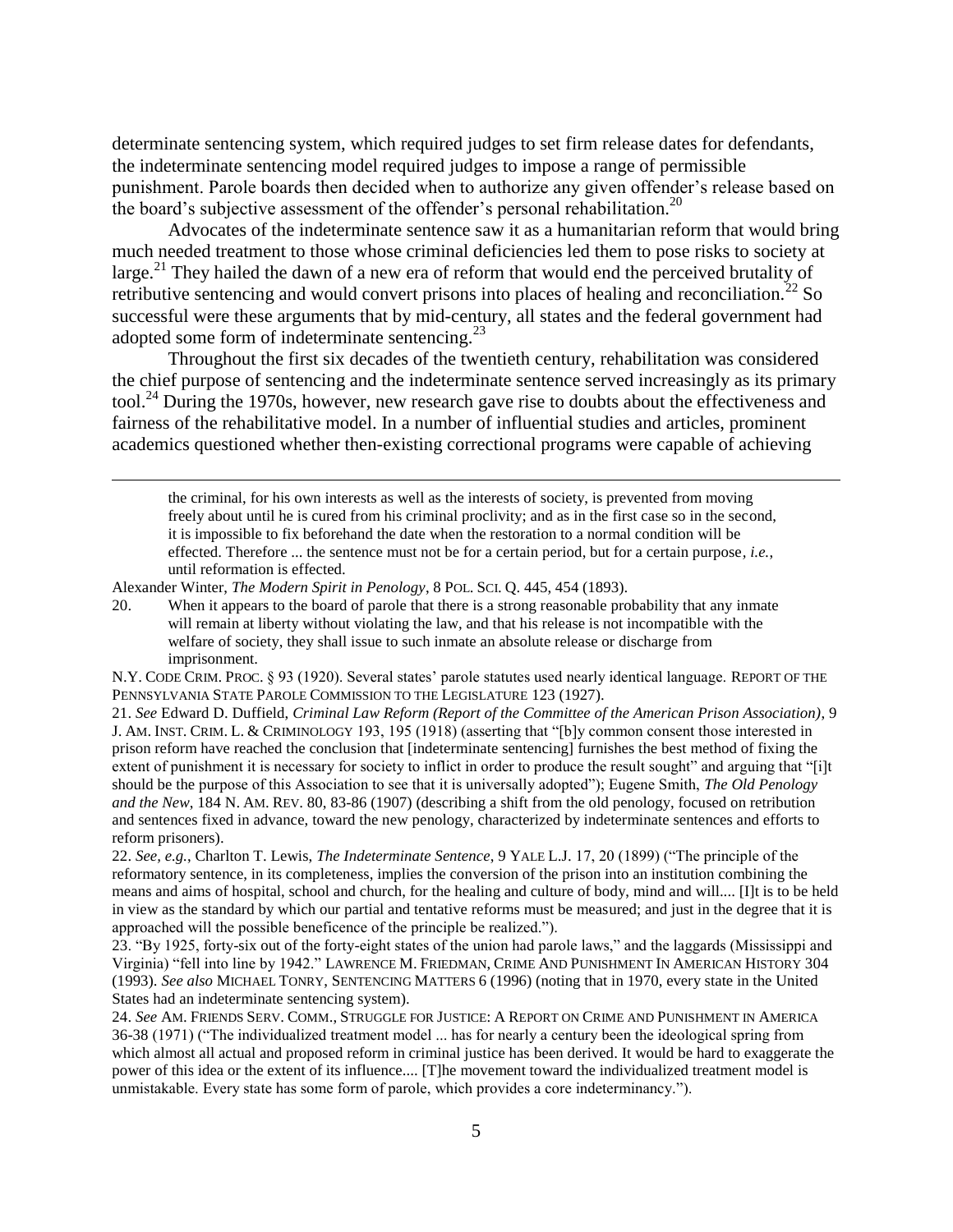their stated goals.<sup>25</sup> In 1974, Robert Martinson famously wrote that "[w]ith few and isolated exceptions, the rehabilitative efforts that have been reported so far have had no appreciable effect on recidivism."<sup>26</sup> Although Martinson himself left open the possibility that the failure of programs might be more attributable to poor execution than to the impossibility of success, he did question whether it was true that "we haven"t the faintest clue about how to rehabilitate offenders and reduce recidivism."<sup>27</sup> In the wake of his seminal work, many commentators began to assert that the rehabilitative ideal was unachievable: "Nothing works" became the motto of the  $\text{day.}^{28}$ 

Further undermining the theoretical soundness of the rehabilitative ideal were scholars who questioned whether it was the right of the state to interfere with an offender's motivations and thoughts—indeed, with his very soul—through coercive programming.<sup>29</sup> To some, the problem with state-sanctioned rehabilitation was that it impermissibly imposed on the moral autonomy of the criminal offender.<sup>30</sup> For others, the rehabilitative ideal reduced to a form of covert class warfare that threatened undeserved punishment on those whose lifestyles and mores differed from those favored by the governing elite.<sup>31</sup> Regardless of the form the critique assumed, there was a growing skepticism among observers that penal rehabilitationism was either as effective or humane as previously assumed.

Practical and philosophical doubts regarding the validity of the practice of indeterminate sentencing were bolstered by other systemic concerns. Unlike sentencing decisions made in open court, release decisions in the indeterminate system were made privately, always outside public view, and often without input from victims or other interested parties, and ordinarily without explanation.<sup>32</sup> Statewide parole boards were typically composed of political appointees who

<sup>25.</sup> Robert Martinson, *What Works?—Questions and Answers About Prison Reform*, 35 PUB. INT. 22, 22-23 (1974); *see also* DOUGLAS LIPTON, ROBERT MARTINSON & JUDITH WILKS, THE EFFECTIVENESS OF CORRECTIONAL TREATMENT: A SURVEY OF TREATMENT EVALUATION STUDIES 6-8 (1975) (seminal review of 231 studies of rehabilitative prison programming concluding that there was no correlation between programming and actual rehabilitation); David F. Greenberg, *The Correctional Effects of Corrections*, *in* CORRECTIONS AND PUNISHMENT 111, 140-41 (David F. Greenberg, ed. 1977) (reviewing various studies and concluding that many rehabilitative programs fail to reduce recidivism).

<sup>26.</sup> Martinson, *What Works?*, *supra* note , at 25 (emphasis omitted).

<sup>27.</sup> *Id.* at 48 (emphasis omitted).

<sup>28.</sup> ANDREW VON HIRSCH, DOING JUSTICE: THE CHOICE OF PUNISHMENTS 18 (1976) (asserting that while "[i]t would be an exaggeration to say that no treatment methods work .... in the more commonplace instances where no successful treatments are known, the rehabilitative disposition is plainly untenable"); JAMES Q. WILSON, THINKING ABOUT CRIME 43-63 (1975) (arguing that rehabilitative policies have derived from criminologists" opinions rather than any evidence that the policies work).

<sup>29.</sup> MICHEL FOUCAULT, DISCIPLINE AND PUNISH 18 (Alan Sheridan trans., Pantheon Books 1977) (1975). 30. *See, e.g.*, VON HIRSCH, *supra* note , at 17.

<sup>31.</sup> AM. FRIENDS SERV. COMM., *supra* note , at 85 ("An important force in the reform movement was the mixture of hatred, fear, and revulsion that white, middle-class, Protestant reformers felt toward lower-class persons.... These difficult feelings were disguised as humanitarian concern for the "health" of threatening subculture members. Imprisonment dressed up as treatment was a particularly suitable response for reformers" complicated and inconsistent feelings.");FRANCIS A. ALLEN, THE DECLINE OF THE REHABILITATIVE IDEAL 39 (1981) (describing "what has come to be known as the social control school" of criminology, in which "an effort is made to incorporate social deviance and the repressive responses of the bourgeois society into a much broader theory of social dynamics").

<sup>32.</sup> *See* Marvin E. Frankel, *Lawlessness in Sentencing*, 41 U. CIN. L. REV. 1, 15 (1972) ("Whatever the qualities of prison life itself ... parole officials carry on for the most part the motif of Kafka"s nightmares. It has been expressed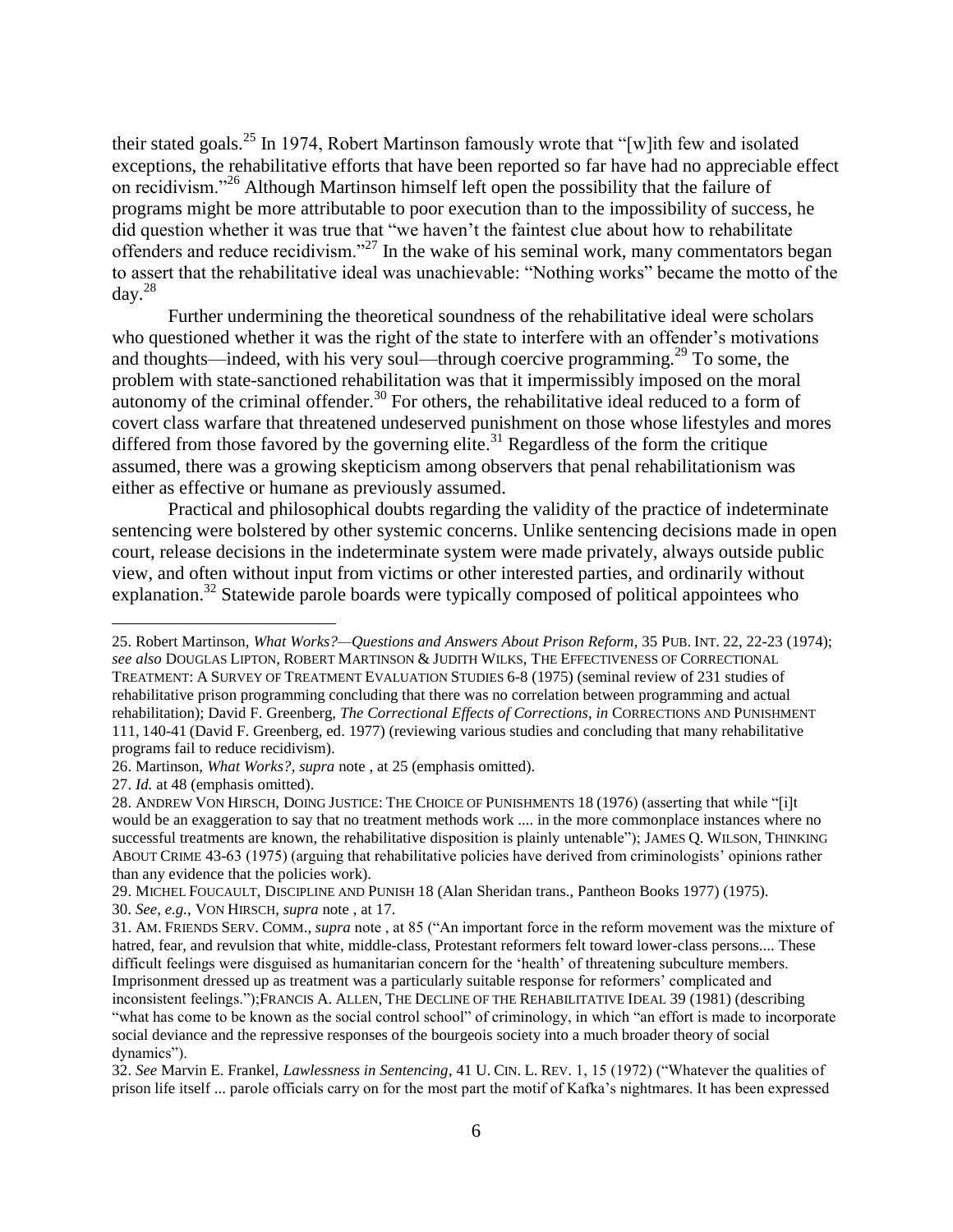often lacked knowledge about the local conditions to which offenders would return upon release.<sup>33</sup> Moreover, board members acted with nearly unfettered discretion: their decisions were usually unreviewable and were often made in reliance on institutional factors that bore only a tenuous connection to public safety.<sup>34</sup> Judge Marvin Frankel criticized the system thusly:

As things stand in most jurisdictions ... and have long stood, parole boards, subject to no precise criteria and offering no explicit clues as to why particular decisions go as they do, exercise secretly the power to decide within broad ranges the actual number of years of confinement.... Decisions based upon secret reasons bear no credentials of care or legitimacy.<sup>35</sup>

The insular and unexplained nature of these release decisions led many critics, inside and outside the academy, to assert that the practice of parole undermined accountability, thwarted judicial sentencing decisions, and lacked legitimacy.<sup>36</sup> Similar criticisms were leveled against the use of sentence credits, which allowed prison officials to shorten sentences administratively to control overcrowding and reward compliance with institutional rules.<sup>37</sup> As a result of these concerns over the unguided and opaque manner in which ameliorative mechanisms were being used, many scholars and politicians began to advocate for the adoption of more certain durations of confinement, with a severely circumscribed role for all mechanisms governing early release.<sup>38</sup>

by the United States Board of Parole almost as a matter of pride that the judgment whether or when a prisoner will be released is inscrutable."); Robert W. Kastenmeier & Howard C. Eglit, *Parole Release Decision-Making: Rehabilitation, Expertise, and the Demise of Mythology*, 22 AM. U. L. REV. 477, 481 (1973).

 $\overline{a}$ 

34. Robert M. Garber & Christina Maslach, *The Parole Hearing: Decision or Justification?*, 1 LAW & HUM. BEHAV. 261, 261-63, 278-80 (1977) (suggesting that parole hearings may not have any effect on the parole release decision based on a study of parole hearings in California); Edward A. Gargan, *Has Parole Run Out of Time in New York?*, N.Y. TIMES, Feb. 19, 1984, at E8 (quoting Lawrence T. Kurlander, criminal justice coordinator for Governor Mario Cuomo, stating, "[r]ight now we have judges supposedly doing the sentencing.... But the real sentencing is being done by the Parole Board within the confines of prison walls, by what criteria we don"t know."). 35. Frankel, *supra* note , at 15-16. One commentator described the attacks on parole in this way:

At the heart of the attack on the discretionary power of parole boards was not only the essential arbitrariness of many of their decisions but also a general lack of concern to articulate the principles and criteria underlying them. At times, parole authorities appeared to take pride in the indecipherability of their work. Even when parole authorities did have explicit criteria and principles, this did not necessarily resolve the problem, as they never really have clarified the process by which decisions to grant or deny parole were made.

A. Keith Bottomley, *Parole in Transition: A Comparative Study of Origins, Developments, and Prospects for the 1990s*, 12 CRIME & JUST. 319, 338 (1990) (citations omitted).

36. *See* Kastenmeier & Eglit, *supra* note , at 494 (asserting that now-discredited rehabilitative considerations drove the "diminution of the role of the judiciary in determining the length of incarceration to be served by a convicted offender"); Wendell Rawls Jr., *Pennsylvania Shapes Prison Law to Cut Crime*, N.Y. TIMES, Jul. 8, 1982, at A1 (discussing new laws abolishing parole and quoting a member of Pennsylvania Governor Dick Thornburgh"s administration as stating, "The public is ... often misled by the news media into thinking that a person sentenced to two to 10 years is going to serve as much as 10 years .... What we are looking for is greater accountability in sentencing and release and more responsible sentencing by judges.").

37. *See, e.g.*, James B. Jacobs, *Sentencing by Prison Personnel: Good Time*, 30 UCLA L. Rev. 217, 221 (1982) (arguing for the abolition of good time credit in favor of "more open practices beyond the control of prison authorities" that are "less prone to abuse").

38. *See* ABA STANDARDS FOR CRIMINAL JUSTICE: SENTENCING 138-39 (3d ed. 1994) [hereinafter ABA: SENTENCING] (proposing determinate sentence with limited good time as the only method of sentence reduction);

<sup>33.</sup> *See* Daniel S. Medwed, *The Innocent Prisoner"s Dilemma: Consequences of Failing to Admit Guilt at Parole Hearings*, 93 IOWA L. REV. 491, 504 & n.59 (2008) (collecting authorities).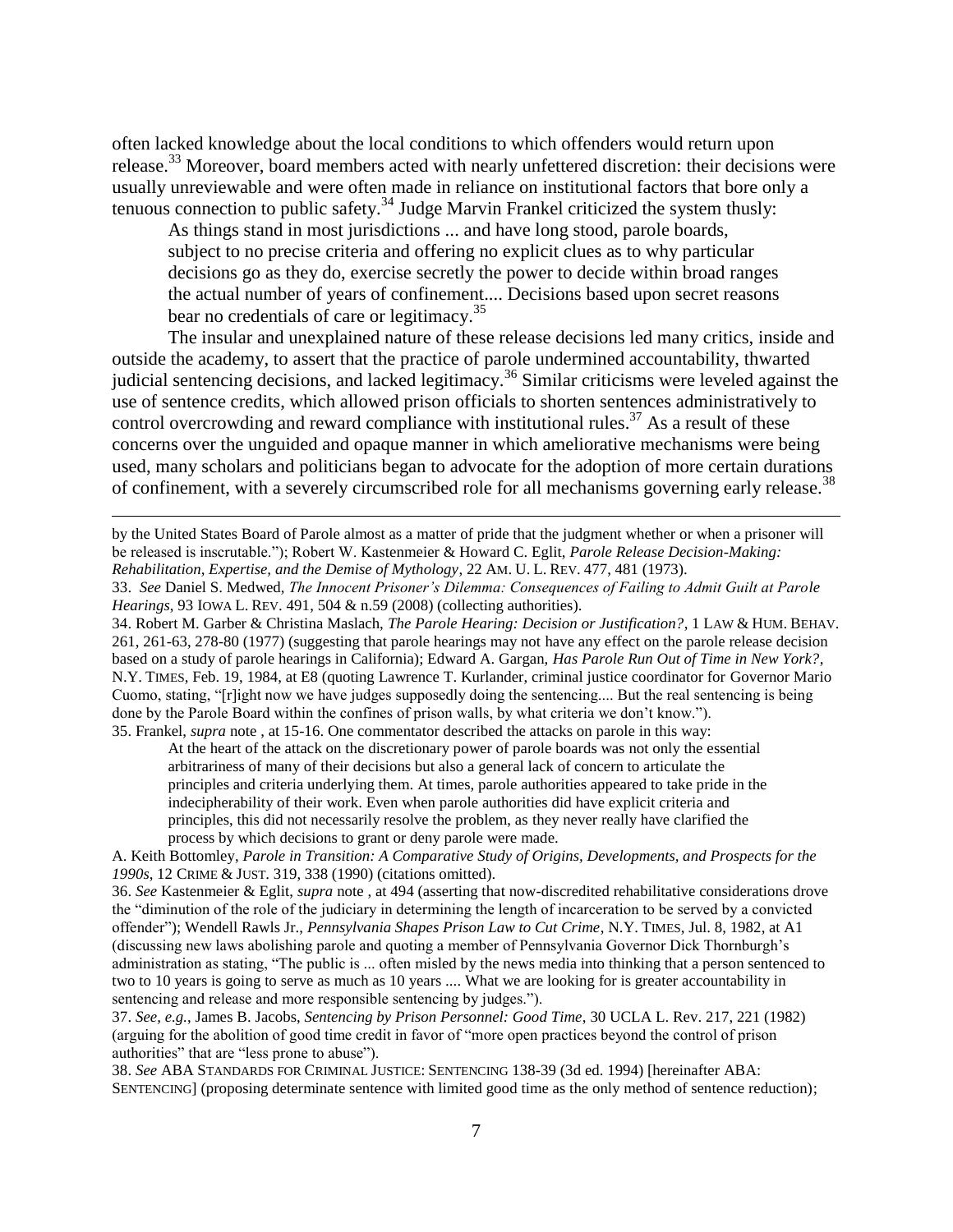As reformers began calling for a shift away from indeterminate sentencing based on doubts about its efficacy and fairness, other phenomena pushed public sentiment away from the humanistic principles that had animated the rehabilitative ideal.<sup>39</sup> With a few short-lived exceptions, the U.S. Crime Index rose steadily from 1960-1991,<sup>40</sup> and fear of crime rose with it. Polls conducted in the mid-1970s and early 1980s found that roughly half of all American adults felt uncomfortable walking alone, and that two of every five Americans were "highly fearful" of falling victim to violent crime.<sup>41</sup> The rising crime rates attracted considerable attention,<sup>42</sup> and contributed to public and academic calls for reform in policing, prosecution, sentencing, and imprisonment. $43$ 

#### *B. Legislative Responses*

Although states responded in various ways to changing public attitudes toward crime and sentencing following the collapse of the rehabilitative ideal, the general legislative trend was toward sentences that were both longer and more rigid.<sup>44</sup> Newly passed legislation increased maximum penalties, added new penalty enhancers, adopted determinate sentencing schemes, and abolished traditional forms of early release.

In the states, legislatures raised maximum sentences for standard offenses, $45$  created

39. For a more detailed and nuanced description of the reasons underlying shifts in public sentiment during this period, see Michael Tonry, *Obsolescence and Immanence in Penal Theory and Policy*, 105 COLUM. L. REV. 1233, 1238-39 (2005).

40. MAROWITZ, *supra* note , at 3.

 $\overline{a}$ 

41. MARK H. MOORE & ROBERT C. TROJANOWICZ, U.S. DEP"T OF JUSTICE, POLICING AND THE FEAR OF CRIME 2 (1988), *available at* http://www.ncjrs.gov/pdffiles1/nij/111459.pdf.

42. Barbara Basler, *Serious Crimes Nearing Record in New York*, N.Y. TIMES, Nov. 18, 1980, at B1 (describing sharp rise in crime in New York City as part of national trend); Linda Greenhouse, *Burger Urges Plan of "Damage Control" to End Cities" Crime*, N.Y. TIMES, Feb. 9, 1981, at A1 (Chief Justice of U.S. Supreme Court calling for new ambitious program to address rising crime rates, and describing urban crime as "terrorism" and "warfare"). 43. The rising crime rate alone does not explain the massive shift toward more punitive sanctions, however. Other developed nations saw similar increases in crime throughout the same period and none revised their sentencing policies as swiftly or as harshly as did the United States. Tonry, *Explanations*, *supra* note , at 379. Moreover, many of the most punitive reforms to come would be enacted after 1990, when crime rates began to fall precipitously. *See id.*

What explains the change in public sentiment that began in the 1970s? Scholars have suggested causes ranging from "conditions of late modernity," GARLAND, *supra* note , at 193 (which include globalization and increased public fear about crime and society more generally), to the American political structure and style to racial tensions to "a Manichean moralism associated with Protestant fundamentalism." Tonry, *Explanations*, *supra* note , at 379. Whatever combination of complex causes best explains the phenomenon, this much is clear: By the early 1980s, legislators, prosecutors, judges, and ordinary citizens alike began pressing for greater and more certain punishment for criminal offenders.

44. For further discussion of this phenomenon, see MICHAEL TONRY, U.S. DEP"T OF JUSTICE, THE FRAGMENTATION OF SENTENCING AND CORRECTIONS IN AMERICA 2 (1999), *available at* 

http://www.ncjrs.gov/pdffiles1/nij/175721.pdf.

45. In Wisconsin, for example, the maximum term of imprisonment for a Class B felony increased from twenty

TWENTIETH CENTURY FUND TASK FORCE ON CRIMINAL SENTENCING, FAIR AND CERTAIN PUNISHMENT 3-4 (1976); VON HIRSCH, *supra* note , at 98-102; *see also* George F. Cole, *A Return to Punishment*, N.Y. TIMES, Feb. 19, 1978, at CN20 (noting that "[d]uring the last five years ... [r]ehabilitation as the goal [of imprisonment] has given way to calls for a simpler, fairer and more open form of justice. Not only has there been an accumulating literature pointing to the ineffectiveness of rehabilitative programs, the disparity of sentences and the often whimsical nature of the parole decision, but also the pervasiveness of the discretion required by the treatment model has been of mounting concern to scholars, prisoners, practitioners and politicians").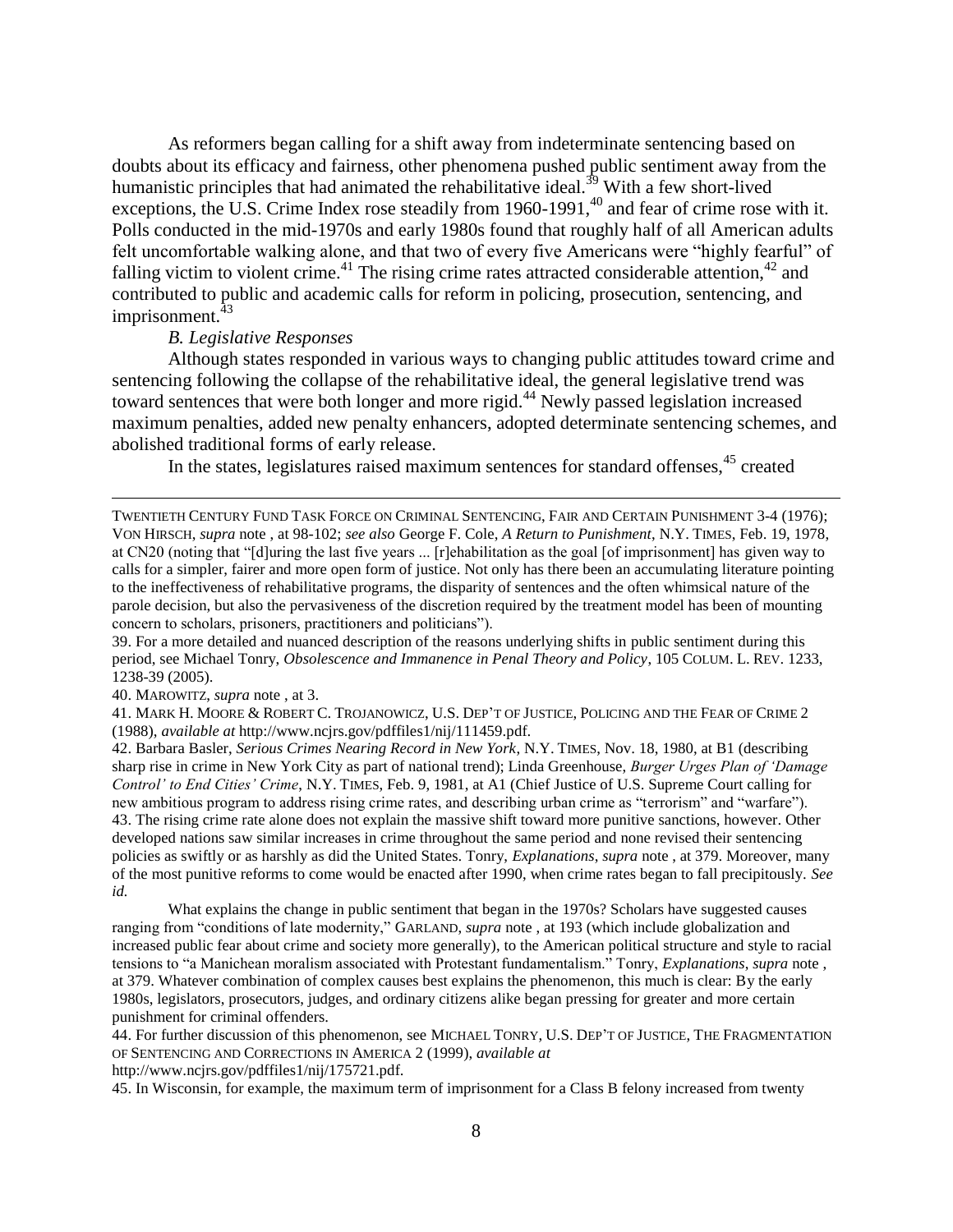mandatory minimum sentences,  $46$  and enacted three-strike provisions.  $47$  Hate crime statutes  $48$  and repeat offender enhancements<sup>49</sup> also contributed to sentences of increasing duration. Lawmakers do not bear sole responsibility for the incarceral trends of the period, however. When exercising charging discretion, prosecutors began seeking convictions under newly enacted criminal legislation and demanding penalties in accordance with the enhanced sentencing provisions.<sup>50</sup> Judges followed suit and began sentencing offenders to sentences of longer and more certain durations of confinement.<sup>51</sup> And even in those jurisdictions where parole remained legally available, executive branch officers—often at the direction of politically accountable state officials—became more reluctant to exercise their release authority.<sup>52</sup>

46. *See* TONRY, *supra* note , at 146 ("By 1983, forty-nine of the fifty states ... had adopted mandatory sentencing laws for offenses other than murder or drunk driving."); U.S. SENTENCING COMM"N, SPECIAL REPORT TO THE CONGRESS: MANDATORY MINIMUM PENALTIES IN THE FEDERAL CRIMINAL JUSTICE SYSTEM 11 (1991), *available at* http://www.ussc.gov/r\_congress/MANMIN.pdf ("Today there are approximately 100 separate federal mandatory minimum penalty provisions located in 60 different criminal statutes.").

47. *See, e.g.*, 18 U.S.C. § 3559(c) (2006) (providing for a mandatory life sentence for those convicted of serious violent felonies on three separate occasions, first passed in 1994, Pub. L. No. 103-322, 108 Stat. 1796, 1982 (1994)); CAL. PENAL. CODE § 667 (West 2010) (codifying California"s three strikes law, passed in 1994 both through the legislative process and by Proposition 184, establishing lengthy sentences, often twenty-five years to life, for those convicted of three separate felonies); N.M. STAT. § 31-18-23 (1996) (statute first taking effect in 1994, establishing mandatory life sentence with possibility of parole after 30 years, for those convicted of three violent felonies); 42 PA. CONS. STAT. § 9714 (2001) (statute first taking effect in 1995, establishing sentences of twenty-five years to life for those convicted of three crimes of violence); TENN. CODE ANN. § 40-35-120 (1995) (statute first taking effect in 1994, providing for a sentence of life without parole for those convicted of three felonies); WASH. REV. CODE § 9.94A.555 (2010) (statute first taking effect in 1993, establishing sentences for defendants convicted of three most serious offenses).

48. *See, e.g.*, MONT. CODE ANN. § 45-5-222 (2009) (statute first passed in 1989, providing that offenders committing any crimes because of the victim"s "race, creed, religion, color, national origin, or involvement in civil rights or human rights activities" may receive a sentence from two to ten years in addition to and consecutive to the penalty for the offense itself); TEX. PENAL CODE ANN. § 12.47 (Vernon 2010) (statute first passed in 1993, increasing the penalty to the next higher offense category when motivated by bias or prejudice regarding "race, color, disability, religion, national origin or ancestry, age, gender, or sexual preference." (quoting by reference TEX. CODE CRIM. PROC. ANN. art. 42.014 (Vernon 2010))); WIS. STAT. § 939.645 (2009) (statute, first passed in 1987, allowing for increases in fines and prison sentences for offenders targeting victims based on their "race, religion, color, disability, sexual orientation, national origin or ancestry"). At the federal level, the Violent Crime Control and Law Enforcement Act of 1994 specified that sentences be enhanced at least "3 offense levels for offenses that ... are hate crimes." Pub. Law No. 103-322, 108 Stat. 1796, 2096 (1994) (codified at 28 U.S.C. § 994 note). 49. *See, e.g.*, COLO. REV. STAT. § 16-13-101(2) (1996) (stating that any person with three separate prior felony convictions who is convicted of another felony will be adjudged an habitual offender and must receive a sentence four times the maximum range of the felony classification of the offense); GA. CODE ANN. § 17-10-7(a) (1994) (mandating that anyone with a prior felony conviction who commits another felony punishable by a prison sentence

must be sentenced to the maximum for the offense); LA. REV. STAT. ANN. § 15:529.1(A)(1)(a) (1996) (establishing that anyone convicted of a second felony may be sentenced for a term of as much as twice the longest term available for the first conviction); WASH. REV. CODE § 9.92.090 (1996) (providing that every person convicted of a felony who has one prior felony conviction must receive a sentence of at least ten years).

50. *See infra* notes 135-36, 234 and accompanying text.

51. *See infra* note 213.

 $\overline{a}$ 

52. *See* Kevin R. Reitz, *Questioning the Conventional Wisdom of Parole Release Authority, in* THE FUTURE OF IMPRISONMENT 199, 227 (Michael Tonry ed., 2004) (noting that "most parole boards in the 1980s and 1990s became

years imprisonment to forty years in 1994 and then to sixty years in 1999. *Compare* WIS. STAT. § 939.50(3)(b) (1990), *with* WIS. STAT. § 939.50(3)(b) (1994) *and* WIS. STAT. § 939.50(3)(b) (2000).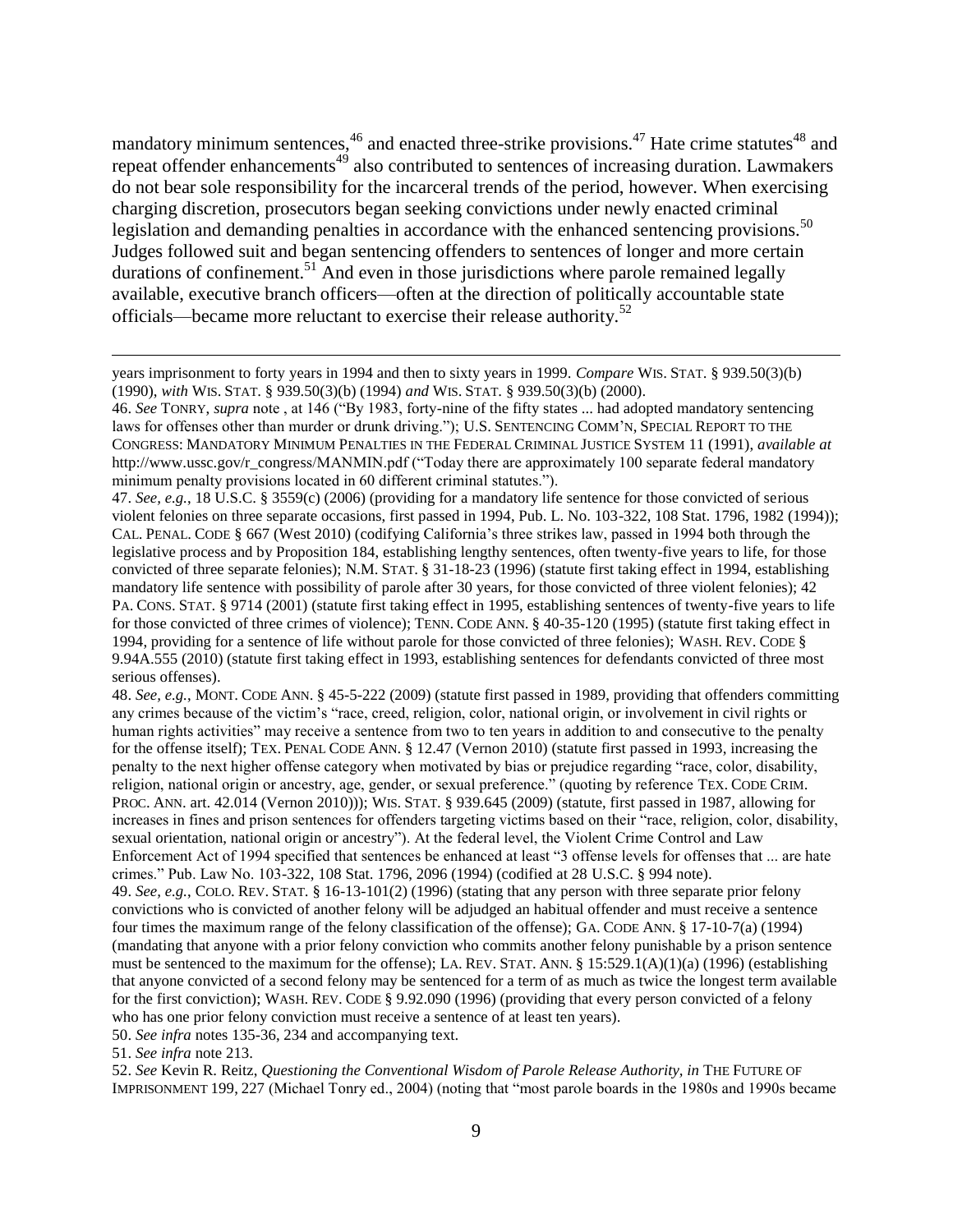In the federal system, the desire for harsher and more certain punishment was expressed through several major legislative acts. First and most notable was the Comprehensive Crime Control Act of 1984 (CCCA), which abandoned indeterminate sentencing in the federal system and adopted mandatory penalty guidelines for use in all federal criminal sentencings.<sup>53</sup> Ten years after the CCCA was passed, Congress acted again to toughen criminal penalties and encourage the widespread adoption of determinate sentencing legislation. Described by President Bill Clinton as "the toughest, largest, and smartest Federal attack on crime in the history of the United States of America,"<sup>54</sup> the Violent Crime Control and Law Enforcement Act of 1994 (VCCLEA) resurrected the federal death penalty and introduced three strikes legislation.<sup>55</sup> The Act and its 1996 amendments also provided prison-building grants to all states that required violent prisoners to serve longer portions of their sentences.<sup>56</sup>

Although twenty states and the District of Columbia modified their sentencing laws following passage of the VCCLEA, in reality the legislative incentive played a minor role in the move to determinate sentencing. By the time the VCCLEA amendments took effect, a majority of states had already begun to adjust their sentencing practices in accordance with new sensibilities. In 1984, the State of Washington became the first to enact so-called "truth-insentencing" legislation,  $57$  and Utah, Oregon, Delaware, and others soon followed suit.<sup>58</sup> Following passage of the VCCLEA, twenty additional states and the District of Columbia modified their sentencing practices to a degree that qualified them for funding under the VCCLEA; however, survey findings suggested that federal incentive grants were the primary motivating factor in the enactment of tougher sentencing laws in only four states.<sup>59</sup> In the

stingier in their release decisions").

<sup>53.</sup> Pub. L. No. 98-473, 98 Stat. 1976, 1991-92 (1984). The Federal Sentencing Guidelines remained mandatory until 2005, when the United States Supreme Court held that mandatory application of the Guidelines violated the Sixth Amendment. United States v. Booker, 543 U.S. 220, 226-27 (2005). Since *Booker*, federal judges have continued to anchor their sentencing decisions in the Sentencing Guidelines, but retain discretion to vary from them. Federal sentences continue to be determinate.

<sup>54.</sup> President William J. Clinton, Remarks on Anticrime Legislation at the Department of Justice (Jul. 28, 1994), *available at* http://www.presidency.ucsb.edu/ws/?pid=50560.

<sup>55.</sup> Pub. L. No. 103-322, 108 Stat. 1796, 1959-60, 1982 (1994) (codified at 28 U.S.C. § 994 note).

<sup>56.</sup> WILLIAM J. SABOL ET AL., URBAN INSTITUTE, INFLUENCES OF TRUTH-IN-SENTENCING REFORMS ON CHANGES IN STATES" SENTENCING PRACTICES AND PRISON POPULATIONS 1-3 (2002), *available at*

http://www.ncjrs.gov/pdffiles/nij/grants/195161.pdf (citing Department of Justice Appropriations Act, Pub. L. No. 104-134, 110 Stat. 1321 (1996)). The Violent Offender Incarceration and Truth in Sentencing grant programs authorized by the original and amended legislation provided federal funds to help states increase their prison capacity by funding the building and expansion of correctional facilities and jails. 42 U.S.C. § 13702 (1996) The funds have not, however, covered the ongoing cost of maintaining new facilities. Although more than \$2.7 billion in grant funds were awarded to states between 1996 and 2001, Congress has since ceased to appropriate additional funds. *See* BUREAU OF JUSTICE ASSISTANCE, VIOLENT OFFENDER INCARCERATION & TRUTH-IN-SENTENCING INCENTIVE FORMULA GRANT PROGRAM 1-2 (2005), http://www.ojp.usdoj.gov/BJA/pdf/VOITISreport.pdf 57. *See* Sentencing Reform Act of 1981, WASH. REV. CODE § 9.94A (2010) (implementing determinate sentences for all offenses committed after Jul. 1, 1984); DITTON & WILSON, *supra* note , at 2 (1999). 58. SABOL ET AL., *supra* note , at 11 tbl. 1.5.

<sup>59.</sup> U.S. GEN. ACCOUNTING OFFICE, TRUTH IN SENTENCING: AVAILABILITY OF FEDERAL GRANTS INFLUENCED LAWS IN SOME STATES 6-8 (1998), *available at* http://www.gao.gov/archive/1998/gg98042.pdf (reporting survey findings indicating that TIS grants were a key factor in the enactment of tougher sentencing laws only in Louisiana, Maine, New York, and Oklahoma); *see also* SABOL ET AL., *supra* note , at 18 (explaining that the truth-in-sentencing grant program was a major motivating factor for the move to determinate sentencing in only a few states).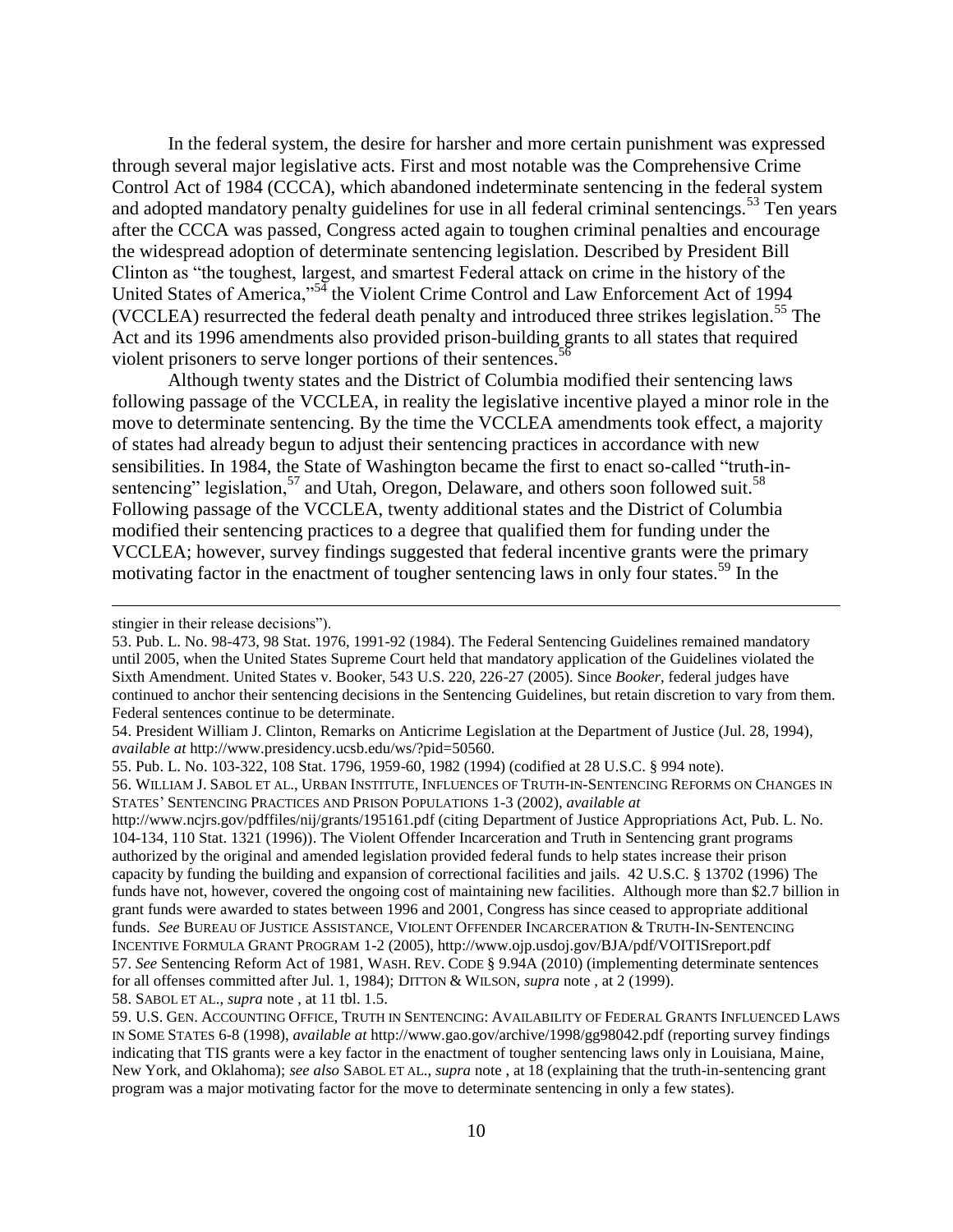remaining sixteen states, the move to determinate sentencing was a response to mounting public pressure from within each state to provide for more certain punishment.<sup>60</sup> By the end of the 1990s, determinate sentencing was at its height with 84 percent of states placing firm limits on the amount of time prisoners were required to serve before becoming eligible for release.<sup>61</sup> The vast majority of these states required prisoners to serve more than 85 percent of their sentences.<sup>62</sup>

At the same time jurisdictions were adopting determinate sentencing, many also moved to restrict or eliminate traditional mechanisms for early release. The CCCA abolished parole for federal defendants beginning in 1987,<sup>63</sup> and by 2000, sixteen states had eliminated the possibility of parole for all newly convicted prisoners.<sup>64</sup> Several other states restricted parole eligibility to certain classes of offenders, such as those convicted of nonviolent crimes.<sup>65</sup> In addition to restricting or eliminating discretionary parole release, many jurisdictions also reduced opportunities for early release by imposing restrictions on prisoners" ability to reduce the length of their sentences through the accrual of so-called "good time" and "earned time" credits.<sup>66</sup> By the turn of the century, the "truth-in-sentencing" movement, with its emphasis on minimizing the discretion of prison officials and parole boards, had succeeded in restricting or eliminating early release in a majority of states.

*C. Consequences of Increased Incarceration*

The decision to imprison more people for longer and more certain periods of time has had significant consequences. Between 1970 and 2005, the number of people in prison increased more than sevenfold.<sup>67</sup> More than one of every one hundred Americans is now behind bars and one of every thirty-one is under some form of pre- or post-sentence correctional supervision.<sup>68</sup>

Imprisonment is no longer an experience reserved for a deviant few: It has become "a pervasive event in the lives of poor and minority men"<sup>69</sup> and is an experience increasingly shared

 $\overline{a}$ 

http://www.pewtrusts.org/uploadedFiles/wwwpewtrustsorg/Reports/State-

<sup>60.</sup> U.S. GEN. ACCOUNTING OFFICE, *supra* note , at 7-8.

<sup>61.</sup> SABOL ET AL., *supra* note , at 7.

<sup>62.</sup> *Id.* at 8 tbl. 1.4.

<sup>63.</sup> Pub. L. No. 98-473, 98 Stat. 1976, 2032 (1984) (repealing 18 U.S.C. § 5041).

<sup>64.</sup> These states included Arizona, California, Delaware, Florida, Illinois, Indiana, Kansas, Maine, Minnesota, Mississippi, North Carolina, Ohio, Oregon, Virginia, Washington, and Wisconsin. DITTON & WILSON, *supra* note , at 3; ALLEN J. BECK ET AL., BUREAU OF JUSTICE STATISTICS, TRENDS IN STATE PAROLE, 1990-2000, at 2 (2001), http://bjs.ojp.usdoj.gov/content/pub/pdf/tsp00.pdf.

<sup>65.</sup> DITTON & WILSON, *supra* note , at 3 (listing Alaska, New York, Tennessee, and Virginia among the states restricting parole eligibility).

<sup>66.</sup> Notable examples include Texas and North Carolina, in which prisoners served less than 20 percent of their sentences on average before public outcries led the states to dramatically reduce the availability of sentence reduction credits. Nora V. Demleitner, *Good Conduct Time: How Much and For Whom? The Unprincipled Approach of the Model Penal Code: Sentencing*, 61 FLA. L. REV. 777, 781-82 (2009).

<sup>67.</sup> PEW CHARITABLE TRUSTS PUBLIC SAFETY PERFORMANCE PROJECT, PUBLIC SAFETY, PUBLIC SPENDING: FORECASTING AMERICA"S PRISON POPULATION 2007-2011 1 (2007), *available at*

based\_policy/PSPP\_prison\_projections\_0207.pdf [hereinafter PUBLIC SAFETY, PUBLIC SPENDING] (relying on data from Bureau of Justice Statistics Correctional Surveys and adult resident population data from the U.S. Census Bureau).

<sup>68.</sup> PEW CENTER ON THE STATES, *One in 100: Behind Bars in America 2008*, at 5 (2008), *available at*

http://pewcenteronthestates.org/uploadedfiles/8015PCTS\_Prison08.FINAL\_2-1-1\_FORWEB.pdf. At year end 2007, the number of persons under correctional control and supervision ranged from one of every eighty-eight persons in New Hampshire to one of every thirteen in Georgia. ONE IN 31, *supra* note , at 7.

<sup>69.</sup> BRUCE WESTERN, MARY PATTILLO & DAVID WEIMAN, IMPRISONING AMERICA 3 (2004); *see also* SIMON, *supra*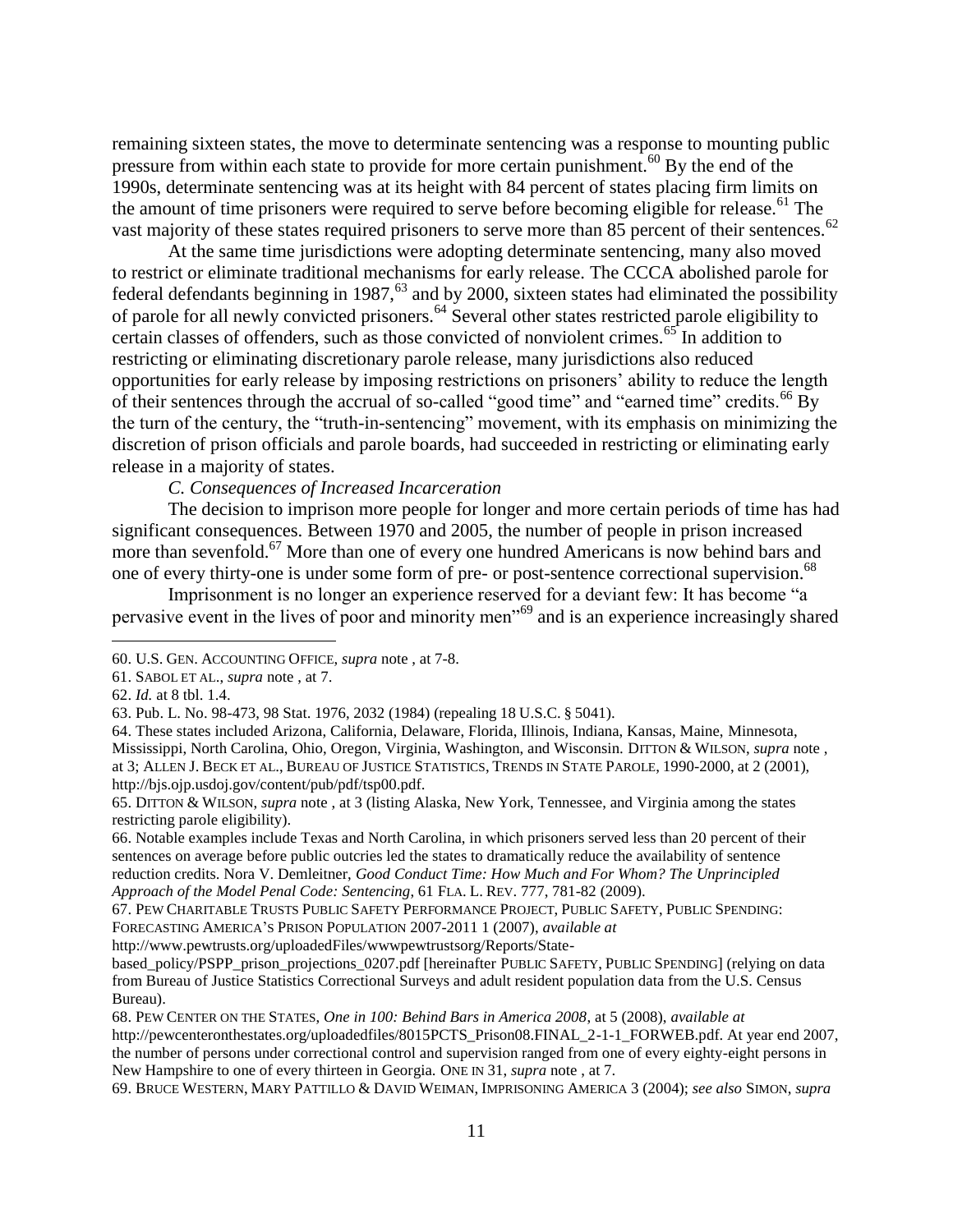by women.<sup>70</sup> For those who have been imprisoned, the experience has lasting implications for labor prospects, lifetime earnings, and educational and housing opportunities.<sup>71</sup> Large scale imprisonment has also had well-documented adverse effects on the larger community, altering traditional family structures and contributing to the destabilization of impoverished neighborhoods.<sup>72</sup> A growing body of research suggests that the numbers of persons confined in prison has profound effects on the distribution of political power, as well.<sup>73</sup>

Although the social and moral costs of mass imprisonment have drawn serious criticism in academic circles, it is the rapidly escalating financial cost of imprisonment that has captured the attention of policymakers. And with good reason: between 1985 and 2008, national annual correctional expenditures from general funds alone<sup>74</sup> increased from \$6.7 billion to more than \$47 billion dollars—an increase of 700 percent.<sup>75</sup> Incarcerating a federal prisoner for one year averages  $$25,900<sup>76</sup>$  a figure roughly commensurate with the annual cost of incarcerating a state prisoner.<sup>77</sup> The cost of incarceration is significantly higher for elderly prisoners, whose ranks

 $\overline{a}$ 

72. JEREMY TRAVIS ET AL., URBAN INSTITUTE, FAMILIES LEFT BEHIND: THE HIDDEN COSTS OF INCARCERATION AND REENTRY 7-10 (2005), *available at* http://www.urban.org/UploadedPDF/310882\_Families\_Left\_Behind.pdf (discussing ways social service agencies can help former prisoners surmount barriers to family reunification following imprisonment).

73. Pamela S. Karlan, *Conviction and Doubts: Retribution, Representation, and the Debate over Felon Disenfranchisement*, 56 STAN. L. REV. 1147, 1148-49 (2004); Marc Mauer, *Mass Imprisonment and the Disappearing Voters, in* INVISIBLE PUNISHMENT 50, 50, 57 (Marc Mauer & Meda Chesney-Lind eds., 2002); David Hamsher, Comment, *Counted Out Twice—Power, Representation & the "Usual Residence Rule" in the Enumeration of Prisoners: A State-Based Approach to Correcting Flawed Census Data*, 96 J. CRIM. L. & CRIMINOLOGY 299, 300-04 (2005) (discussing the Census Bureau"s method of counting prisoners and its ramifications for political representation).

74. Total state corrections expenditures for fiscal year 2008 totaled \$52 billion. NAT"L ASS"N OF STATE BUDGET OFFICERS, STATE EXPENDITURE REPORT 54 (2009).

75. KAREN M. BENKER & MARCIA A. HOWARD, NAT"L ASS"N OF STATE BUDGET OFFICERS, THE STATE EXPENDITURE REPORT, 8 tbl. 2 (1987); NAT"L ASS"N OF STATE BUDGET OFFICERS, STATE EXPENDITURE REPORT 54 (2009). These figures do not adjust for inflation.

76. Annual Determination of Average Cost of Incarceration, 74 Fed. Reg. 33,279 (Jul. 10, 2009) (reporting average cost of incarceration for federal inmates in Fiscal Year 2008 as \$25,895).

77. JAMES J. STEPHAN, BUREAU OF JUSTICE STATISTICS, STATE PRISON EXPENDITURES, 2001 1 (2004), *available at* http://bjs.ojp.usdoj.gov/content/pub/pdf/spe01.pdf (reporting a difference of less than \$20 between the average annual cost of incarcerating a state prisoner versus a federal prisoner in 2001); *see also* JUSTICE POLICY INSTITUTE, PRUNING PRISONS: HOW CUTTING CORRECTIONS CAN SAVE MONEY AND PROTECT PUBLIC SAFETY 20 (2009), *available at* http://www.justicepolicy.org/images/upload/09\_05\_REP\_PruningPrisons\_AC\_PS.pdf (citing American

note , at 141 ("The odds of an African American man going to prison today are higher than the odds he will go to college, get married, or go into the military."); Donald Braman, *Families and Incarceration*, *in* INVISIBLE PUNISHMENT 117, 117 (Marc Mauer & Meda Chesney-Lind eds., 2002) ("Under current conditions, well over 75 percent of African-American men in the District [of Columbia] can expect to be incarcerated at some time in their lives.").

<sup>70.</sup> *See* PAIGE M. HARRISON & ALLEN J. BECK, BUREAU OF JUSTICE STATISTICS, PRISONERS IN 2005, at 4 (2006), *available at* http://bjs.ojp.usdoj.gov/content/pub/pdf/p05.pdf (noting a 57 percent growth in female population from 1995-2005 compared to a 34 percent increase for men during the same period); PUBLIC SAFETY, PUBLIC SPENDING, *supra* note , at 10.

<sup>71.</sup> *See generally* AMY L. SOLOMON ET AL., URBAN INSTITUTE, FROM PRISON TO WORK: THE EMPLOYMENT DIMENSIONS OF PRISONER REENTRY (2004), *available at*

http://www.urban.org/uploadedPDF/411097\_From\_Prison\_to\_Work.pdf (discussing obstacles to employment faced by persons leaving prison); Bruce Western, *The Impact of Incarceration on Wage Mobility and Inequality*, 67 AM. SOC. REV. 526, 541-42 (2002).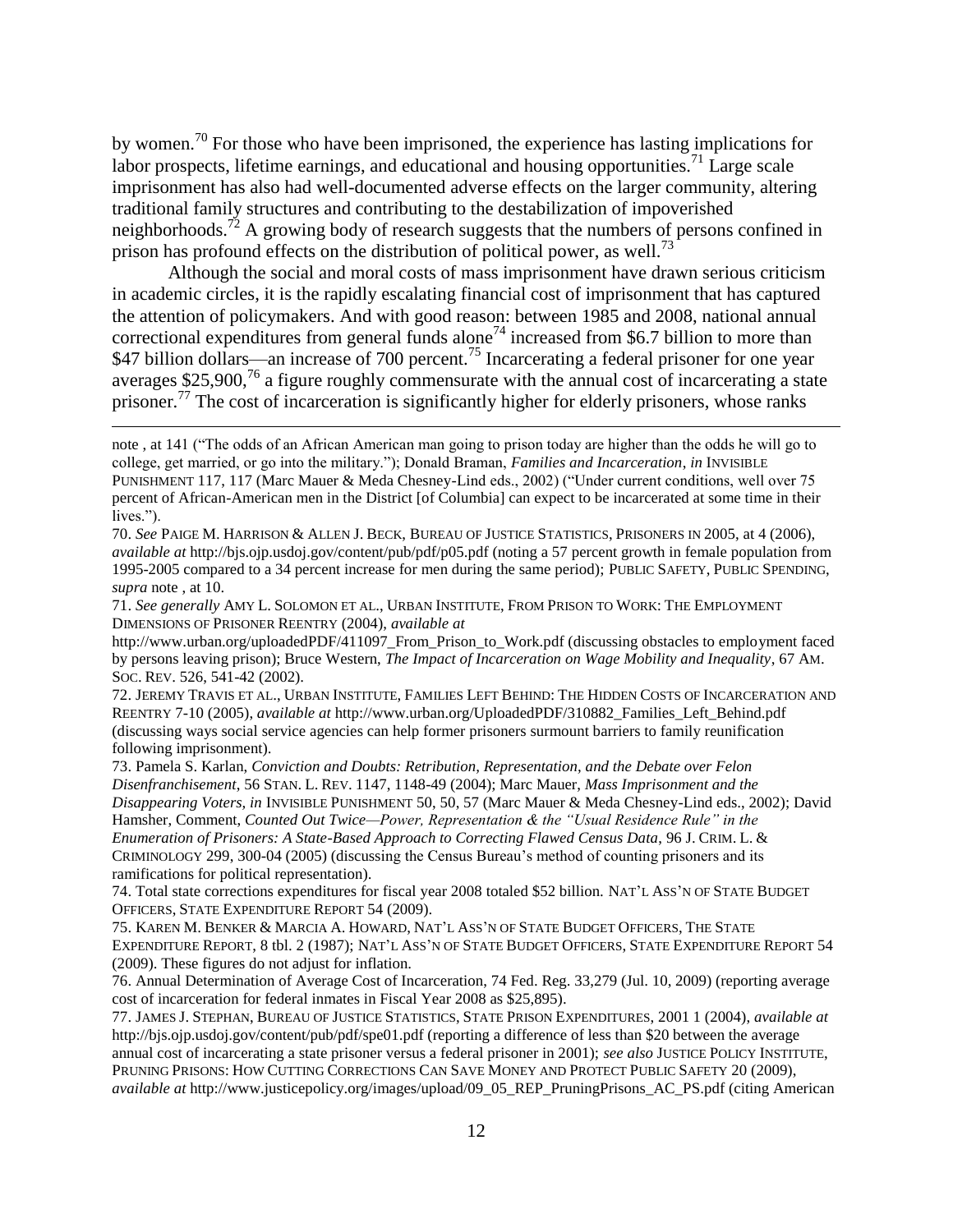have swelled as a result of lengthening sentences.<sup>78</sup> Corrections now consumes one of every fifteen state general fund dollars, making it the second-fastest growing category of general fund expenditures, outpaced only by the growing cost of Medicaid.<sup>79</sup>

The still-unfolding financial crisis of 2008 has exacerbated concerns about the growing cost of incarceration. High unemployment, combined with plummeting real estate values and declining corporate profits, has resulted in substantial decreases in state tax revenue over the past three years.<sup>80</sup> Diminishing resources have forced states across the country to cut back on social services, eliminate jobs, and lower salaries for state workers.<sup>81</sup> And the worst may be yet to come: as of this writing, state budget deficits are predicted to last well into the new decade. $82$ 

California has perhaps been the state hit most heavily by the recent financial crisis. As a result of the state"s harsh sentencing laws, which include one of the most draconian three-strikes laws in the country,<sup>83</sup> and high rates of parole revocation, California's prisons were overcrowded long before its current budget woes began. In 2005, the state's prison health care system was placed under federal receivership as a result of constitutionally deficient conditions in its prisons, which were found to be causing the deaths of more than one inmate a week. $84 \text{ In } 2006$ , as crowding in the prison system worsened, Governor Arnold Schwarzenegger declared a "State of

Correctional Association figures showing an average annual cost of \$24,655 per prisoner in 2006).

 $\overline{a}$ 

78. Geriatric inmates are the fastest growing age group within federal and state prisons, and their numbers are expected to continue rising at a rapid rate. CARRIE ABNER, COUNCIL OF STATE GOV"TS, GRAYING PRISONS: STATES FACE CHALLENGES OF AN AGING INMATE POPULATION 9 (2006), *available at*

81. NICHOLAS JOHNSON, PHIL OLIFF & ERICA WILLIAMS, CTR. ON BUDGET & POLICY PRIORITIES, AN UPDATE ON STATE BUDGET CUTS 5-6 (2010), *available at* http://www.cbpp.org/files/3-13-08sfp.pdf (describing recent cuts in services and jobs and listing pending proposals for additional cuts).

82. According to Vermont Governor Jim Douglas, Chairman of the National Governors Association, "State revenues continue to deteriorate, as most states are witnessing monthly totals lower than their recent forecasts, which have been revised downward." Robert Pear, *States Have Not Yet Seen the Worst of Economic Times, Governors at Meeting Say*, N.Y. TIMES, Feb. 21, 2010, at 16. That assessment is consistent with more formal surveys of the effect of the budget crisis on state governments. CTR. ON BUDGET AND POLICY PRIORITIES, RECESSION CONTINUES TO BATTER STATE BUDGETS 1 (2010), http://www.cbpp.org/files/9-8-08sfp.pdf (reporting that forty-one states faced budget shortfalls for fiscal year 2011 and predictions suggest larger shortfalls for fiscal year 2011); PEW CENTER ON THE STATES, BEYOND CALIFORNIA: STATES IN FISCAL PERIL 2 (2009), *available at*

http://downloads.pewcenteronthestates.org/BeyondCalifornia.pdf (noting that "states historically have their worst years shortly after a national recession ends, as they cope with higher Medicaid and other safety-net expenses at the same time revenues lag because of stubborn unemployment.").

83. The California statute does not require that a defendant's third felony offense be violent in order to earn him a mandatory indeterminate sentence of life imprisonment. CAL. PENAL CODE  $\S 667(e)(2)$  (2009). The provision has been applied to third-offense cases involving offenses as minor as the theft of \$153 in videotapes. Erwin Chemerinsky, *The Essential but Inherently Limited Role of the Courts in Prison Reform*, 13 BERKELEY J. CRIM. L. 307, 309 (2008).

84. *See* Plata v. Schwarzenegger, No. C01-1351, 2005 WL 2932253, at \*1 (N.D. Cal. Oct. 3, 2005) (declaring the California Department of Corrections and Rehabilitation"s medical care system "broken beyond repair" and ordering it placed under receivership).

http://www.csg.org/knowledgecenter/docs/sn0611GrayingPrisons.pdf. On average, elderly inmates cost states three times more than their younger counterparts. *Id.* at 10.

<sup>79.</sup> CHRISTINE S. SCOTT-HAYWARD, VERA INST. OF JUSTICE, THE FISCAL CRISIS IN CORRECTIONS: RETHINKING POLICIES AND PRACTICES 3 (2009), *available at* http://www.vera.org/files/the-fiscal-crisis-in-corrections\_July-2009.pdf (citing data compiled by the National Association of State Budget Officers).

<sup>80.</sup> NAT"L GOVERNORS ASS"N & NAT"L ASS"N OF STATE BUDGET OFFICERS, THE FISCAL SURVEY OF STATES 23 (2009), *available at* http://www.nga.org/Files/pdf/FSS0906.PDF.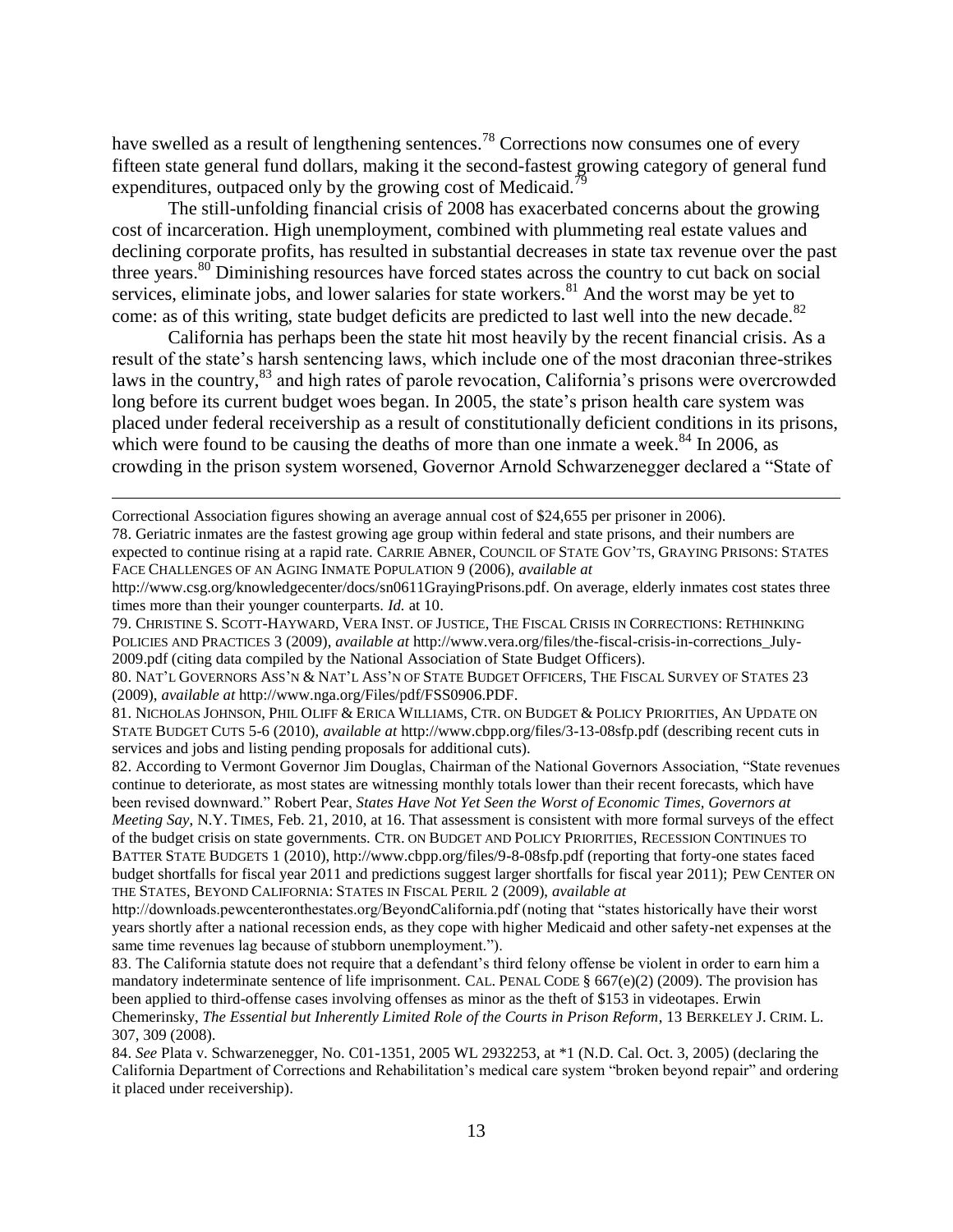Emergency."<sup>85</sup> Declaring that "immediate action" was essential "to prevent death and harm caused by California"s severe prison overcrowding," the Governor sought to transfer inmates to out-of-state prisons.<sup>86</sup> His efforts ultimately proved unsuccessful, however, and as a result of the state's continued failure to remedy the unconstitutional condition of its prisons, in August 2009, a federal court ordered the state to produce a two-year plan for reducing the state prison population by approximately 43,000 inmates.<sup>87</sup> Facing an unprecedented \$26 billion budget shortfall, the state is now struggling to alleviate overcrowding while at the same time reducing its correctional budget.

Although California presents an extreme example, it is far from the only state being forced to reduce correctional spending in the face of increased correctional costs. Facing unprecedented financial pressures, forty-two states reduced their budgets in 2009 through both targeted and across-the-board cuts.<sup>88</sup> Confronted with the necessity of cutting funds for higher education and social services to fund more prison beds, correctional budgets are now being reduced in some states—even as the cost of maintaining inmate populations continues to grow. Twenty-five states made cuts in their correctional programs in 2009.<sup>89</sup> Absent significant and as yet unforeseeable changes in the economy, that number is likely to increase over the next several years.

#### II. WHAT STATES ARE DOING NOW

Practical concerns over managing current correctional costs and long-term worries over the future of the criminal justice system have caused many states to begin reexamining the ways in which criminal cases are handled at every stage, from arrest to punishment. A number of states have formed criminal justice councils tasked with recommending legislative and administrative reforms.<sup>90</sup> Others have commissioned outside reviews and sought advice on how best to manage growth in their prison populations.<sup>91</sup> Regardless of the method of reexamination, the end result is often the same: Across the country, jurisdictions are beginning to agree that less is more when it comes to incarceration, particularly when nonviolent or first-time offenders are at issue.

Although the methods by which states are attempting to control burgeoning correctional

<sup>85.</sup> Gov. Arnold Schwarzenegger, Prison Overcrowding State of Emergency Proclamation (Oct. 4, 2006), *available at* http://gov.ca.gov/proclamation/4278.

<sup>86.</sup> *Id.*

<sup>87.</sup> Coleman v. Schwarzenegger, No. CIV S-90-0520 LKK JFM, 2009 WL 2430820, at \*115-16 (E.D. Cal. Aug. 4, 2009); *see also* Carol J. Williams, *State Gets Two Years To Cut 43,000 from Prisons*, L.A. TIMES, Aug. 5, 2009, at A1. The United States Supreme Court has agreed to review the validity of the release order during its October 2010 term. *See* Orders in Pending Cases, Schwarzenegger v. Plata, No. 09-1233 (U.S. June 14, 2010).

<sup>88.</sup> NAT"L GOVERNORS ASS"N & NAT"L ASS"N OF STATE BUDGET OFFICERS, *supra* note , at 1.

<sup>89.</sup> *Id.* at 3 tbl. 1-A.

<sup>90.</sup> SCOTT-HAYWARD, *supra* note , at 10.

<sup>91.</sup> The Justice Reinvestment Initiative administered by the Council of State Governments is one example of a sophisticated outside resource available to state governments. Program researchers map prison admissions data in participating states, suggest options for managing prison growth that are tailored to the operation of the state"s criminal justice system, propose ways in which costs saved on incarceration might be invested elsewhere with better public safety returns, and help create accountability by designating outcome measures for the state to track. So far, Arizona, Connecticut, Kansas, Michigan, Nevada, New Hampshire, North Carolina, Ohio, Pennsylvania, Rhode Island, Texas, Vermont, and Wisconsin have all obtained varying levels of assistance from the program. For more information, see http://justicereinvestment.org/states.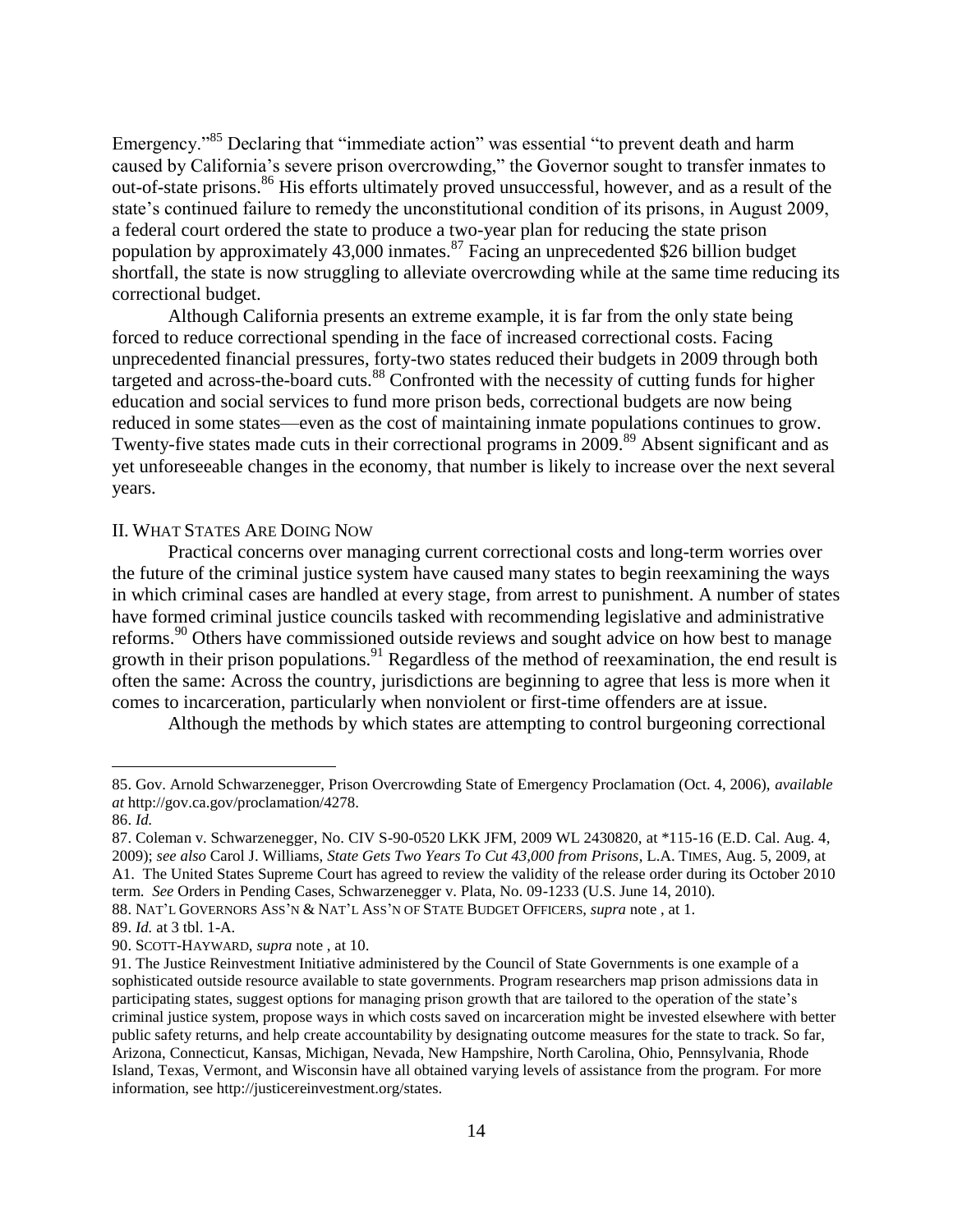populations vary tremendously, they can be divided into two rough categories. First are front-end diversion efforts, designed to keep low-level, nonviolent defendants out of the formal criminal justice system or, at the very least, out of custody. These efforts, which often involve cooperation among law enforcement, prosecutors, defense counsel, and community service providers, offer an alternative means of managing offenders, usually by connecting them to important services, ranging from drug treatment and mental health care to employment services and parenting classes.<sup>92</sup> Front-end efforts vary in scope and structure, encompassing community service sanctions, electronic monitoring, day reporting centers, problem-solving courts, and restorative justice initiatives.<sup>93</sup> Because these efforts are designed to increase the community's imagination and capacity for noncustodial penalties and interventions, they hold great promise for breaking the cycle of overreliance on imprisonment as a primary means of social control. This Article focuses, however, on developments occurring at the back end of the criminal justice system. These new efforts, designed to reduce costs and relieve overcrowding by allowing inmates to leave prison early, have rapidly gained popularity in the wake of the current fiscal crisis.

#### *A. Methods of Early Release*

In order to obtain more immediate cost savings and relief from overcrowding, many states have begun to question the necessity of long, predictable prison sentences. Through new legislation, many states have begun to ameliorate the effects of harsh prison sentences by reintroducing old forms of early release and developing new methods as well. The most common early release mechanisms in use today fall into three general categories: increased parole eligibility, reinstatement or expansion of sentence credit, and creation of infirmity-based release for geriatric and seriously ill prisoners.

1. Expansion of Parole Eligibility

It is important to remember that the move to determinate sentencing, while widespread, was not complete. Only fourteen states abolished parole entirely during the twentieth century.<sup>94</sup> The rest have retained parole eligibility in one form or another, often constrained by truth-insentencing requirements that make prisoners eligible only after serving significant portions of their sentences.<sup>95</sup> In recent years, many of these states have been able to mitigate the effects of incarceration by scaling back the time in custody inmates must serve before becoming paroleeligible.

One notable example is Mississippi. Beginning in 1995, the state moved from an indeterminate sentencing system to one in which all offenders were required to serve 85 percent of their sentences before gaining parole eligibility.<sup>96</sup> This change was heightened by low rates of parole for eligible inmates.<sup>97</sup> As a result, the state's prison population and correctional budget

 $\overline{a}$ 92.

<sup>93.</sup> 

<sup>94.</sup> *See* DITTON & WILSON, *supra* note , at 3.

<sup>95.</sup> *Id.*

<sup>96.</sup> MISS. CODE § 47-5-138 (2009).

<sup>97.</sup> JFA INST. & MISS. DEP'T OF CORR., PEW CENTER ON THE STATES, REFORMING MISSISSIPPI'S PRISON SYSTEM 1 (2009), *available at*

http://www.pewcenteronthestates.org/uploadedFiles/wwwpewcenteronthestatesorg/initiatives/PSPP/MDOCPaper.pd f?n=8407.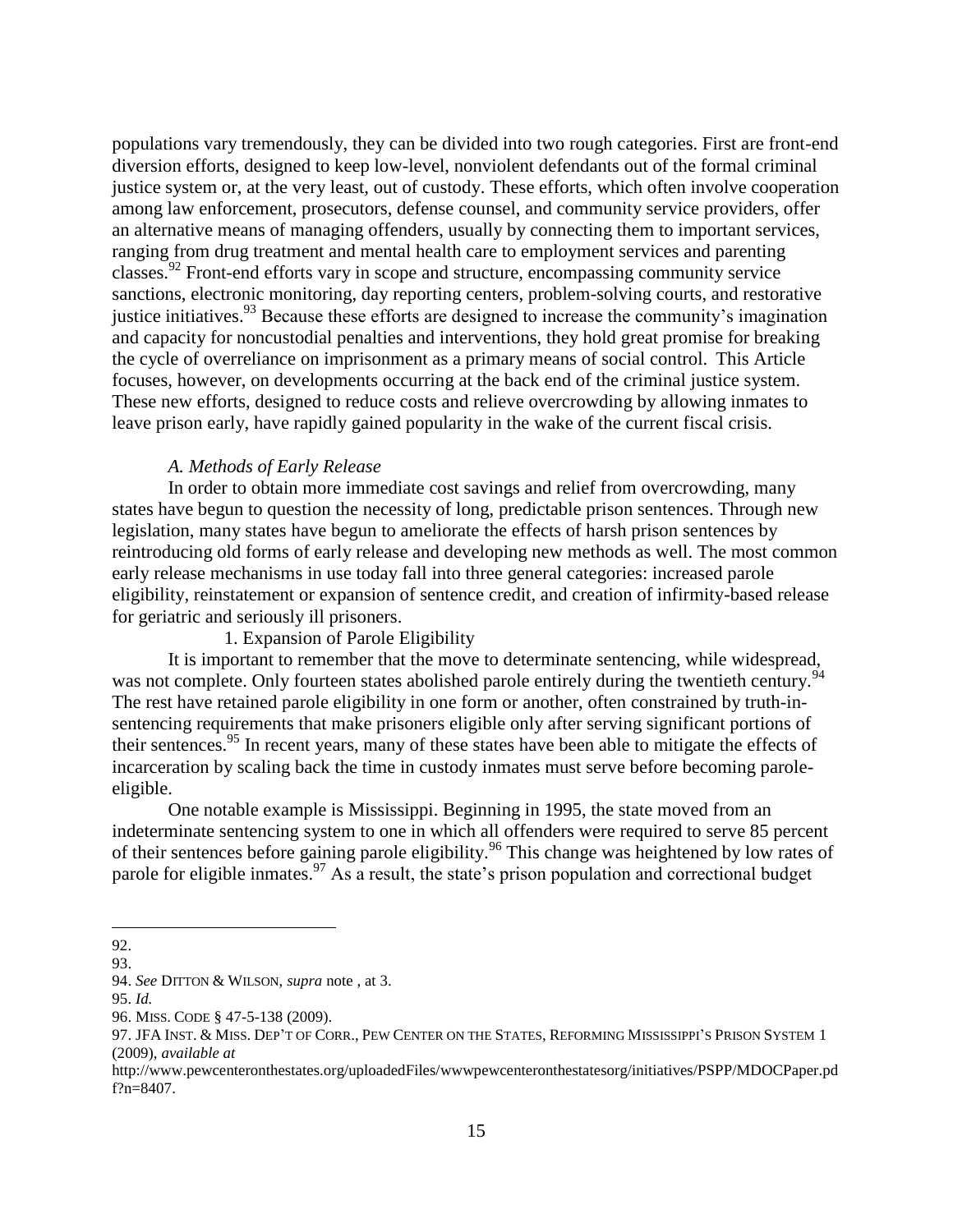rapidly grew. Motivated by growing resource concerns,<sup>98</sup> in 2001 the state reauthorized parole for most first-time nonviolent offenders who had served 25 percent or more of their sentences.<sup>99</sup> This did not solve the problem, however, and by 2007 the state"s correctional budget was more than twice what it had been in 1994.<sup>100</sup> In 2008, therefore, the state expanded early parole eligibility to all nonviolent offenders.<sup>101</sup> These newly implemented changes, designed to eliminate all growth in the prison population over the next decade, so far appear to be working. Since 2008, the prison population has actually seen a decline, and the state"s prison population is on track to stabilize with no further growth within the next several years.<sup>102</sup>

There are signs that other states may follow Mississippi"s lead. Early in 2010, West Virginia Governor Joe Manchin proposed increasing parole eligibility for low risk offenders as part of his 2010-11 budget,<sup>103</sup> and the Massachusetts State Senate recently voted in favor of a bill that would make drug offenders eligible for parole after serving two-thirds of their mandatory minimum sentences. $^{104}$ 

#### 2. Sentence Credit

Another common mechanism for accelerating release is sentence credit. Unlike parole, which requires the individualized consideration of each applicant eligible for release, sentence credit provides an administrative reduction in sentence that ordinarily applies automatically to any eligible offender.<sup>105</sup> Sentence credit tends to take one of three forms: good time credit, which applies to inmates who do not violate institutional rules; earned release credit, which provides prisoners with a reduction in sentence proportional to time spent in designated programs or activities; or meritorious good time credit (also called extraordinary good time credit), which allows prison administrators to reduce prisoners' sentences for special reasons.<sup>106</sup> Originally designed to reward exemplary service to the institution, such as preventing escape or saving a guard"s life, meritorious good time credit has long been used to address exceptional institutional needs as well, such as the alleviation of severe overcrowding.<sup>107</sup> All three varieties of sentence credit have been the subject of recent legislative expansions.<sup>108</sup>

Historically, good time credit has been awarded liberally in the states where it is

<sup>98.</sup> *Id.* at 4 (referencing Mississippi's "past low parole grant rate" of twenty-six to thirty-two percent).

<sup>99.</sup> MISS. CODE § 47-7-3 (2001).

<sup>100.</sup> JFA INST. & MISS. DEP"T OF CORR., *supra* note , at 2.

<sup>101.</sup> MISS. CODE § 47-7-3 (2008).

<sup>102.</sup> JFA INST. & MISS. DEP"T OF CORR., *supra* note , at 5.

<sup>103.</sup> Lawrence Messina, *Alternatives to Building Prisons Advised*, CHARLESTON GAZETTE, Jan. 28, 2010, at 1C. 104. *See* S. Res. 2210, 2009 Leg., 186th Sess. (Mass. 2009) (providing that eligible drug offenders "serving a mandatory minimum sentence ... shall be eligible for parole after serving two-thirds of the minimum term of the sentence if the sentence is to a state prison or after serving one-half of the minimum term of the sentence if the sentence is to a house of correction"). The bill has garnered the support of the Massachusetts State Bar Association, as well as the support of advocacy groups. *See* Memorandum on Senate Bill No. 2210, Massachusetts Bar Asssociation (Nov. 18, 2009), *available at* http://www.massbar.org/legislative-activities/mba-memo-on-senate-billno-2210 (supporting the bill); Editorial, *Allow Parole for Drug Offenders*, BOSTON GLOBE, Jan. 1, 2010, at 14 (supporting the bill). As of this writing, the bill awaits further action in the State House of Representatives. 105. Jacobs, *supra* note , at 224-25.

<sup>106.</sup> *Id.* at 221-22.

<sup>107.</sup> *See id.*

<sup>108.</sup> *See generally* Jennifer Steinhauer, *To Trim Costs, States Relax Hard Line on Prisons*, N.Y. TIMES, Mar. 25, 2009, at A1 (describing cost-saving prison reforms, including expansion of sentence credit in Kentucky and Michigan).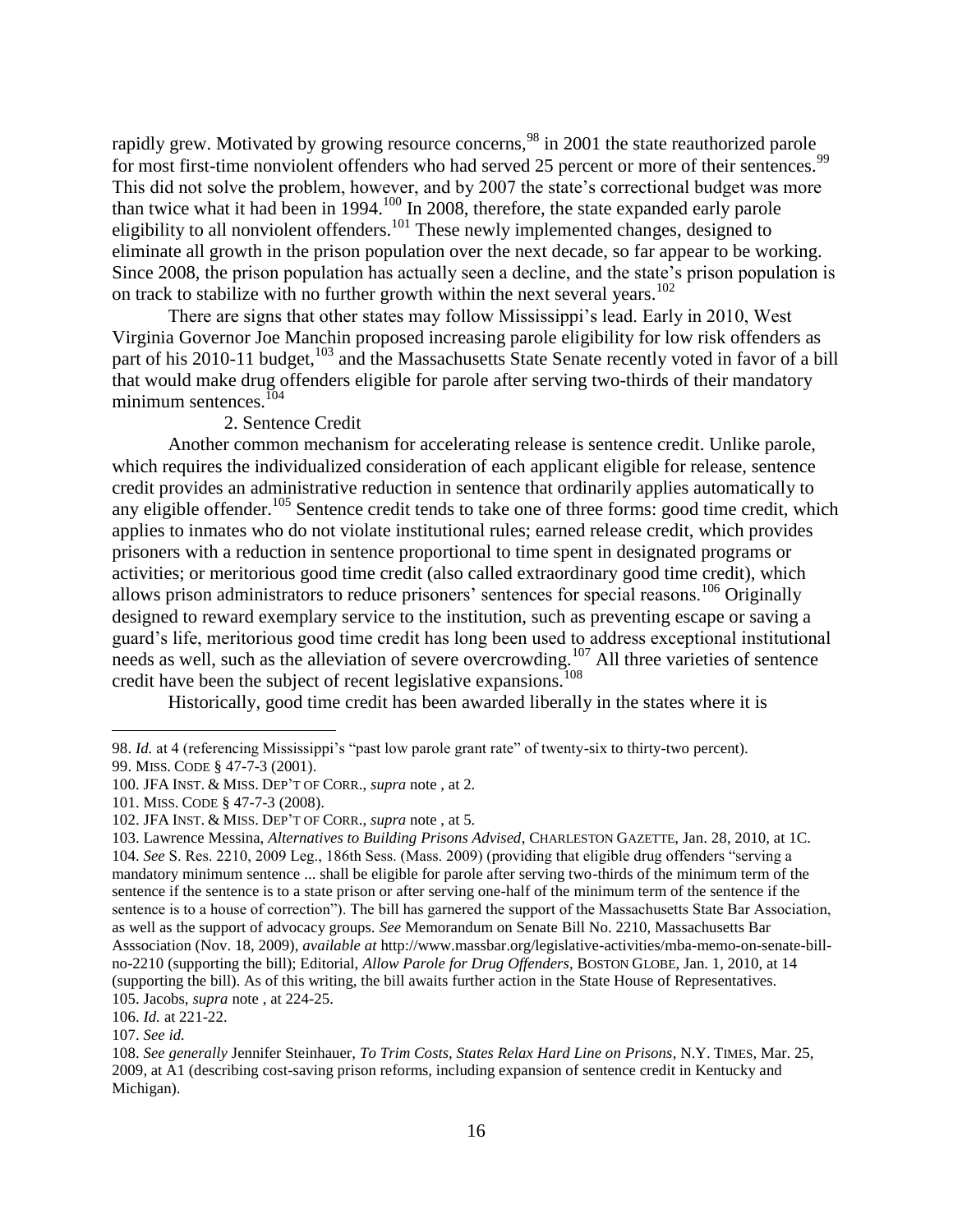authorized, making its loss more a punishment than its application a reward.<sup>109</sup> In some jurisdictions, the amount of credit available varies based on an offender's crime of conviction or length of sentence. In New Mexico, for example, violent offenders receive no more than four days" credit for every thirty days served, while most other prisoners receive day-for-day credit on their sentences.<sup>110</sup> In other states, the amount of available credit varies based upon an offender's institutional security classification.<sup>111</sup>

Changing the amount of good time available to inmates is an easy way to save money quickly, since even small changes in the amount of credit available have tremendous financial consequences when distributed across an entire custodial population. Consequently, in recent years, Washington, Louisiana, and Delaware have all increased the amount of good time available to persons in custody.<sup>112</sup>

Even for states that abolished good time during the determinate sentencing era, the costsavings associated with the mechanism have made it increasingly appealing. After repealing good time provisions as part of the state's move to determinate sentencing in 1999, last summer Wisconsin re-introduced good time credit, albeit under a new name: "positive adjustment time," which is now available to designated offenders who comply with institutional expectations.<sup>113</sup> In Michigan, the governor is currently backing legislation that would make good time credit available to inmates for the first time in more than twenty years.<sup>114</sup>

In addition to awarding credit for pure institutional compliance, many states also authorize prison officials to award sentence credit for time spent in vocational, educational, and therapeutic programs. Rehabilitative programs have begun to once again gain credibility among penologists as a way to reduce recidivism,  $\frac{115}{115}$  and an increasing number of states have been willing to reward voluntary program participation with sentence reduction. Today, at least thirtyone states authorize some form of earned release credit.<sup>116</sup> Nevada, Kansas, Pennsylvania,

<sup>109.</sup> Demleitner, *supra* note , at 783.

<sup>110.</sup> *Id.* at 789. *See also* MD. CODE ANN., CORR. SERVS. § 3-704(b) (West 2002) (decreasing credit accrual opportunities for more serious felons). *But see* OR. REV. STAT. § 169.110 (2010) (awarding credit in increasing proportion to sentence length).

<sup>111.</sup> *See, e.g.*, IND. CODE § 35-50-6-3 (2010); TEX. GOV"T CODE ANN. § 498.003 (Vernon 2009); VA. CODE ANN. § 53.1-199 (2009).

<sup>112.</sup> *See* DEL. CODE ANN. tit. 11, § 4381 (2010) (increasing maximum monthly amount of good time for prisoners who have served more than one year in prison); LA. REV. STAT. ANN. § 15:571.3(B)(3) (2008) (increasing the maximum number of good time days per calendar month to thirty-five); WASH. REV. CODE § 9.94A.728(1)(b) (2010) (increasing maximum good time credit to 50 percent of an eligible offender"s total sentence length). 113. WIS. STAT. § 302.113(2)(b) (2009) (providing that misdemeanants and minor nonviolent felony offenders "may

earn one day of positive adjustment time for every 2 days served that he or she does not violate any regulation of the prison or does not refuse or neglect to perform required or assigned duties").

<sup>114.</sup> *Freeing Up Cash By Freeing Prisoners*, DETROIT FREE PRESS, Feb. 16, 2010, at A1 (describing plan to apply good time credit retroactively, making 5,600 state prisoners "eligible for release within six months").

<sup>115.</sup> In recent years, a growing body of research has debunked the idea that "nothing works" when it comes to criminal rehabilitation. The question, researchers emphasize, is "what works?" By engaging in sophisticated program evaluations and replicating only those with successful outcomes, they argue that successful rehabilitative programming can be developed both in prison and in the community. *See, e.g.*, Francis T. Cullen, *Rehabilitation and Treatment Programs*, *in* CRIME: PUBLIC POLICIES FOR CRIME CONTROL 253, 255 (James Q. Wilson & Joan Petersilia eds., 2002).

<sup>116.</sup> ALISON LAWRENCE, NAT"L CONFERENCE OF STATE LEGISLATURES, CUTTING CORRECTIONS COSTS: EARNED TIME POLICIES FOR STATE PRISONERS 1 (2009), *available at* http://www.pewcenteronthestates.org/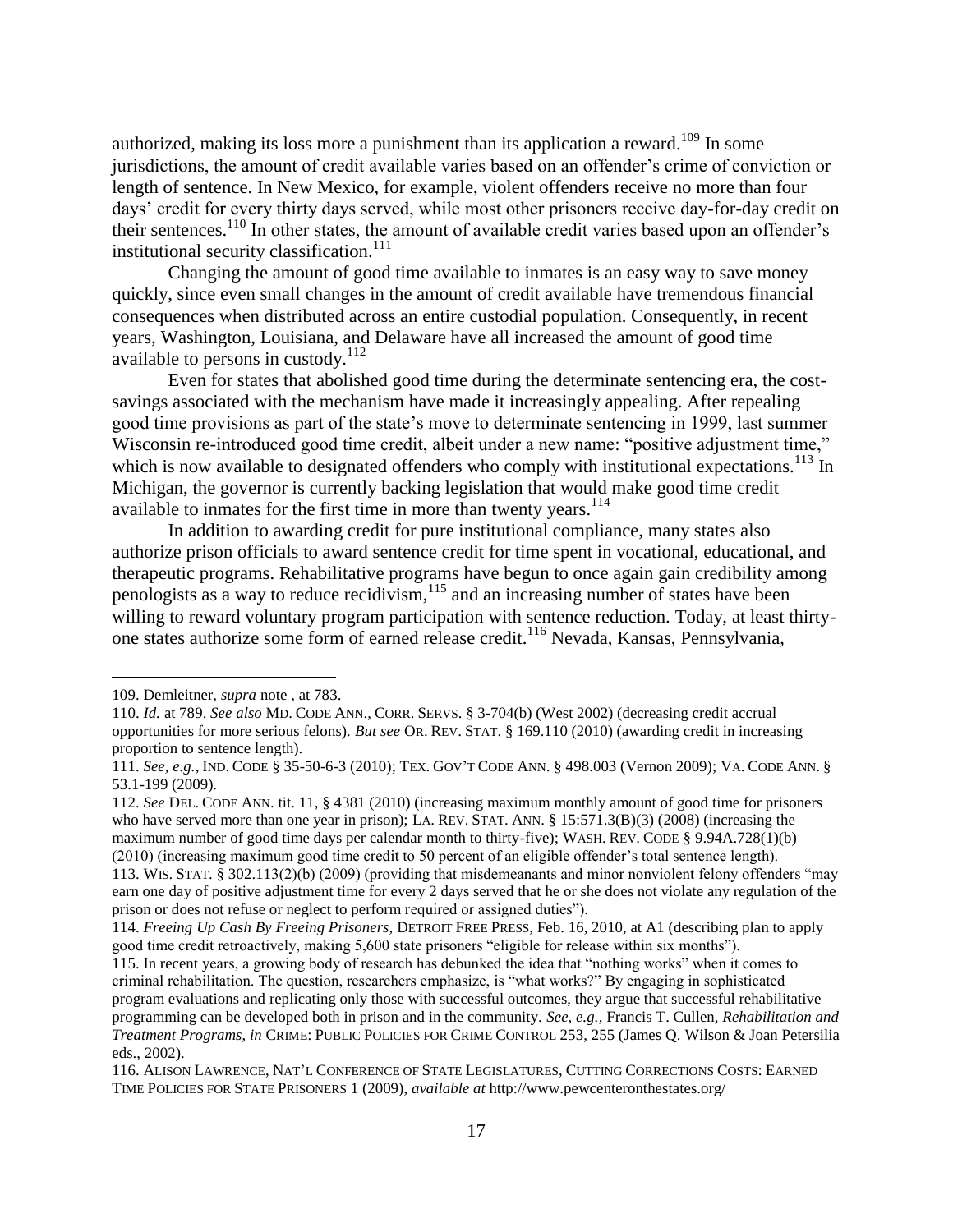Colorado, and Mississippi have all recently expanded their earned release statutes, increasing the amount of credit available to inmates who successfully complete designated programs and expanding the number of qualifying programs.<sup>117</sup> Other states have expanded the classes of credit-eligible prisoners<sup>118</sup> and removed limits on the amount of credit prisoners may accumulate.<sup>119</sup>

Finally, a number of states authorize a form of "meritorious good time credit."<sup>120</sup> Under these extraordinary sentence credit provisions, prison officials are accorded tremendous discretion to reduce inmates' sentences for reasons that in practice range from heroic service to relief from overcrowding.<sup>121</sup> Of all forms of sentence credit, meritorious good time provides prison officials with the most unguided discretion and therefore is most subject to abuse.<sup>122</sup>

3. Infirmity-Based Release

As higher numbers of prisoners serve increasingly long sentences, the number who suffer from terminal conditions and chronic, degenerative illnesses is also increasing.<sup>123</sup> So too are the number of geriatric inmates, many of whom require extra physical assistance.<sup>124</sup> Because imprisonment prevents prisoners from seeking medical care on their own, the state is constitutionally obliged to provide appropriate health care, including medication, doctor"s visits, medical tests and procedures, durable medical equipment, physical therapy, and other forms of medical intervention.<sup>125</sup> In addition, when prisoners' care cannot be met in an institutional setting, prisons are responsible for securing appropriate community-based treatment and for providing necessary security on site. As health care costs rise at unprecedented rates, caring for ill and elderly inmates has imposed increasing financial burdens on the states.<sup>126</sup>

In response to these concerns and in recognition of the fact that elderly and seriously ill inmates often pose less of a threat to public safety than their younger, healthier counterparts,

 $\overline{a}$ 

118. *Id.* at 2.

120. *See, e.g.*, CONN. GEN. STAT. § 18-98b (1992) (authorizing up to 120 days credit "as an outstandingly meritorious performance award ... for exceptional personal achievement, accomplishment and other outstandingly meritorious performance"); KY. REV. STAT. ANN. § 197.045(3) (West 2006) (allowing credit of up to five days per month, "at the discretion of the commissioner ... for performing exceptionally meritorious service or performing duties of outstanding importance in connection with institutional operations and programs"); NEV. REV. STAT. § 209.4465(5) (2009) (permitting up to ninety days credit annually for any offender "who engages in exceptional meritorious service").

121. *See* Jacobs, *supra* note , at 221-22, 267-68.

uploadedFiles/Earned\_time\_report\_%20NCSL.pdf?n=6022.

<sup>117.</sup> *Id.* at 3-4.

<sup>119.</sup> *Id.* at 4.

<sup>122.</sup> *See infra* notes 138-42 and accompanying text (discussing Illinois"s "MGT push" scandal).

<sup>123.</sup> Timothy P. Flanigan et al., *HIV and Infectious Disease Care in Jails and Prisons: Breaking Down the Walls with the Help of Academic Medicine*, 120 TRANSACTIONS AM. CLINICAL CLIMATOLOGICAL ASS"N 73, 73 (2009) (observing that prisoners are five times more likely to have HIV and seventeen to twenty-eight times more likely to suffer from hepatitis C than the general population).

<sup>124.</sup> TINA CHIU, VERA INSTITUTE OF JUSTICE, IT"S ABOUT TIME: AGING PRISONERS, INCREASING COSTS, AND GERIATRIC RELEASE, 4 (2010), *available at* http://www.vera.org/download?file=2973/its-about-time-agingprisoners-increasing-costs-and-geriatric-release.pdf (reporting that from 1999-2007 the number of people age 55 or older in state and federal prisons grew 76.9 percent while the number of persons ages 45-54 grew 67.5 percent); *see also* ABNER, *supra* note , at 9 ("Elderly inmates represent the fastest growing segment of federal and state prisons"). 125. *See* Estelle v. Gamble, 429 U.S. 97, 103 (1976).

<sup>126.</sup> CHIU, *supra* note , at 5, 9-10; Mike Mitka, *Aging Prisoners Stressing Health Care System*, 292 JAMA 423, 423-24 (2004).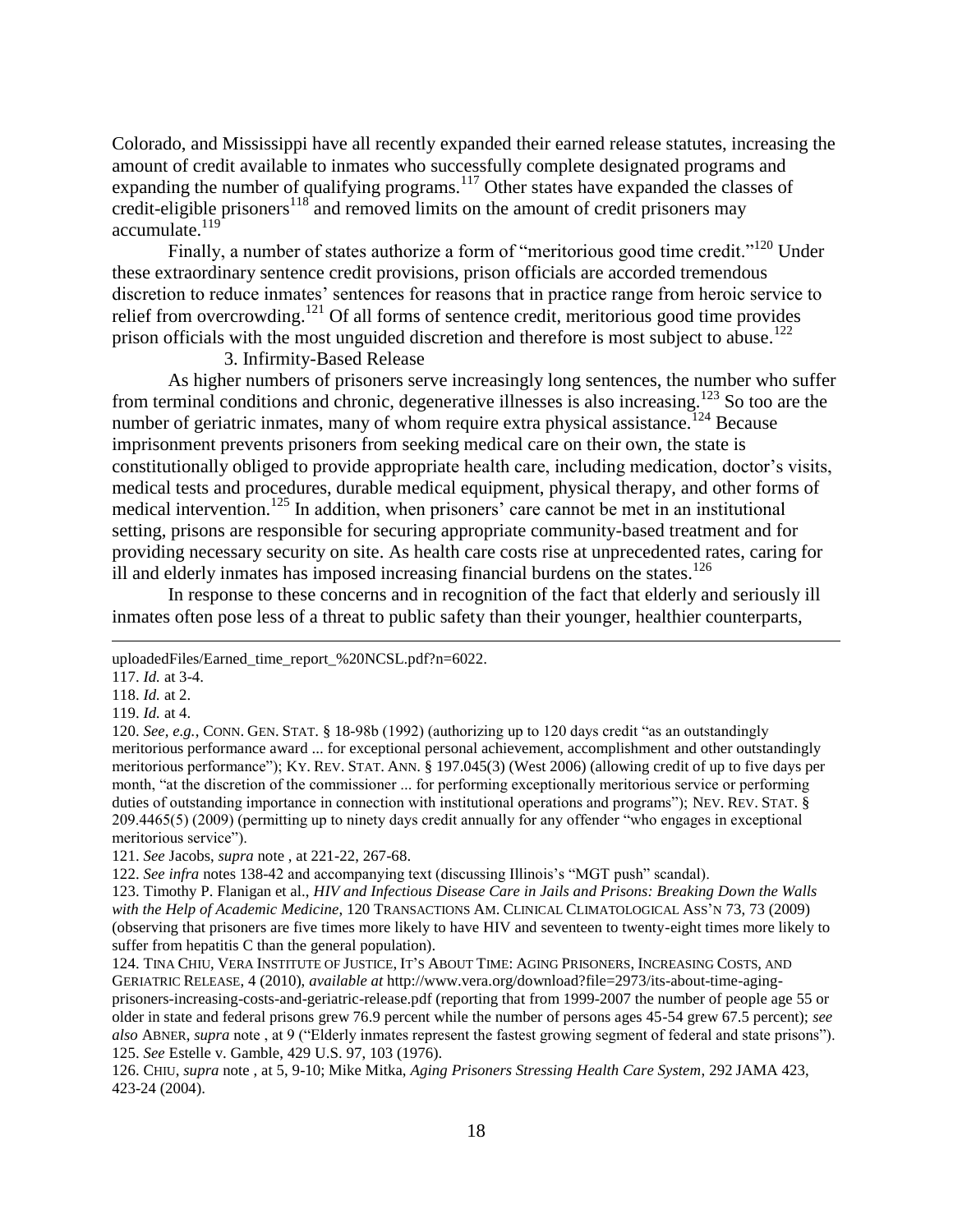over the past decade an increasing number of jurisdictions has authorized parole for the elderly, the infirm, and the seriously ill.<sup>127</sup> In jurisdictions that have retained discretionary parole, these inmates may be released on a case-by-case basis, either as part of a traditional parole plan or under special provisions governing parole for inmates with serious medical conditions.<sup>128</sup> The appeal of medical parole, or "compassionate release," as it is often called, has caused even some nonparoling jurisdictions to develop special procedures authorizing limited early release for seriously ill prisoners serving determinate sentences.<sup>129</sup> Most jurisdictions that authorize medical parole make release contingent upon a showing that the inmate suffers from a "debilitating, incapacitating, or incurable medical condition" and that he poses no risk to public safety.<sup>130</sup> Some also include geriatric release provisions that allow older inmates to secure early release, often upon showing that they suffer from medical problems of lesser magnitude.<sup>131</sup> A few release provisions make cost an explicit consideration, with release contingent on a showing that providing a prisoner with necessary treatment is excessively costly.<sup>132</sup>

Because the cost of providing medical care for seriously ill prisoners far exceeds the cost of housing healthier prisoners,<sup>133</sup> infirmity-based release provisions promise to deliver substantial cost savings even if utilized on a lesser scale than other, more generally applicable early release provisions. This is true even in the case of indigent inmates, whose health care costs in the community will still be paid for with government dollars.<sup>134</sup>

 $\overline{a}$ 

132. N.H. REV. STAT. ANN. § 651-A:10-a(I)(b) (2004) (medical parole available only if "[t]he cost of medical care, treatment, and resources for the inmate is determined to be excessive"). Corrections officials in New Hampshire have touted the cost savings provided by the new medical parole provision. In a press release celebrating the first use of the new statute, Robert J. MacLeod, Administrative Director of the Department of Corrections Medical and Forensic Services, announced that the parole of inmate Brenda Hewitt would "save the state of New Hampshire a projected \$40,000 in treatment costs," all of which would be paid by Hewitt"s private health insurance. Press Release, New Hampshire Department of Corrections, First State Prison Inmate Paroled Under New Medical Parole Law (Aug. 24, 2004), *available at* http://www.nh.gov/nhdoc/news/2004/082404.html. *See also* WASH. REV. CODE § 9.94A.728(4)(a) (allowing secretary of corrections to authorize extraordinary medical placement when, among other things, "[g]ranting the extraordinary medical placement will result in a cost savings to the state").

<sup>127.</sup> As of 2008, at least thirty-six states authorized some form of early release for dying or seriously ill prisoners. Marty Roney, *36 States Offer Release to Ill or Dying Inmates*, USA TODAY, Aug. 14, 2008, at 4A.

<sup>128.</sup> *See, e.g.*, ALASKA STAT. § 33.16.085 (2005) (authorizing special medical parole for certain prisoners who develop severe medical or cognitive disabilities during their period of incarceration); D.C. CODE § 24-464 to -465 (2001) (authorizing medical or geriatric parole for parole-eligible prisoners who develop permanent disabilities or terminal illnesses, or who are over sixty-five years of age and chronically ill); MONT. CODE ANN. § 46-23-210 (2009) (permitting designated inmates with terminal conditions or those requiring extensive medical attention to be released on parole).

<sup>129.</sup> *See, e.g.*, D.C. CODE § 24-468 (2009) (providing for medical sentence reduction for nonparole eligible inmates who develop permanent disabilities or terminal illnesses while incarcerated).

<sup>130.</sup> *See, e.g.*, N.H. REV. STAT. ANN. § 651-A:10-a(I) (2004); WYO. STAT. ANN. § 7-13-424 (2008).

<sup>131.</sup> *See* D.C. CODE § 24-468 (2009) (geriatric sentence reduction for nonparole eligible over sixty-five years of age with chronic illness). *See also* VA. CODE ANN. § 53.1-40.01 (2009) (permitting felony offenders to petition for conditional release upon reaching the age of sixty if the inmate has served at least ten years of his sentence or upon reaching the age of sixty-five if the inmate has served at least five years of his sentence).

<sup>133.</sup> *See, e.g.*, Lisa Aleman-Padilla, *Chowchilla Inmate With Cancer Is Freed: "Compassionate Release" Called a Way To Cut Costs*, FRESNO BEE, Apr. 16, 2003, at B1 (describing a 1995 case in which the California Department of Corrections spent almost \$900,000 to care for and guard a comatose inmate during the last six months of his life). 134. The indigent elderly and disabled ordinarily receive health care through Medicaid programs, which are funded jointly by the federal government and the states. Prison inmates, however, are not Medicaid-eligible, and therefore states pay the full cost for medical care for incarcerated persons. *See* 42 U.S.C. § 1396d (a)(28)(A) (barring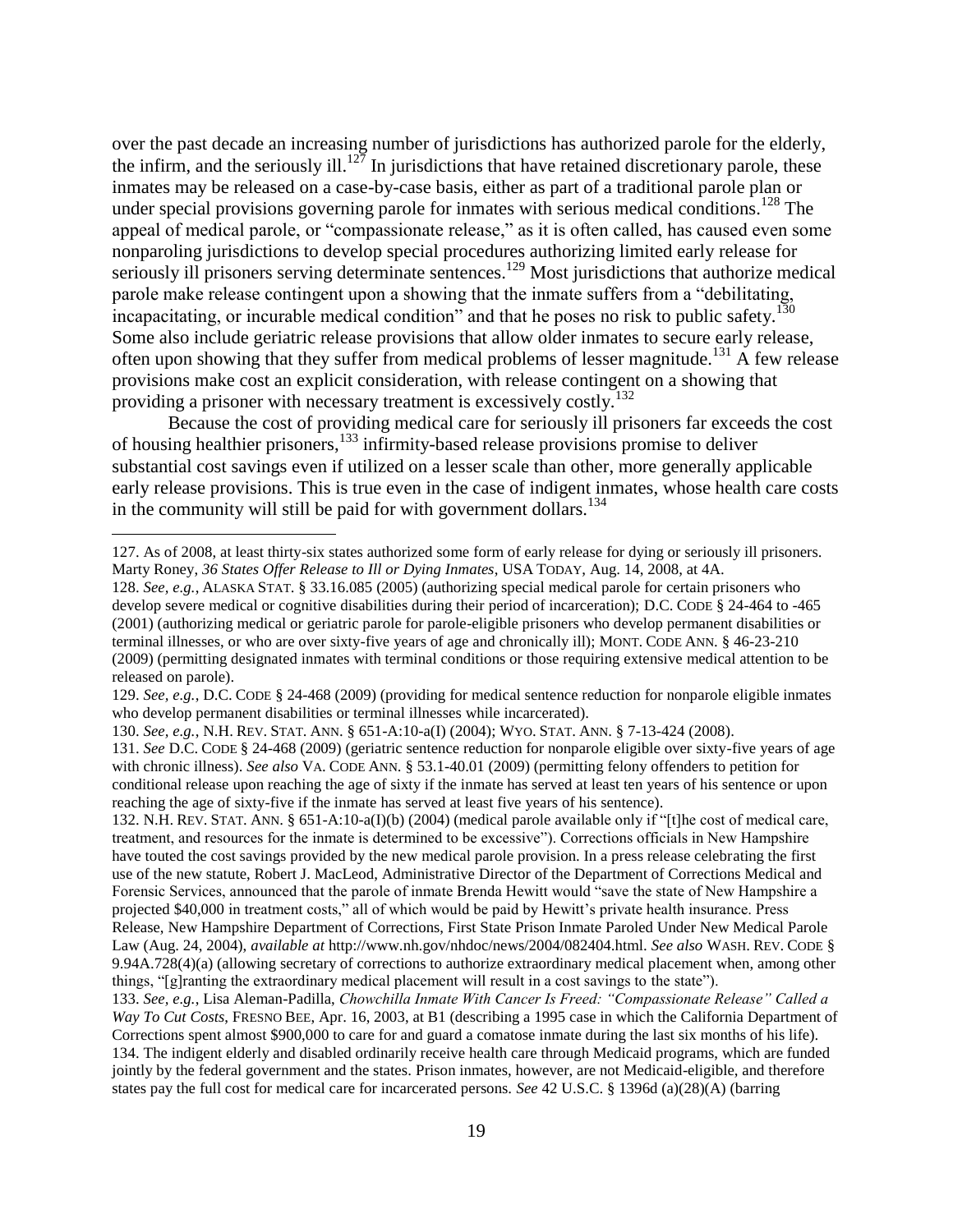Yet despite these potential cost savings, for a number of reasons, compassionate release is sparingly utilized. Delays in bureaucratic review make compassionate release inaccessible to many terminally ill prisoners who often die before completing the application process.<sup>135</sup> Another serious impediment to release is the inability of many prisoners to develop safe and appropriate release plans. Prison administrators and parole boards are appropriately wary of "kicking to the curb" seriously ill inmates who may be unable to access necessary medical and personal care without assistance.<sup>136</sup> As a result of these practical limitations, the use of compassionate release has thus far been limited despite the recent proliferation of authorizing legislation.

#### *B. Preliminary Results*

 $\overline{a}$ 

It is too early to say with any certainty whether the new legislation discussed above will succeed in lowering inmate populations and reducing state correctional expenditures. Preliminary feedback has been limited and is more anecdotal than empirical.<sup>137</sup> Even assuming, however, that these popular early release mechanisms are capable of reducing costs in the short run to the degree state officials anticipate, their long-term sustainability can be fairly questioned.

With rare exception, the early release mechanisms discussed above share a common feature: they are controlled by departments of corrections or parole boards. Allowing executive officials to administer early release provides several obvious benefits. Prison officials are uniquely aware of institutional capacity constraints and are therefore well-positioned to award sentence credit or grant early release in ways that are targeted to the needs of the institution. Consequently, insofar as new laws are designed to provide relief to prisons in the form of cost savings and extra bed space, allowing executive agencies to control release decisions makes sense. 138

History demonstrates, however, that executive release decisions are subject to numerous criticisms. Their sensitivity to institutional concerns often comes at the expense of community worries about public safety and the legitimacy of sentencing decisions. Exacerbating lack of public trust is the absence of transparency in parole board and prison administrative decisions. As detailed above, these structural deficits strongly contributed to the abolition of parole and

Medicaid payments on behalf of inmates of public institutions); 42 C.F.R. § 435.1009 (same).

<sup>135.</sup> *See* Cara Buckley, *Law Has Little Impact on Compassionate Release for Ailing Inmates*, N.Y. TIMES, Jan. 30, 2010, at A17 (reporting that since 2005, "at least 16 New York inmates have died while waiting for the parole board to decide their fate").

<sup>136.</sup> Placing qualified prisoners in community-based nursing homes is no easy task. As Dr. Lester Wright, chief medical officer for the New York State Department of Correctional Services has explained, "We"re ... competing for beds. Some people think my patients aren"t as valuable as other people in society." *Id.*

<sup>137.</sup> *See* JFA INST. & MISS. DEP"T OF CORR., *supra* note , at 5 (reporting that Mississippi"s parole reforms have stabilized growth in what was previously a rapidly expanding prison population); LAWRENCE, *supra* note , at 5 (Washington State officials estimate that expansion of earned time has saved the state approximately \$5500 per prisoner in prison costs based on a sixty-three-day reduction in sentence).

<sup>138.</sup> It should be remembered, however, that authorizing executive officials to release inmates early does not guarantee that they will do so. In fact, in several states that have authorized expanded early release, projected cost savings have been exaggerated because authorized officials have failed to fully utilize their enhanced discretion.). *See, e.g.*, CHIU, *supra* note , at 6, 8 (describing the failure of authorities to utilize their authority under geriatric release provisions).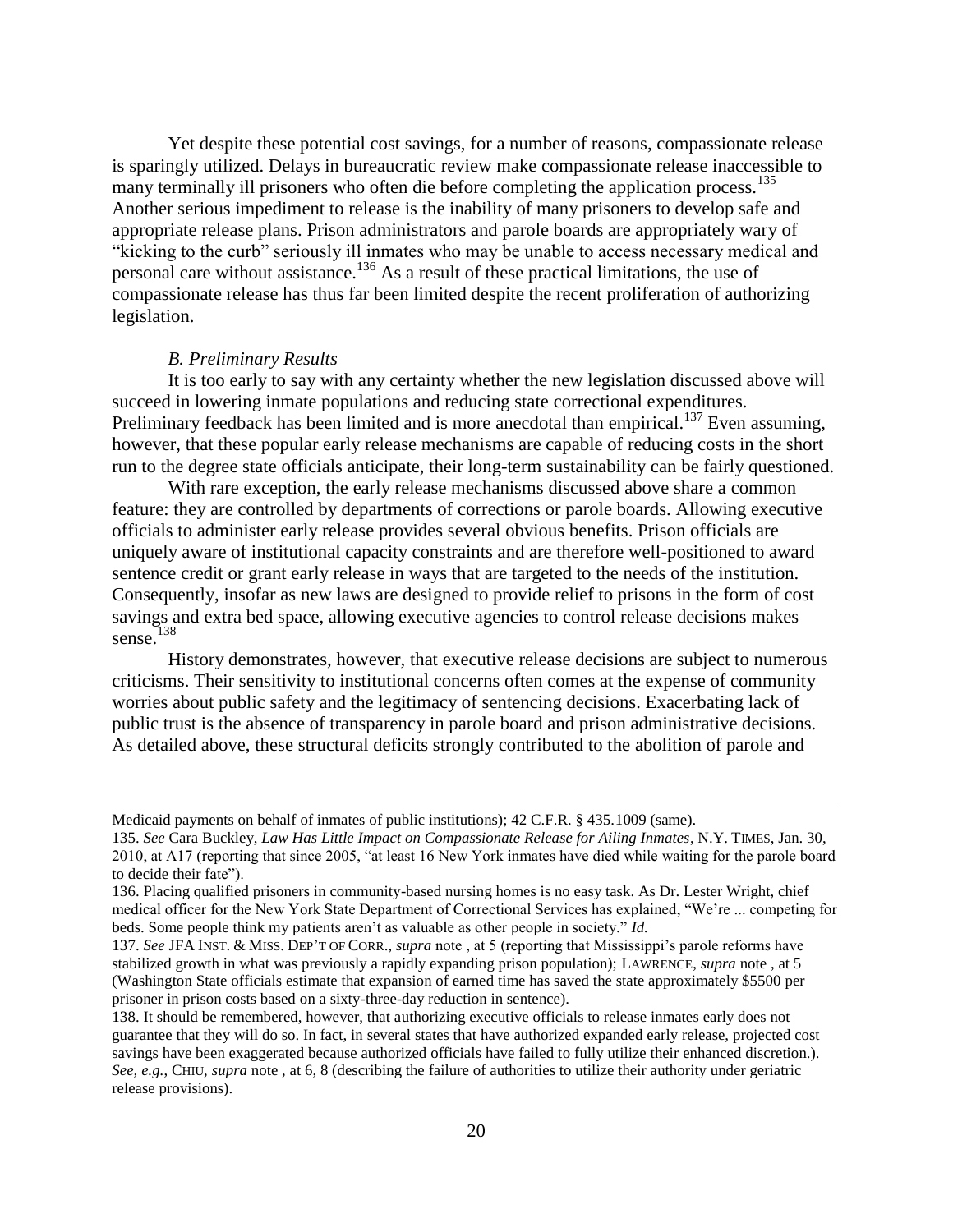other forms of early release in the 1980s and 1990s.<sup>139</sup>

In the current move away from wholly determinate sentencing and toward limited early release, states have paid little attention to avoiding the mistakes of the past. There is good reason to believe, however, that the concerns that led to the repeal of early release legislation in earlier decades have not dissipated over time. In fact, there are already some indications that the public may not be eager to embrace the newest rounds of early release legislation.

For example, in December 2002, in response to cost concerns, Kentucky Governor Paul Patton ordered the early release of 833 minor felony offenders who were nearing release.<sup>140</sup> Only one month later, however, the program was suspended after four newly released offenders committed several violent crimes.<sup>141</sup> Despite the state's crushing budget shortfall, Kentucky lawmakers responded by calling for a swift end to early release—a move that suggests public safety concerns can quickly overcome support for cost-saving early release measures.<sup>142</sup>

More recently, Illinois has experienced one crisis after another relating to its early release and meritorious good time programs. In late 2009, the Associated Press reported on a "secret program" being implemented by the Illinois Department of Corrections that allowed inmates to receive large amounts of meritorious good time credit immediately upon entering the prison system.<sup>143</sup> The practice, known as "meritorious good time push" (or MGT push) was responsible for the early release of more than 1700 inmates convicted of minor felony offenses, such as battery and drunken driving.<sup>144</sup> Many of these inmates were required to serve mere weeks of their sentences before being awarded sufficient credit to gain release—a divergence from the traditional state practice of awarding meritorious good time only to prisoners who had served at least sixty days of their prison sentences.<sup>145</sup> Designed to save the state \$5 million a year, the practice quickly backfired. Within several months" time, nine releases had been charged with new crimes, seventeen had been returned to prison on allegations of new violent criminal activity, and thirty-one had been taken into custody on allegations on nonviolent rule violations. <sup>146</sup> Public outrage was swift and vocal, and led to suspension of the program in December and

<sup>139.</sup> *See supra* notes 37-41 and accompanying text.

<sup>140.</sup> V. Dion Haynes & Vincent J. Schodolski, *Strapped States Turn to Prisons: Early Releases Among Saving Options*, CHI. TRIB., May 5, 2003, at A8; *Public Outrage Halts Release of Prisoners*, CHI. TRIB., Feb. 2, 2003, at A16.

<sup>141.</sup> *Id.*

<sup>142.</sup> *See Release of Inmates to Stop; Lawmakers Must Find Funds*, CINCINNATI POST, Feb. 1, 2003, at K1 (noting that although "[t]he release of 883 inmates has been roundly criticized by legislators, law enforcement and a number of gubernatorial candidates.... [f]ew of them have offered realistic alternatives for finding the money to pay to house the inmates.").

<sup>143.</sup> John O"Connor, *Illinois Ends Secret Prison-Release Plan*, SEATTLE TIMES, Dec. 15, 2009, at A15; Press Release, Gov. Quinn Signs Public Safety Initiative Law (Jan. 15, 2010), *available at*,

http://www.illinois.gov/PressReleases/ShowPressReleasecfm?subjectid=2&RecNum=8174 (describing new law requiring "prisoners in state custody to serve at least 60 days of their sentences before being eligible for meritorious good conduct credit").

<sup>144.</sup> Monique Garcia, *Quinn Admits Prison Error*, CHI. TRIB., Dec. 31, 2009, at A5.

<sup>145.</sup> John O"Connor, *Questions Remain About Inmate Release*, ASSOCIATED PRESS, Jan. 2, 2010, *available at* http://mywebtimes.com/archives/ottawa/print-display.php?id=394857 (noting that the "MGT Push" involved "a decision to abandon the Corrections Department"s previous policy of requiring all inmates to serve at least 61 days before they could be considered for release").

<sup>146.</sup> *See* John O"Connor, *Scores Back in Prison After Ill. Parole Crackdown*, ASSOCIATED PRESS, Jan. 13, 2010, *available at* [http://abcnews.go.com/US/wireStory?id=9550964.](http://abcnews.go.com/US/wireStory?id=9550964) Following an intense enforcement effort by parole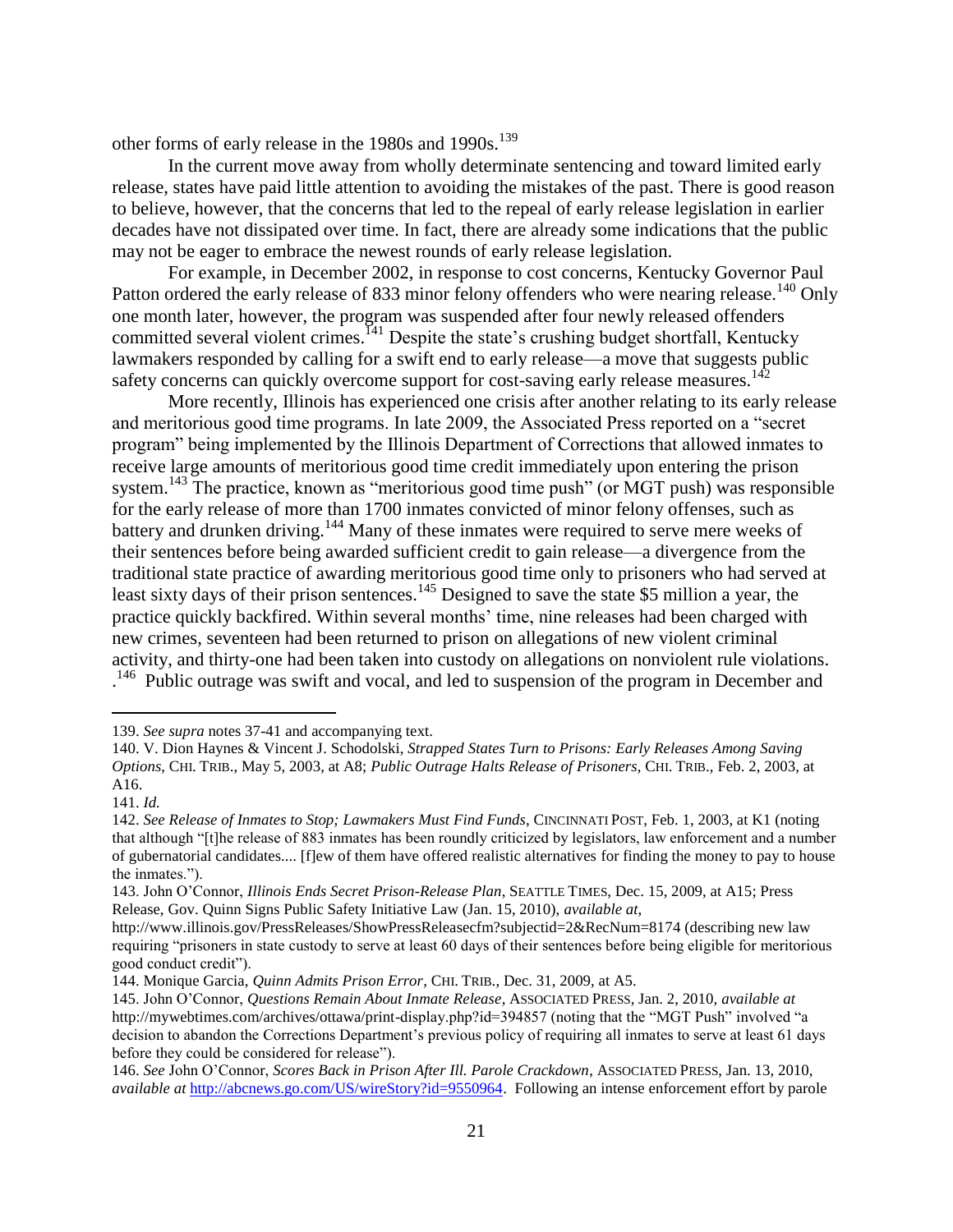new legislation shortly thereafter restricting prison officials' ability to award meritorious good time credit. $147$ 

The fallout from Illinois's meritorious good time scandal spilled over into the state's new early release program, which placed inmates nearing their release dates in the community under parole-like supervision.<sup>148</sup> First implemented in November 2009, that program was suspended "pending a review of all early release programs" in the wake of the MGT push scandal.<sup>149</sup>

The use of expanded good time and earned release credit in other states is subject to many of the same criticisms that have driven opposition to meritorious good time in Illinois. In Michigan, for example, where Governor Jennifer Granholm is seeking to re-introduce good time legislation, former prosecutor and current Oakland County Executive L. Brooks Patterson is leading the effort to block newly proposed good time legislation. The issue is not new to him: Patterson successfully led the charge to abolish good time credit in 1978.<sup>150</sup> Now, as then, he and others have objected to the practice on the ground that it allows criminals to revictimize the communities in which they were sentenced.<sup>151</sup> Whether the new measure will pass remains to be seen, but this much is clear: proponents of the proposed legislation have done little to assuage the long-standing worries that led to the repeal of good time only a generation ago.<sup>152</sup>

As these examples indicate, thus far new efforts to provide for early release are controlled by executive officials who for the most part continue to operate in a way that prizes large scale administrative efficiencies over visible, individually justified release decisions. However, unless early release practices begin to account for public concerns over the lack of accountability and transparent decision making that led to the repeal of earlier forms of back-end release, it is likely that the newest generation of early release legislation will be short-lived.<sup>153</sup>

## III. AN ALTERNATIVE MECHANISM: JUDICIAL SENTENCE MODIFICATION Although the vast majority of early release mechanisms are implemented by parole

officials in January 2010, 130 more releasees were apprehended and charged with violating the rules of their supervised release. *Ibid.*

<sup>147.</sup> O"Connor, *Illinois Ends*, *supra* note ; Press Release, *supra* note .

<sup>148.</sup> Cheryl Corley, *States Release Inmates Early To Cut Prison Costs*, NAT"L PUB. RADIO, Dec. 13, 2009,

http://www.npr.org/templates/story/story.php?storyId=121338571 (last visited July 10, 2010) (describing the early release program and interviewing one of the program"s first releasees).

<sup>149.</sup> Monique Garcia, *2nd Early Release Program Suspended*, CHI. TRIB., Jan. 6, 2010, at 8 (reporting suspension of early prison release program designed for nearly 1000 nonviolent offenders).

<sup>150.</sup> *Patterson: Good Time a Bad Idea*, DETROIT FREE PRESS, Feb. 16, 2010, at A2.

<sup>151.</sup> *Id.*

<sup>152.</sup> Outside Michigan, the practice of awarding good time credit has not been as widely criticized as has parole release, perhaps because the link between sentence credit and actual release is more attenuated. Nevertheless, good time and earned release are subject to many of the same criticisms insofar as the application of sentence credit turns on the unaccountable discretion of prison officials. "If anything, good time is conceptually less well grounded than parole and less susceptible to outside scrutiny. It is also subject to more abuse because prison officials cannot help but be tempted to use good time to reinforce their institutional authority and interests, as they define them." Jacobs, *supra* note , at 270.

<sup>153.</sup> *See* Monica Davey, *Safety Is Issue as Budget Cuts Free Prisoners*, N.Y. TIMES, Mar. 4, 2010, at A1 (describing recent problems with public tolerance of new early release legislation in Illinois, Oregon, and Colorado). It is worth noting that infirmity-based release mechanisms are less subject to backlash than are sentence credit provisions or parole because the persons granted compassionate release are ordinarily too ill to pose any risk to public safety and few will live long enough to garner much attention.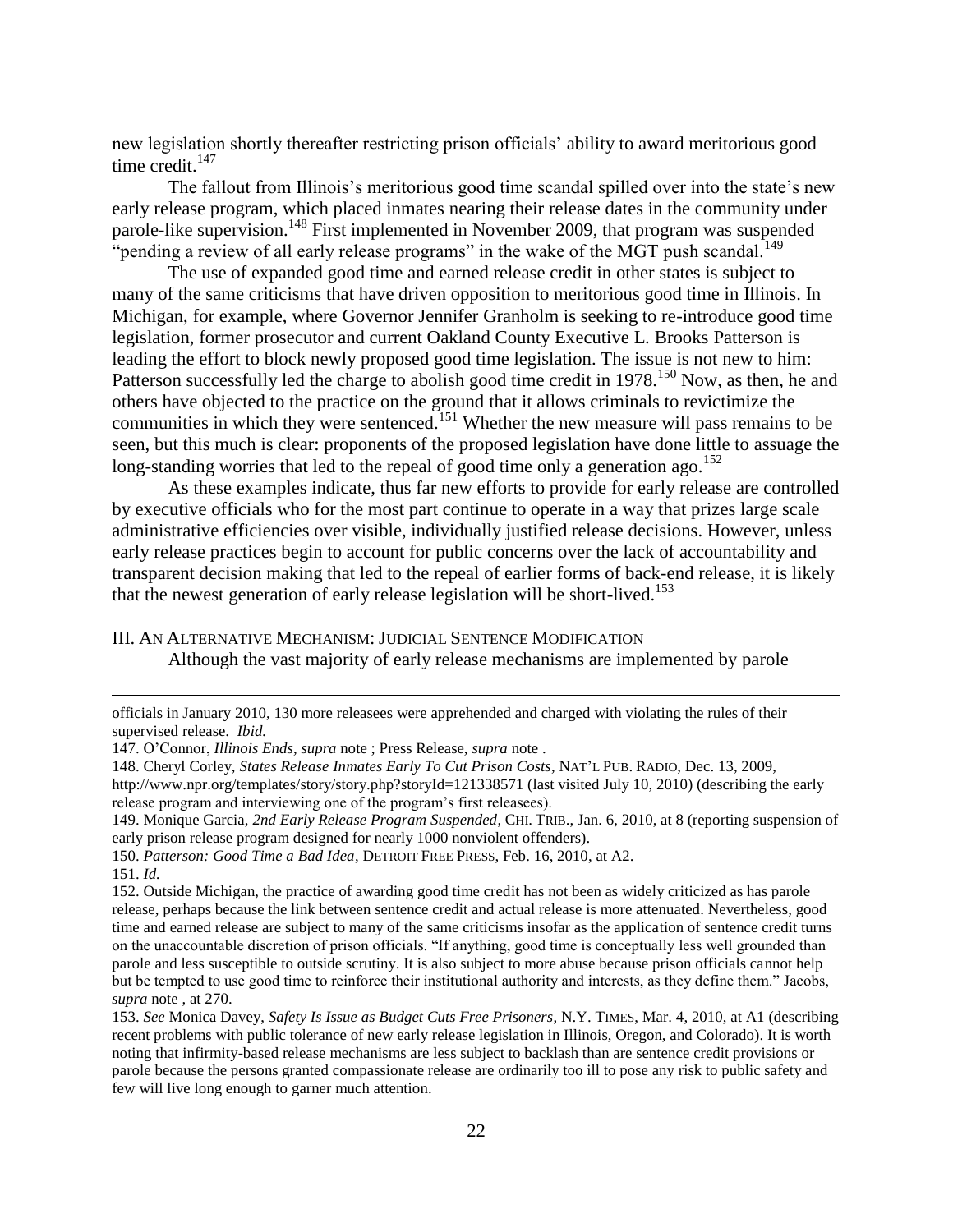boards and prison administrators, not all are. Judicial sentence modification is an early release mechanism that permits sentencing courts to reduce inmates' lawfully imposed terms of imprisonment when specified criteria have been met. Unlike a parole decision or the application of sentence credit, a judge"s decision to modify a sentence is ordinarily made in open court and on the record in the jurisdiction in which the offender was originally sentenced.

While judicial sentence modification is a practice with deep historic roots, it does not exist in many jurisdictions and is authorized narrowly in most others. Where the mechanism does exist, it tends to take one of two forms. In a few jurisdictions, the power to modify a sentence is believed to arise from the sentencing court's inherent power over its own sentence. Although states that permit sentence modification under this model embrace an expansive concept of the sentencing court's jurisdictional authority, all have imposed strict common law limits on courts' ability to exercise that power when altering legally imposed sentences.<sup>154</sup> A more common, though still rare, approach permits judicial sentence modification when the legislature has authorized the practice by statute. This modern variation on common law sentence modification allows legislatures to define the circumstances under which judges may modify sentences that have already commenced. Although a number of states and the federal government have enacted such provisions, most statutes provide only a brief window during which legal sentences may be altered, thereby limiting their utility as a means of providing for early release.<sup>155</sup>

Despite the limited authorization of judicial sentence modification in modern practice, in the jurisdictions where courts possess authority to reexamine sentences, there are indications that they exercise that power with some regularity. This Part reviews the history and modern practice of judicial sentence modification in some detail before examining the potential strengths and limitations of the mechanism as it is, and might be, employed.

#### *A. Historical Roots*

In its earliest form, sentence modification can be traced back to English common law. In the days when trial courts did not hold session year-round but instead divided their work into terms, as many courts of last resort do to this day, the rule was simple: when a court imposed sentence, or entered any other judicial order, for that matter, it retained unlimited power to change the disposition throughout the term in which the order was entered.<sup>156</sup> So long as the term remained in session, the defendant's sentence could be altered.<sup>157</sup> Once the term expired,

<sup>154.</sup> *See infra* Part III.A.

<sup>155.</sup> *See infra* Part III.B.2.

<sup>156.</sup> In 1861, the Massachusetts Supreme Court observed, "It seems to have been recognized as one of the earliest doctrines of the common law, that the record of a court may be changed or amended at any time during the same term of the court in which a judgment is rendered." Commonwealth v. Weymouth, 84 Mass. (2 Allen) 144, 145 (1861). The Court went on to quote Lord Coke for the proposition that

during the term wherein any judicial act is done, the record remaineth in the breast of the judges of the court, and in their remembrance, and therefore the roll is alterable during that term, as the judges shall direct; but when that term is past, then the record is in the roll, and admitteth of no alteration, averment or proof to the contrary.

*Id.* (citing EDWARD COKE, COMMENTARY UPON LITTLETON 260 (1797)).

<sup>157.</sup> *See* Dist. Attorney for the N. Dist. v. Superior Court, 172 N.E.2d 245, 247-49 (Mass. 1961) (summarizing the common law cases on this topic); Inter Inhabitants of St. Andrew's Holborn & St. Clement Danes, 2 Salk. 606, 607 (1704) ("The Court at the Old Bailey have altered and set aside their judgments ten times at the same sessions.... [T]he sessions as well as the term is but one day in law.").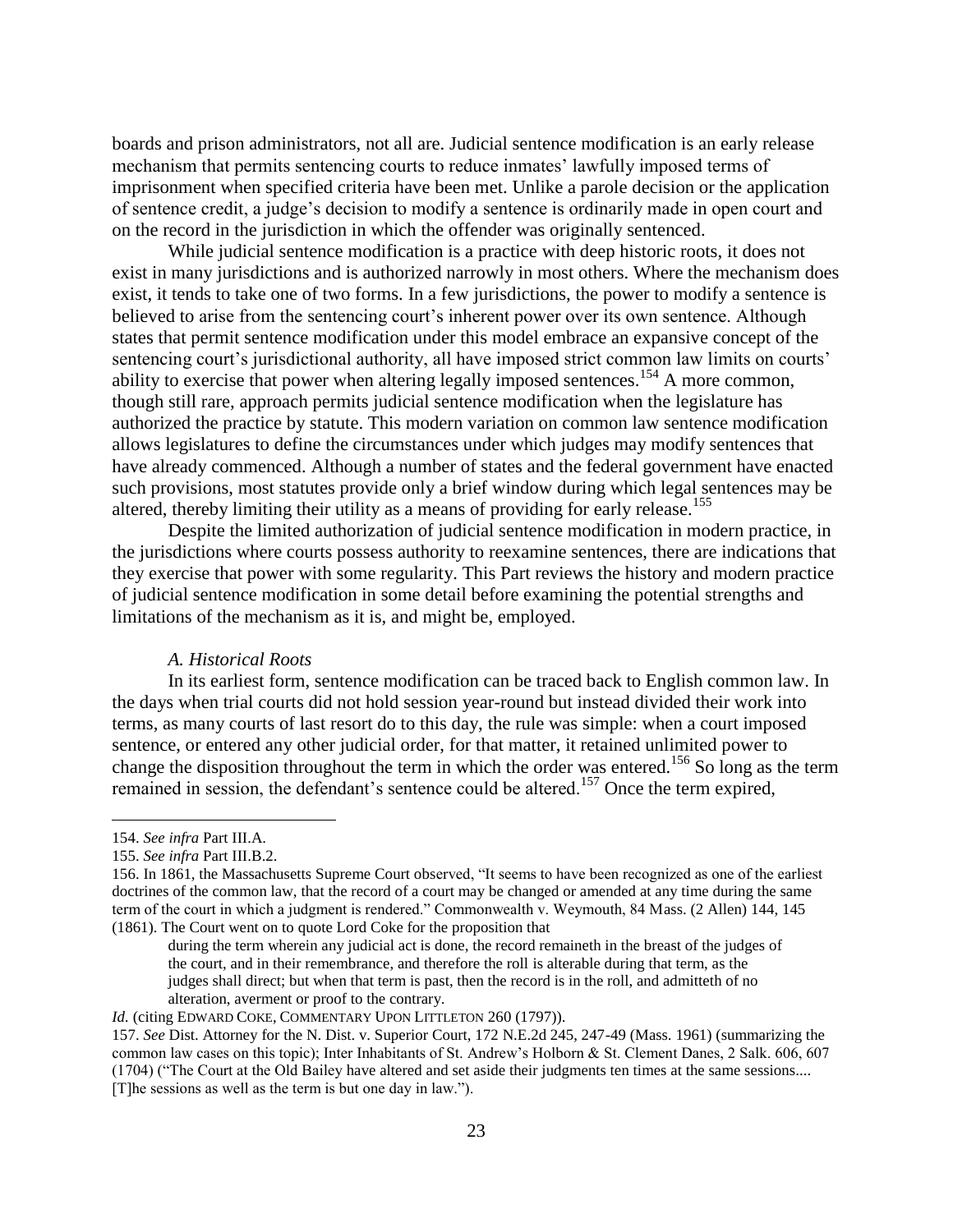however, the court lost jurisdiction over the sentence and could no longer modify any of its lawfully imposed provisions for any reason.<sup>158</sup>

Over time, some jurisdictions abandoned the practice of holding terms at the trial court level.<sup>159</sup> In jurisdictions where the practice of holding terms persisted, many courts began to modify the strict time limits traditionally associated with the common law rule, allowing trial courts to rule on timely filed motions for sentence modification even after the term had come to an end.<sup>160</sup> In some cases, courts held these timely filed motions indefinitely, delaying modification until years after a defendant had begun serving his sentence. This practice, which was known colloquially as "bench parole," was criticized by prison officials and others who believed it constituted a judicial interference with the release power of executively controlled parole boards.<sup>161</sup>

In 1946, the federal government enacted the first version of Federal Rule of Criminal Procedure 35(b), a statute that would later become the model for many state sentence modification provisions. In its original form, the rule provided that a court could reduce a sentence for any reason within sixty days of its imposition, either on motion by the defense or sua sponte.<sup>162</sup> After sixty days, the court lost jurisdiction over the sentence entirely and could no longer change its length or conditions, regardless of whether the court's term had ended.<sup>163</sup> At the time the law was enacted, legislators and prison officials alike expressed support for the provision, contending that it would "limit the time within which a court could exercise control over its judgments, reduce the potential for court infringement on Parole Commission authority over release determinations, and eliminate the overloading of court dockets with superfluous

<sup>158.</sup> Fine v. Commonwealth, 44 N.E.2d 659, 662 (Mass. 1942). When a sentence was unlawful, different rules applied. Then, as now, nearly all jurisdictions permitted modification at any time to correct an illegal sentence. Steven Grossman & Stephen Shapiro, *Judicial Modification of Sentences in Maryland*, 33 U. BALT. L. REV. 1, 10 (2003).

<sup>159.</sup> Although the practice of holding terms at the trial court level has mostly vanished in modern times, a few Southern states retain the practice and consequently adhere to the common law rule or variations thereof. *See, e.g.,*  White v. State, 22 So. 3d 378, 381 (Miss. Ct. App. 2009) (upholding a judge's exercise of her ""inherent authority" to alter a sentence until the regular term of court expires"); Hall v. State, 662 S.E.2d 753, 755 (Ga. Ct. App. 2008) ("A sentencing court has power to modify a valid sentence only during the term of court in which it was imposed or for up to one year [or 120 days after affirmance following appeal] under OCGA § 17-10-1(f).").

<sup>160.</sup> This practice appears to have grown out of worries that the common law rule gave unfair advantage to defendants sentenced at the beginning of a court's term, who had much longer to file their motions and receive favorable rulings from the court than did defendants sentenced at the term"s end. *See* B. Carole Hoffman, Note, *Rule 35(b) of the Federal Rules of Criminal Procedure: Balancing the Interests Underlying Sentence Reduction*, 52 FORDHAM L. REV. 283, 289-90 (1983).

<sup>161.</sup> In 1946, the director of the Federal Bureau of Prisons publicly announced his support for limiting the amount of time in which courts could alter imposed sentences, explaining that rules enforcing such limits

protect[ ] the judge from continual importunities while the man is in the institution. There is a rule to the effect that if the counsel for the defendant files a petition for a reduction of sentence and that petition is not acted upon, the judge can act on it any time, regardless of the expiration of the term of court, and that has resulted in a good deal of importunities to the judge. It amounts sometimes to a sort of bench parole, whereby the judge retains the authority to reduce the sentence after the man has been committed.

*Id.* at 285 n.8 (citing remarks of James Bennett in proceedings on the enactment of FED. R. CRIM. P. 35(b) held at the New York University School of Law).

<sup>162.</sup> FED. R. CRIM. P. 35(b) (1946).

<sup>163.</sup> Hoffman, *supra* note , at 291.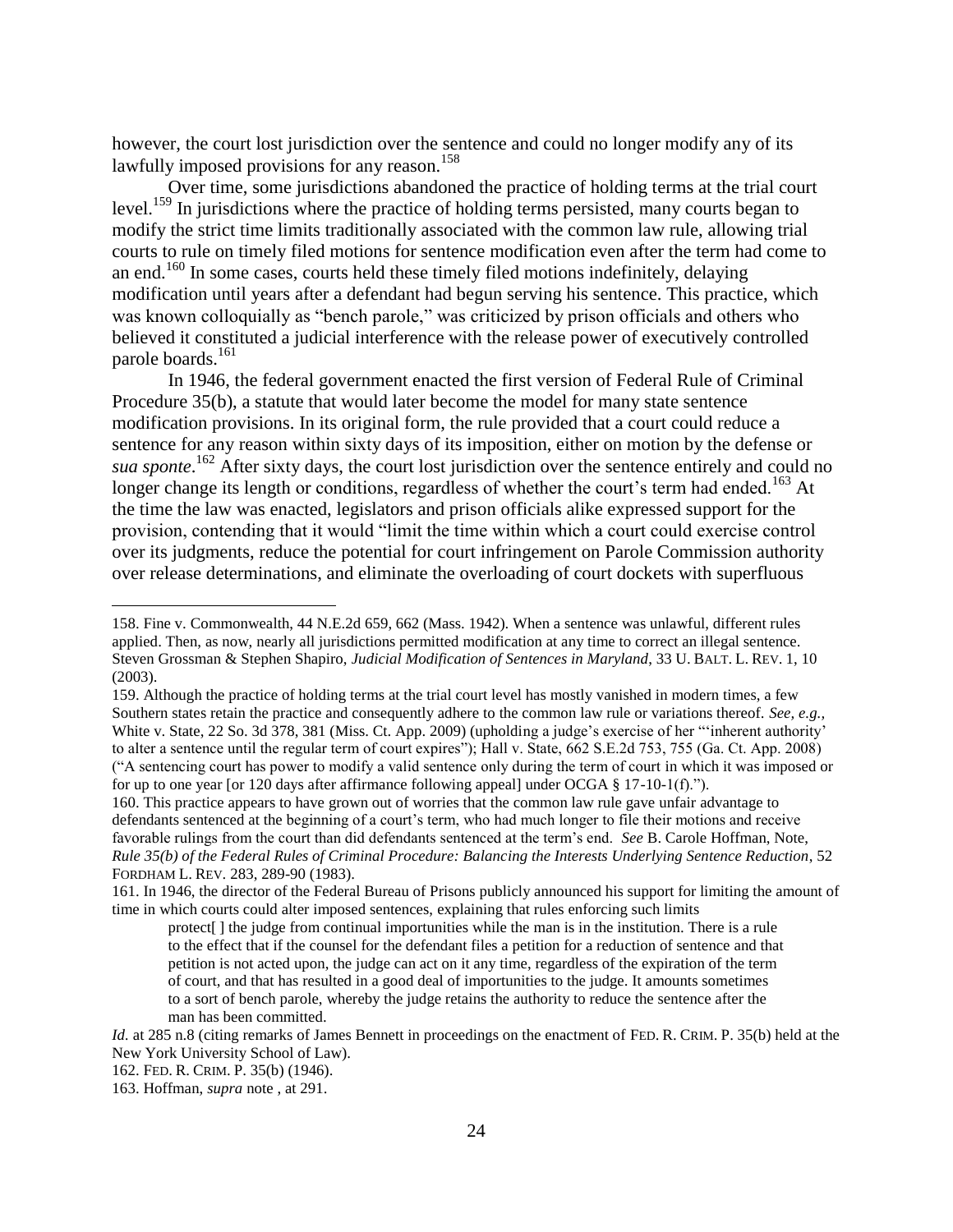Rule 35(b) motions."<sup>164</sup> Later, the statute was revised to expand the time for filing motions for sentence reduction from 60 to 120 days and to clarify that courts were required to rule on motions "within a reasonable time" after their filing.<sup>165</sup>

Beginning shortly after Rule 35(b)'s original enactment, state courts around the country started to adopt versions of Rule 35. Like the original federal rule, these state analog statutes provided short time limits within which sentences could be reduced.<sup>166</sup> Even after the federal system abandoned the original Rule 35(b) as part of its move to determinate sentencing in the 1980s, most states retained their analog statutes. As a result, most state courts are authorized to exercise jurisdiction to modify lawfully imposed sentences for a brief period ranging from thirty days to one year after a sentence is lawfully imposed.<sup>167</sup>

#### *B. Modern Use*

Within the states that utilize Rule 35(b) analog statutes, data on the number of motions filed and granted is extremely difficult to obtain.<sup>168</sup> There is no evidence that such motions are granted with any regularity, and it is easy to hypothesize why motions filed under Rule 35 analogs would rarely be successful. Given the brief amount of time between the original sentencing and the expiration of the trial court's jurisdiction to modify under these statutes, it is difficult to imagine circumstances in which relevant facts or circumstances would change in a way that would justify a principled alteration in the original sentence. In fact, the reasons for modifying a sentence so quickly would seem largely illegitimate. One possible use would be the mitigation of a sentence in response to public pressure from supporters of powerful or popular defendants. Another might be the covert correction of a too-harsh punishment imposed in response to pressure from victims or media at the time of the original sentencing. Neither practice should be tolerable: one because it permits injustice after the fact of sentencing, and the other because it encourages injustice in the original sentencing decision. In any event, because decisions granting modification under these analog statutes are not widely reported, legal scholars have traditionally overlooked provisions authorizing judicial sentence modification as a

<sup>164.</sup> *Id.*

<sup>165.</sup> FED. R. CRIM. P. 35(b) (1966) (increasing the time within which the court may act from 60 to 120 days); FED. R. CRIM. P. 35(b) (1983) (making clear that so long as a defendant"s motion is filed within 120 days, the court may rule on it within a reasonable time thereafter). The rule remained substantially unchanged until changes prompted by the Sentencing Reform Act of 1984 led to substantial revisions in the statute, making sentence reduction solely a means of rewarding defendants for offering the United States substantial assistance in criminal prosecutions. *See* FED. R. CRIM. P. 35(b) (1991).

<sup>166.</sup> According to a 2003 survey, five states impose a time limit of 30 to 75 days on motions for sentence modification, five others impose a 90-day limit, ten states impose a 120-day limit, and eight states permit modification for a period between 180 days and 1 year. *See* Grossman & Shapiro, *supra* note , at 11 nn.78-81 (surveying state statutes).

<sup>167.</sup> *Id.* at 11. These time limits are consistent with the American Bar Association"s Criminal Justice Standards, which advocate providing trial courts with the opportunity to reduce sentences "for a specific restricted time" after sentence is imposed "to rectify those judgments that it realizes were excessive" or to respond to "new factual information ... that alters materially the information base on which sentence was imposed." ABA: SENTENCING, *supra* note , at 18-7.1.

<sup>168.</sup> Because sentence modification under Rule 35(b) analogs is wholly discretionary, rulings on such motions are rarely appealable and therefore leave no record in appellate case law. Throughout the country, local counties and parishes maintain their own records of trial court level proceedings. Most do not track either filings or outcomes related to motions for sentence modification.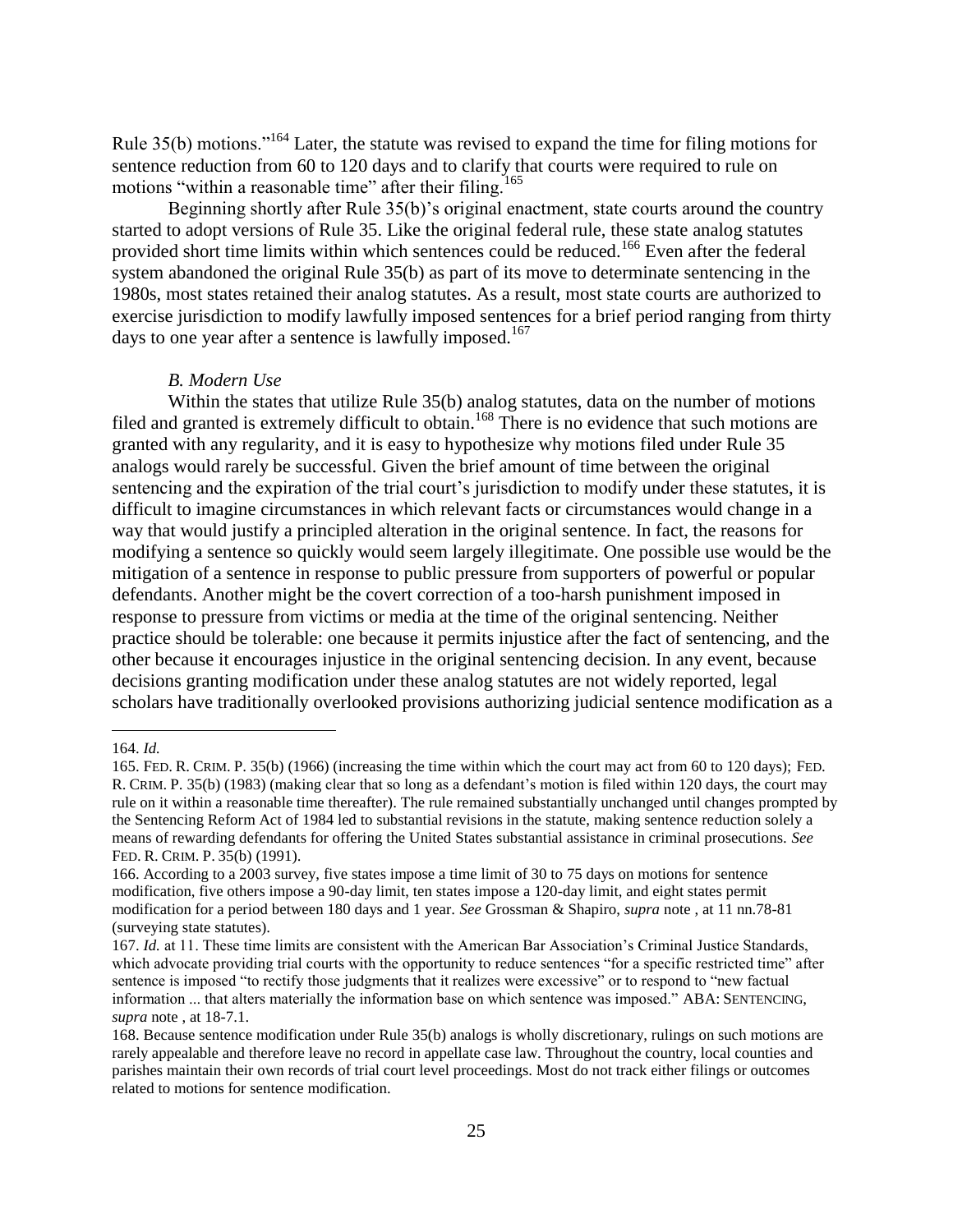matter of any consequence.

Although it is true that early versions of Federal Rule of Criminal Procedure 35(b) and its later state analogs represent the most traditional form of judicial sentence modification, they are not the only form of the mechanism. While judicial sentence modification remains a fairly unusual phenomenon, courts and legislatures across the country have found ways to permit courts to retain jurisdiction over their sentences beyond the strict time limits provided by traditional Rule 35(b) statutes. The jurisdictions profiled below have widely varying sentencing policies, statutory authority, and common law traditions, yet each has chosen to use a form of judicial sentence modification as one means of providing for early release.

1. The Rule 35 Motion Extended: Modification in Maryland

The State of Maryland is in many ways traditional, conferring jurisdiction on trial courts to modify sentences through its own Rule 35(b) analog, Maryland Rule of Court 4-345. As amended in 2005, the rule provides that

[u]pon a motion filed within 90 days after imposition of a sentence ... the court has revisory power over the sentence except that it may not revise the sentence after the expiration of five years from the date the sentence originally was imposed on the defendant and it may not increase the sentence.<sup>169</sup>

The rule further specifies that a court may modify a sentence "only on the record in open court, after hearing from the defendant, the State, and from each victim or victim's representative who requests an opportunity to be heard."<sup>170</sup> The rule leaves the grounds for modification wholly to the trial court's discretion.

Like most Rule 35 analog statutes, the Maryland rule limits the power of the court to modify an imposed sentence unless the defendant files a motion within a limited time period—in this case, ninety days.<sup>171</sup> However, as the rule itself suggests, Maryland explicitly condones the practice of "bench parole" by permitting judges to hold timely filed motions in abeyance for up to five years.<sup>172</sup> Commentators have observed that Maryland's willingness to allow judges to act on sentence modification motions "years after [they are] filed based on facts that were not in existence—or perhaps even contemplated—at the time of the motion, makes the Maryland procedure unique" in the modern era.<sup>173</sup> Equally unique is the broad discretionary authority enjoyed by Maryland judges who can, and often do, modify sentences for a wide range of reasons.<sup>174</sup>

Unlike most states, in which judicial sentence modification is a little known obscurity of sentencing law even to those within the criminal justice system, in Maryland the practice of

<sup>169.</sup> MD. CT. R. 4-345(e)(1) (2005).

<sup>170.</sup> MD. CT. R. 4-345(f).

<sup>171.</sup> MD. CT. R. 4-345(e)(1).

<sup>172.</sup> *Id.*; *see also* Grossman & Shapiro, *supra* note , at 5.

<sup>173.</sup> Grossman & Shapiro, *supra* note , at 9.

<sup>174.</sup> In Grossman & Shapiro"s 2003 survey, state trial judges reported modifying sentences for the following reasons: the offender"s participation in alcohol and drug treatment or educational programs; payment of restitution; completion of probation; exemplary institutional conduct; cooperation with law enforcement; performance of community service; successful rehabilitation; or illness or age. *Id.* at 39-40. Several judges also indicated that they had modified sentences to ameliorate the impact of changing parole guidelines. *Id.* at 40.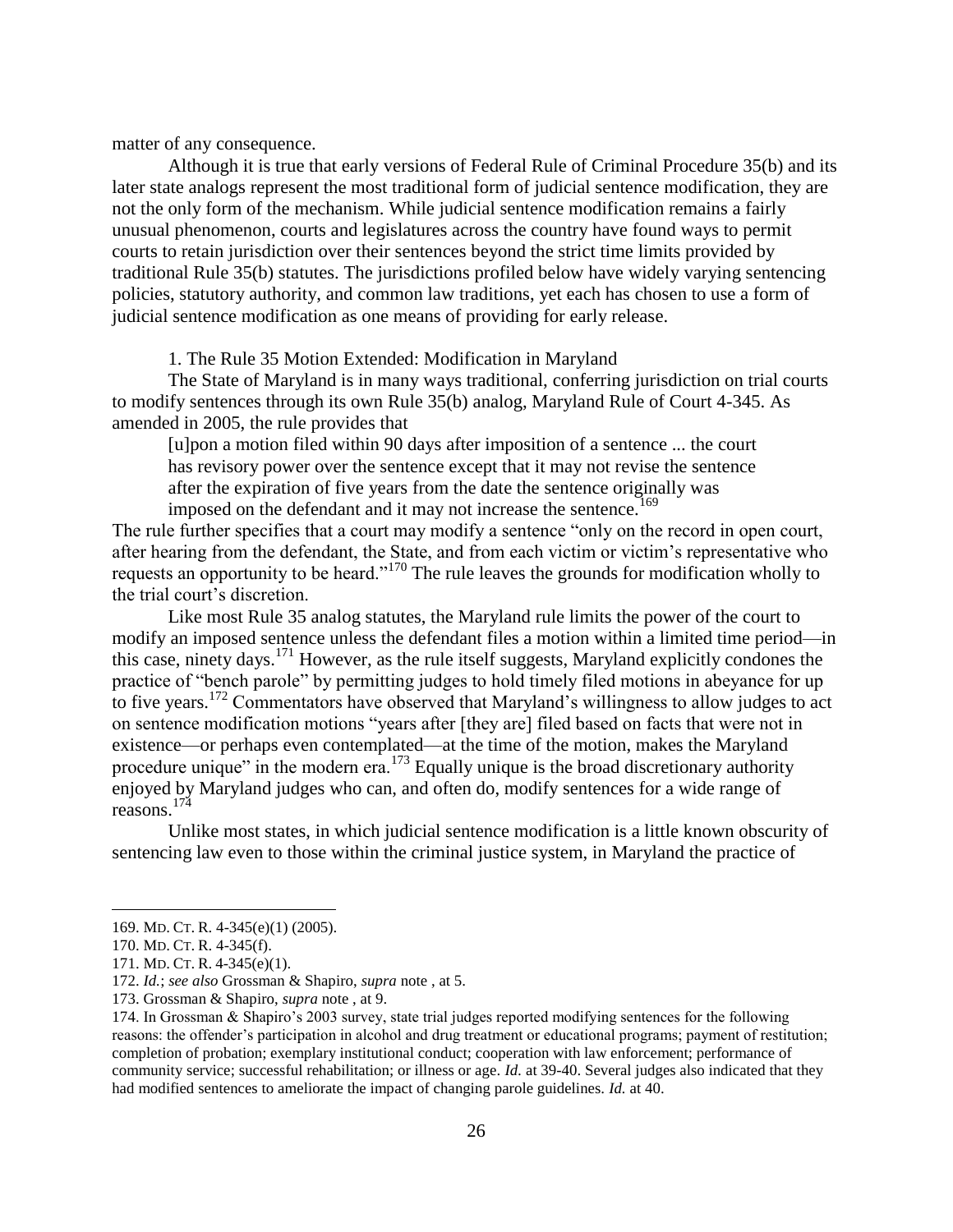judicial sentence modification has been a topic of ongoing public evaluation.<sup>175</sup> Politicians, judges, district attorneys, and victims" advocates have publicly debated its merits and drawbacks, and its continued existence has been the result of hard-won political battles.<sup>176</sup> Several years ago, as a result of political compromise between those who favor more certain punishment and those who support the expansive use of judicial sentence modification, the state amended Rule 4-345, for the first time placing a limit on the time in which judges may rule on motions for sentence modification.<sup>177</sup> That limit was not expected to have any significant practical effect on sentence modification, however, since a survey of state judges demonstrated that the vast majority of modifications were made within five years of the original sentencing hearing.<sup>178</sup>

Since the amendment took effect in 2004, Maryland trial judges have continued to exercise broad discretion to modify sentences. Although counties are not required to track "motions for sentence reconsideration," as they are colloquially known, the Maryland Sentencing Commission does collect data on cases in which judges reduce the sentences of violent felons.<sup>179</sup> Given the fact that Section 4-345 only permits modifications within a five-year window, violent felons seem unlikely candidates for relief since their sentences are generally lengthy, their crimes serious, and their odds of rapid "rehabilitation" often dim.<sup>180</sup> It is therefore surprising that Commission data reveals that Maryland judges granted reconsideration on more than 200 sentences involving 110 prisoners between 2005 and 2009.<sup>181</sup> Although this limited data fails to reveal the degree of sentence reduction or the reasons for modification, it does demonstrate that prisoners serving sentences for crimes as serious as first-degree murder, first-degree rape, child

 $\overline{a}$ 

181. Although Maryland judges are required to report only modifications involving violent felons, the Commission report includes all judicial sentence "reconsiderations" for which a worksheet was submitted. While the vast majority of these cases do involve violent felonies, in each year a limited number of the reported modifications involve crimes that are not obviously crimes of violence. In the interest of accurate reporting, the figures reported above are those reported by the Commission. Interested readers may wish to examine the Commission"s reports to see in greater detail the breakdown of offenses for which modifications were granted and reported. *See id.* at 40; MD. STATE COMM"N ON CRIMINAL SENTENCING POLICY, ANNUAL REPORT 33 (2008), *available at*

http://www.msccsp.org/Files/Reports/ar2008.pdf; MD. STATE COMM"N ON CRIMINAL SENTENCING POLICY, ANNUAL REPORT 29 (2007), *available at* http://www.msccsp.org/Files/Reports/ar2007.pdf; MD. STATE COMM"N ON CRIMINAL SENTENCING POLICY, ANNUAL REPORT 30 (2006), *available at*

http://www.msccsp.org/Files/Reports/ar2006.pdf; MD. STATE COMM"N ON CRIMINAL SENTENCING POLICY, ANNUAL REPORT 21 (2005), *available at* http://www.msccsp.org/Files/Reports/ar2005.pdf.

<sup>175.</sup> *Id.* at 37.

<sup>176.</sup> *Id.* at 1-2.

<sup>177.</sup> *Compare* MD. CT. R. 4-345(e)(1) (2004) (placing a five-year limit on decision) *with* MD. CT. R. 4-345(b) (2003) (placing no time limits on decision). *See also* David P. Kennedy, *The End of Finality*, 37 MD. B.J. 24, 26 (2004) (asserting that the new time limit would "serve the interest of finality" in sentencing).

<sup>178.</sup> Grossman & Shapiro, *supra* note , at 43 (reporting survey indicating "that a clear majority of the motions for sentence modification that are granted occur within one year of the time that the motion is filed. An overwhelming majority of those granted occur within the first five years after the motion is filed.").

<sup>179.</sup> MARYLAND STATE COMMISSION ON CRIMINAL SENTENCING POLICY, ANNUAL REPORT 39 (2009), *available at*  http://www.msccsp.org/Files/Reports/ar2009.pdf (discussing state law that requires judges to submit worksheets to the commission for rulings on motions for sentence modification related to defendants convicted of crimes of violence and indicating the commission"s belief that these modifications have been historically underreported). 180. Of course, a judge granting a motion for sentence modification need not authorize the prisoner"s immediate release. As outlined above, under Maryland law a judge could reduce a twenty year sentence to a sentence of ten years, for example, if within the first five years following sentencing, the prisoner demonstrated that such a reduction in sentence was deserved.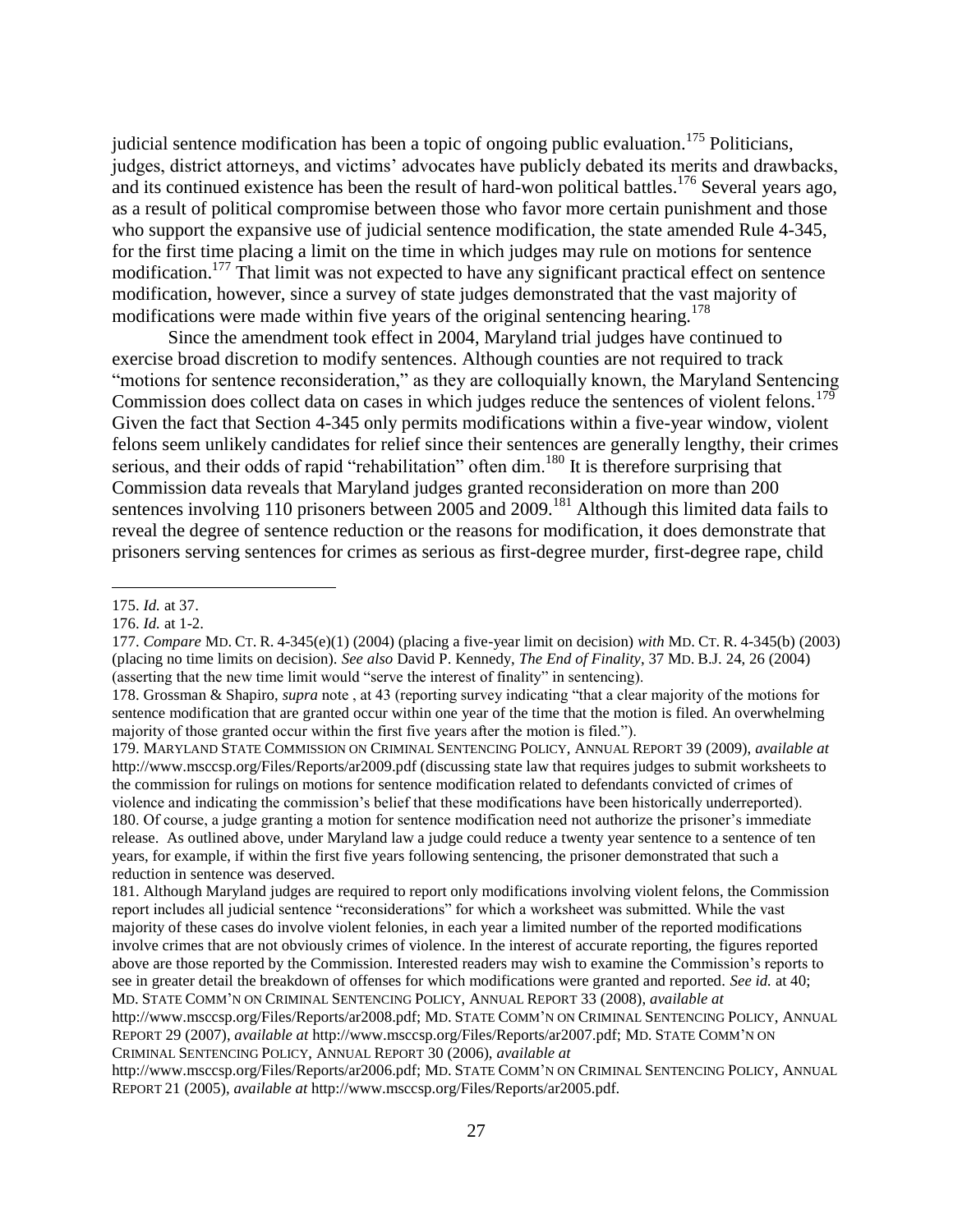sexual assault, and first-degree assault have successfully obtained sentence modifications.<sup>182</sup> While these statistics do not provide any concrete sense of how prevalent or widespread the practice of sentence modification is in cases involving less serious offenses, they suggest that Maryland judges may be utilizing the mechanism with some regularity in such cases.<sup>183</sup> As of this writing, no further effort has been made to circumscribe judges' authority to modify sentences under Section 4-345, and by all appearances, the continued use of judicial sentence modification in Maryland remains secure.

#### 2. Inherent Jurisdiction: The Wisconsin Approach

In sharp contrast to Maryland and other states that premise ongoing trial court jurisdiction on state statutory authority, Wisconsin is one of the very few states that recognizes sentencing courts' inherent power to change and modify their own legally imposed sentences, even after those sentences have commenced.<sup>184</sup> Although Wisconsin statutes provide that defendants must move for sentence modification within ninety days of sentencing when contending that their sentences are "unduly harsh," Wisconsin courts have held that their statutory time limits govern only the defendant's *right* to be heard by the court—not the court's discretionary power to hear the defendant's claims and to modify the sentence.<sup>185</sup> In Wisconsin, therefore, a defendant may move for sentence modification at any time following the commencement of his sentence. When the defendant"s motion is filed within the ninety-day time limit prescribed by statute, the court is obliged to entertain the motion. After those ninety days have passed, it is within the trial court"s discretion to deny or hear the motion for modification.<sup>186</sup>

In Wisconsin, motions for sentence modification can be made on two grounds: (1) that the sentence is unduly harsh or (2) that the emergence of a "new factor" justifies modification of the original sentence.<sup>187</sup> Modifications based on an alleged "new factor" must conform to strict common law rules governing what may and may not, as a matter of law, be considered a new factor.<sup>188</sup> If a new factor can be shown to exist, it then falls within the discretion of the trial court

<sup>182.</sup> MD. STATE COMM"N ON CRIMINAL SENTENCING POLICY, ANNUAL REPORT 40 (2009), *available at* http://www.msccsp.org/Files/Reports/ar2009.pdf; MD. STATE COMM"N ON CRIMINAL SENTENCING POLICY, ANNUAL REPORT 33 (2008), *available at* http://www.msccsp.org/Files/Reports/ar2008.pdf.

<sup>183.</sup> *See also* Grossman & Shapiro, *supra* note , at 3 (concluding, based on the authors" 2003 survey of Maryland judges, "that the overwhelming majority of cases in which the practice is used are for nonviolent drug and theft offenses").

<sup>184.</sup> *See* Hayes v. State, 175 N.W.2d 625, 628 (Wis. 1970), *overruled on other grounds*, State v. Taylor, 210 N.W.2d 873 (Wis. 1973). Nevada is also included in this minority group of states. The Nevada Supreme Court has held that district courts possess inherent authority to modify a sentence in the limited context of a sentence "based on a materially untrue assumption or mistake of fact that has worked to the extreme detriment of the defendant," such as when a mistaken sentence ""is the result of the sentencing judge's misapprehension of a *defendant's criminal record*."" Edwards v. State, 918 P.2d 321, 324 (Nev. 1996) (citing State v. Dist. Court, 677 P.2d 1044, 1048 (Nev. 1984)).

<sup>185.</sup> State v. Noll, 653 N.W.2d 895, 897-98 (Wis. Ct. App. 2002) (citing WIS. STAT. § 973.19(1)(a) (1998)).

<sup>186.</sup> State v. Wuensch, 230 N.W.2d 665, 672 (Wis. 1975).

<sup>187.</sup> WIS. STAT. § 973.19 (2008); *Noll*, 653 N.W.2d at 897-98.

<sup>188.</sup> In order to have an imposed sentence modified under Wisconsin law, a defendant must show by clear and convincing evidence that a new fact or set of facts exist that constitute a "new factor." State v. Franklin, 434 N.W.2d 609, 611 (Wis. 1989). In order to qualify as a new factor, the fact or set of facts must (1) be considered "highly relevant" to the sentence imposed, (2) be unknown to the judge "at the time of [the] original sentencing," and (3) either not have been in existence at the time of sentencing or have been "unknowingly overlooked by all of the parties." Rosado v. State, 234 N.W.2d 69, 73 (Wis. 1975). Whether a new factor exists is a matter of law, which an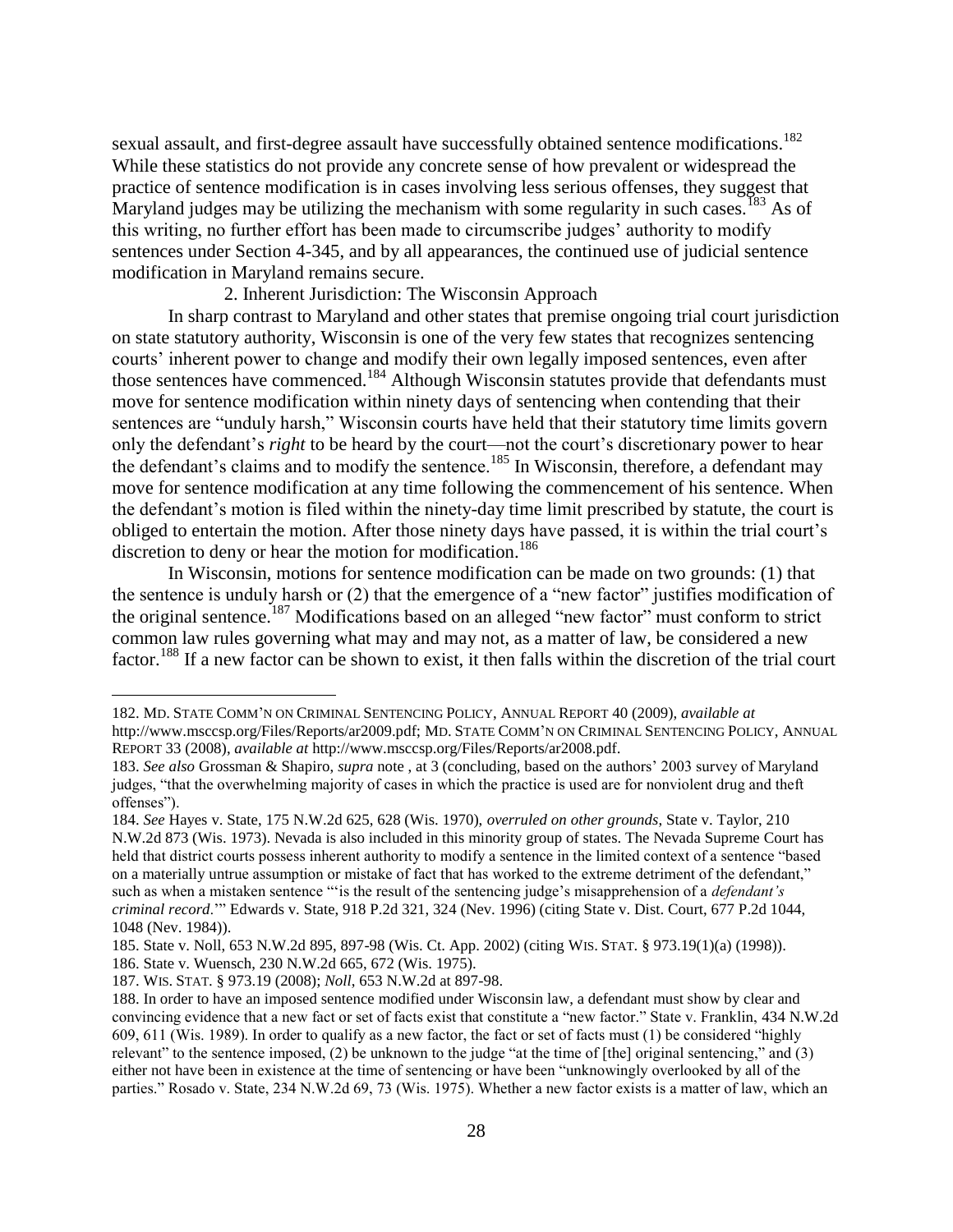to grant or deny modification of the sentence.<sup>189</sup> Often the dispositive question is based on whether the new factor "frustrates the purpose of the original sentence."<sup>190</sup> The trial court's decision to modify is subject to review for abuse only.<sup>191</sup>

Over time, Wisconsin courts have identified specific categories of fact that may or may not constitute new factors. Facts that do not qualify include institutional compliance, the completion of rehabilitative programming, sentencing disparities between codefendants, and changes in maximum criminal penalties and classification of crime severity.<sup>192</sup> As a result of these restrictions, the court's ability to modify a sentence is more restricted in Wisconsin than Maryland, even though the court's jurisdictional authority is inherent and continuing. Facts that have justified sentence modification include the correction of "inaccurate or incomplete information" relevant to the sentence imposed, judicial misunderstanding of relevant law or the collateral consequences of an imposed sentence, and a defendant"s postconviction cooperation with law enforcement. $193$ 

Notably, Wisconsin appellate courts have long used "new factor" law as a conscious tool to regulate the separation of executive and judicial power. When the state employed an indeterminate sentencing system that permitted parole consideration for most prisoners, the courts excluded from consideration as "new factors" rehabilitative facts considered by the parole board.<sup>194</sup> After the state adopted truth-in-sentencing in 1999, the courts continued to restrict trial courts" power to consider such facts on the ground that doing so "would turn circuit courts into parole boards, a result that would change the role of the circuit courts and be inconsistent with the legislature's intent" in enacting truth-in-sentencing legislation.<sup>195</sup> Although "new factor" law constrains the exercise of Wisconsin judges' "inherent power" in ways that prevent sentence modification from serving as a tool for early release in many cases, it may well be that the courts" sensitivity to legislative and executive sensibilities explains the long-standing political

appellate court determines *de novo*. State v. Hegwood, 335 N.W.2d 399, 401 (Wis. 1983).

<sup>189.</sup> *Hegwood*, 335 N.W.2d at 401.

<sup>190.</sup> State v. Michels, 441 N.W.2d 278, 280 (Wis. Ct. App. 1989).

<sup>191.</sup> *Franklin*, 434 N.W.2d at 611.

<sup>192.</sup> *See, e.g.*, State v. Krueger, 351 N.W.2d 738, 741-42 (Wis. Ct. App. 1984) (holding that post-sentencing factors relating to rehabilitation, including "remorse, repentance, cooperativeness and positive change," do not constitute new factors for modification purposes); State v. Champion, 654 N.W.2d 242, 243-44, 248 (Wis. Ct. App. 2002) (holding that participation in rehabilitative programming is not a new factor); State v. Toliver, 523 N.W.2d 113, 119 (Wis. Ct. App. 1994) (disparity in sentencing between codefendants not a new factor); *Hegwood*, 335 N.W.2d at 402 (holding that a reduction in the maximum penalty for an offense does not constitute a new factor); State v. Torres, 670 N.W.2d 400, 403 (Wis. Ct. App. 2003) (holding that a reclassification of a criminal offense that "would result in a shorter sentence if the defendant were convicted under the new classification" did not qualify as a new factor). 193. Meredith Ross, *Sentence Modification and Early Release for TIS Inmates*, 13 WIS. DEFENDER 1, 3 (2005), *available at* [http://www.wisspd.org/html/publications/WdefWinSpr05/SentModEarlyRel.pdf;](http://www.wisspd.org/html/publications/WdefWinSpr05/SentModEarlyRel.pdf) State v. Doe, 697 N.W.2d 101, 105-06 (Wis. Ct. App. 2005) (post-sentencing cooperation with law enforcement may qualify as a new factor).

<sup>194.</sup> *See, e.g.*, State v. Ambrose, 510 N.W.2d 758, 761 (Wis. Ct. App. 1993) (explaining that "post-sentencing conduct is a factor that relates to parole and is properly within the consideration of the Department of Health and Social Services" (citing State *ex rel.* Warren v. County Court, 197 N.W.2d 1, 4-5 (Wis. 1972)); *see also* Katherine R. Kruse & Kim E. Patterson, Comment, *Wisconsin Sentence Modification: A View from the Trial Court*, 1989 WIS. L. REV. 441, 444, 455-56 (1989) (observing that in sentence modification motions brought by law school clinic from 1978-1987, a policy of noninterference with matter considered by the parole board "seemed to predominate"). 195. State v. Crochiere, 681 N.W.2d 524, 532 n.13 (Wis. 2004).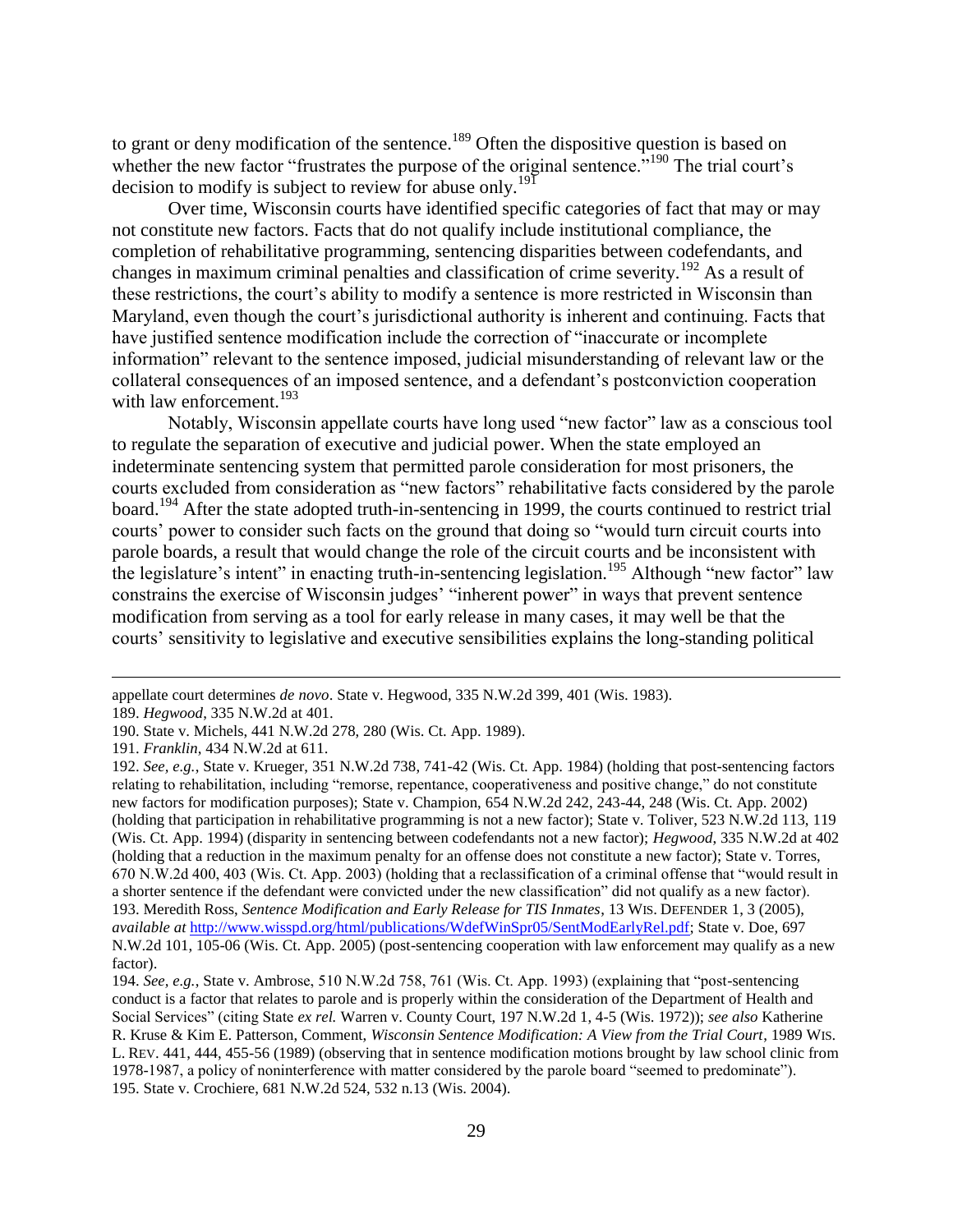tolerance for the broad sentencing jurisdiction claimed by Wisconsin courts.

Neither filings nor grants of motions for judicial sentence modification are tracked in Wisconsin at either the state or county level; therefore, it is impossible to tell with any certainty the extent to which such motions succeed. Although now dated, a study conducted in 1989 by students working in the University of Wisconsin Law School Frank J. Remington Center"s Legal Assistance to Institutionalized Persons program examined the outcomes of more than 100 motions for sentence modification filed by the clinic on behalf of Wisconsin prisoners.<sup>196</sup> The review examined facts that correlated with reductions of sentences and described almost twenty cases in which motions for modification alleging new factors were granted, on grounds ranging from family needs to illness to cooperation with law enforcement authorities.<sup>197</sup> A recent survey of supervising attorneys working in the same clinic suggests that Wisconsin judges may be even more willing to grant appropriate motions now than they were twenty years ago: the clinic director estimates that during the past three years, judges granted approximately half of all motions for sentence modification filed by the clinic.<sup>198</sup> That these motions were filed by a law school clinic with stringent screening standards, rather than by pro se litigants, may explain the relatively high grant rate; however, insofar as the study remains descriptive of Wisconsin practice, it suggests Wisconsin judges continue to exercise their power to modify sentences within the confines of "new factor" law.

3. Shared Decision Making: The Federal Model

Within the federal code, several statutes authorize judges to modify lawfully imposed sentences under certain conditions.<sup>199</sup> One of these, 18 U.S.C. § 3582(c)(1)(A)(i), is an obscure provision that permits judicial modification of federal sentences for "extraordinary and compelling reasons."<sup>200</sup> Although the law places release decisions in the hands of sentencing

 $\overline{a}$ 

(A) the court, upon motion of the Director of the Bureau of Prisons, may reduce the term of imprisonment (and may impose a term of probation or supervised release with or without conditions that does not exceed the unserved portion of the original term of imprisonment), after considering the factors set forth in section 3553(a) to the extent that they are applicable, if it finds that

(i) extraordinary and compelling reasons warrant such a reduction.

<sup>196.</sup> Kruse & Patterson, *supra* note , at 441, 444 & n.9.

<sup>197.</sup> *Id.* at 444-45, 457-59.

<sup>198.</sup> Telephone Interview with Meredith Ross, Clinical Dir. of the Univ. of Wis. Frank J. Remington Ctr. (Mar. 9, 2010).

<sup>199.</sup> *See, e.g.*, 18 U.S.C. § 3582(c)(2) (2006) (authorizing modification of a sentence "to a term of imprisonment based on a sentencing range that has subsequently been lowered by the Sentencing Commission"); FED. R. CRIM. P. 35(b) (permitting court to reduce sentence if the defendant has provided substantial assistance to the government). 200. Previously codified at 18 U.S.C. § 4205(g), this statute provides that although a court may not ordinarily modify a term of imprisonment,

<sup>18</sup> U.S.C. § 3582 (c)(1)(A). A court may also reduce a sentence under § 3582(c)(1)(A) if (ii) the defendant is at least 70 years of age [or] has served at least 30 years in prison ... for the [crime] for which the defendant is currently imprisoned, and a determination has been made by the Director of the Bureau of Prisons that the defendant is not a danger to the safety of any other person or the community ... and that such a reduction is consistent with applicable policy statements issued by the Sentencing Commission.

<sup>18</sup> U.S.C. § 3582(c)(1)(A)(ii). Finally, a court may modify an imposed term of imprisonment as provided by Rule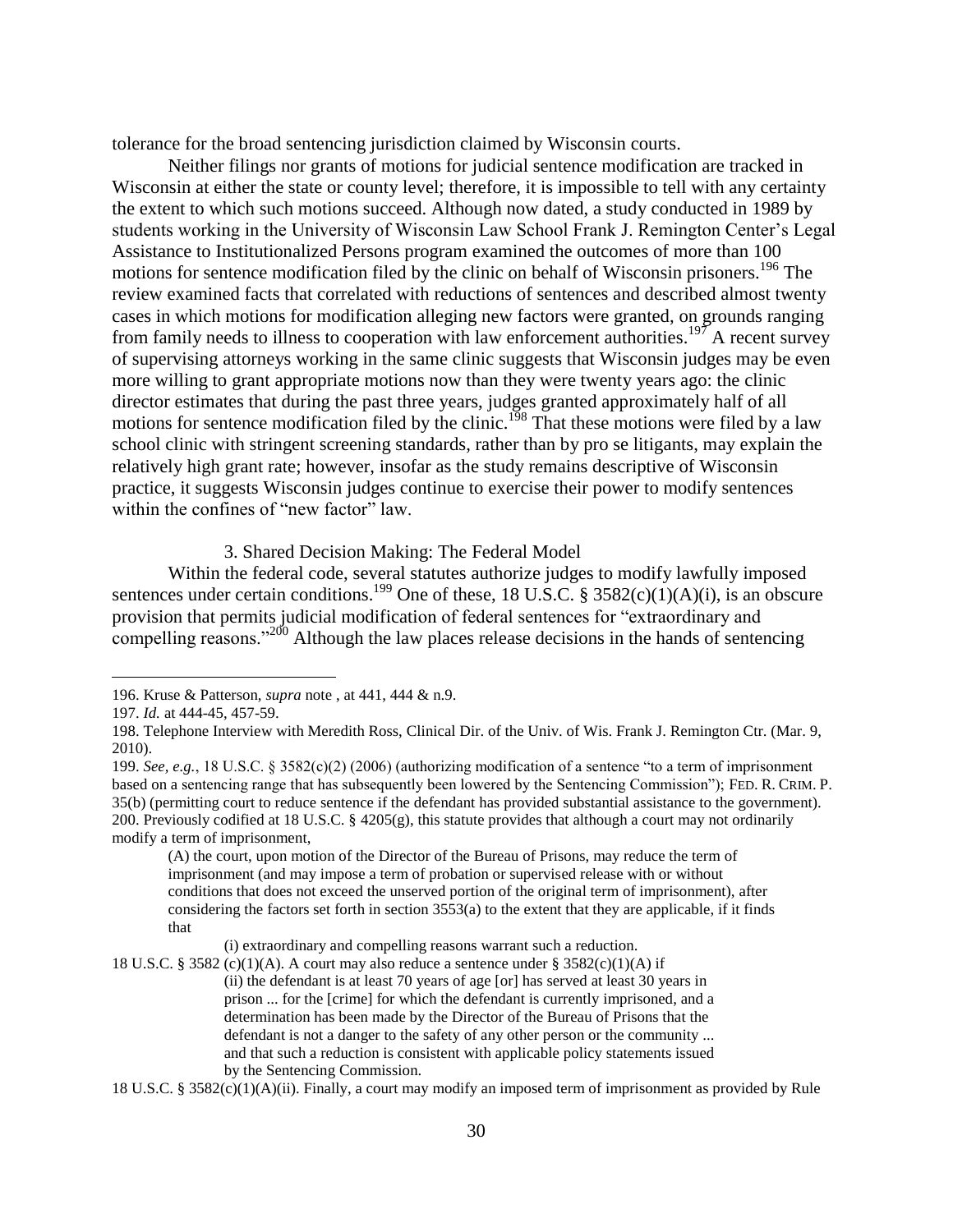courts, it puts a powerful constraint on the court's ability to exercise its discretion. Before a court may reduce a sentence under §  $3582(c)(1)(A)$ , the Bureau of Prisons must file a motion requesting sentence reduction and attesting to the extraordinary and compelling circumstances that justify the change in sentence.<sup>201</sup> A defendant may not initiate the motion himself, nor can a court reduce a sentence *sua sponte*. <sup>202</sup> Under this model, judicial sentence modification is the final step in a multibranch decision-making process that begins in the prison and ends in the courtroom.<sup>203</sup>

Traditionally, the Bureau of Prisons has exercised its authority to file motions under §  $3582(c)(1)(A)$  only in rare instances involving inmates with less than one year to live.<sup>204</sup> Prompted in large part by pressure from advocacy groups that asserted the Bureau was abusing its discretion by interpreting the statute too narrowly,<sup>205</sup> in 2007 the United States Sentencing Commission amended its guideline on the use of §  $3582(c)(1)(A)$ .<sup>206</sup> The amendment clarified the Sentencing Commission"s understanding that "extraordinary and compelling reasons exist" not only in cases involving terminally ill patients, but also when a defendant "suffer[s] from a permanent physical or medical condition, or is experiencing deteriorating physical or mental health because of the aging process, that substantially diminishes [his] ability ... to provide selfcare within the environment of a correctional facility and for which conventional treatment promises no substantial improvement."<sup>207</sup> The Commission also explained that extraordinary and compelling reasons exist when "the defendant's only family member capable of caring for the defendant's minor child or minor children" dies or becomes incapacitated.<sup>208</sup> The Commission made clear that these examples were not exhaustive, and that extraordinary and compelling reasons other than those delineated might warrant the filing of a motion for sentence modification.<sup>209</sup>

<sup>35</sup> of the Federal Rules of Criminal Procedure or when appropriate following a retroactive change in the Sentencing Guidelines range. 18 U.S.C. § 3582(c)(1)(B) & (c)(1)(B)(2).

<sup>201. 18</sup> U.S.C. § 3582(c)(1)(A) (when prisoner meets specified conditions, "the court, *upon motion of the Director of the Bureau of Prisons*, may reduce the term of imprisonment") (emphasis added).

<sup>202.</sup> *See id.*

<sup>203.</sup> Between those two places, the request must surmount numerous hurdles. Under federal regulations, as outlined in Bureau of Prisons Program Statement 5050.46, requests for so-called "compassionate release" must be submitted to the warden of the institution where the prisoner is confined, either by the prisoner himself or by a third party. William W. Berry III, *Extraordinary and Compelling: A Reexamination of the Justifications for Compassionate Release*, 68 MD. L. REV. 850, 862-64 (2009) (citing 28 C.F.R. § 571.61(a) (2008)). If, after investigating the request, the warden supports the application, he may refer it to the Regional Director of the Bureau of Prisons, who may then in turn refer it to the General Counsel of the Bureau of Prisons. *Id.* at 864. From the General Counsel"s Office, the application travels to the Medical Director or Assistant Director of the Correctional Programs Division, and then to the Bureau of Prisons Director himself for a final decision. *Id.* at 864-65; 28 C.F.R. § 571.62 (2008). If the Director offers his approval, the U.S. Attorney"s Office is then contacted and asked to file a motion for sentence modification in district court. 28 C.F.R. § 571.62 (2008).

<sup>204.</sup> Berry, *supra* note , at 852-53, 866.

<sup>205.</sup> *See* Testimony of Margaret Colgate Love on Behalf of the American Bar Association Before the United States Sentencing Commission on Proposed Guidelines Amendment on Reduction of Term of Imprisonment Based on Bureau of Prisons Motion under 18 U.S.C. § 3582(c)(1)(A)(i), at 8-10 (Mar. 15, 2006), *available at* http://www.ussc.gov/hearings/03\_15\_06/MargLove-testimony.pdf.

<sup>206.</sup> U.S. SENTENCING GUIDELINES MANUAL § 1B1.13 cmt. (2007).

<sup>207.</sup> *Id.*

<sup>208.</sup> *Id.*

<sup>209.</sup> *See id.*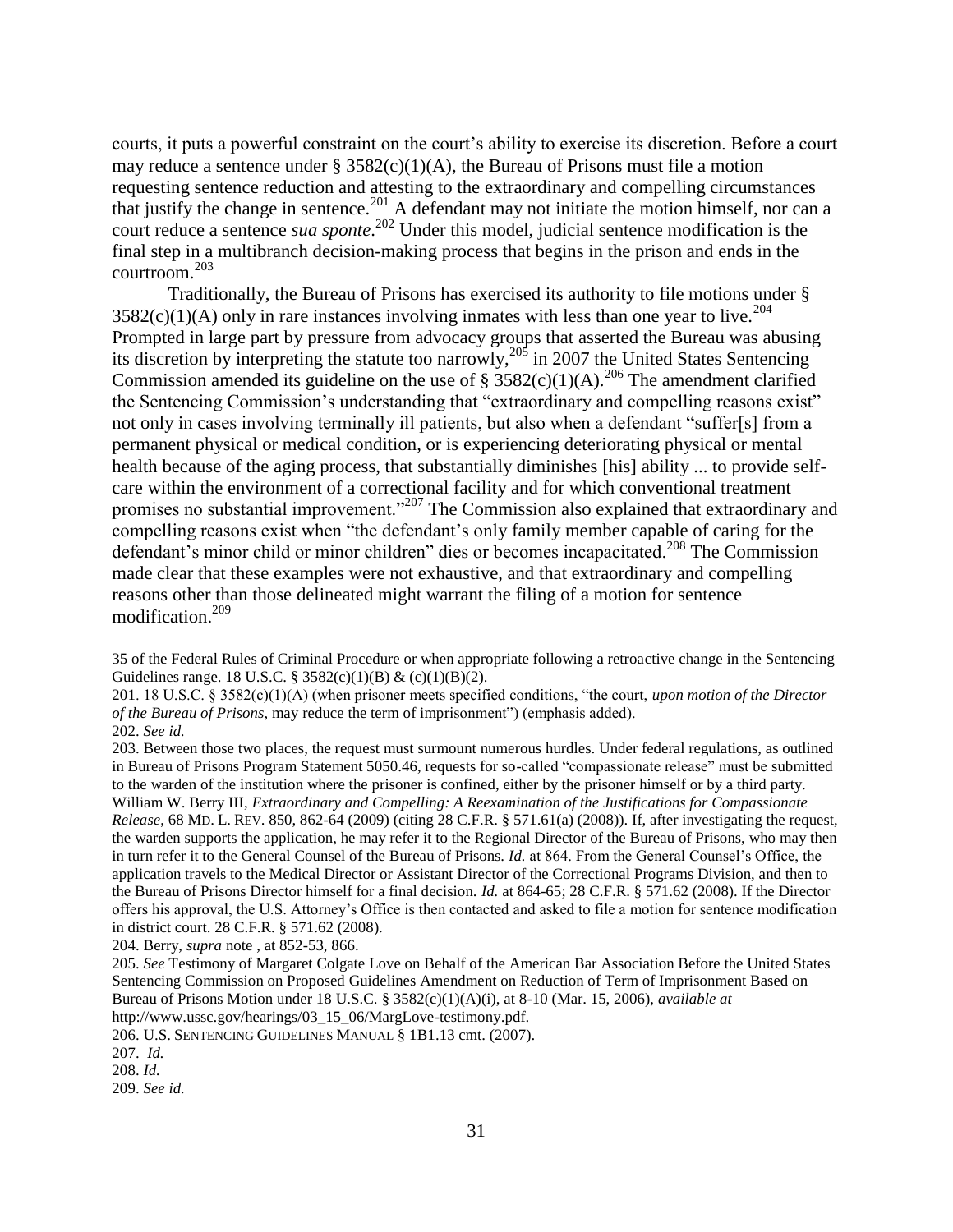These recent developments suggest the possibility of an expanding role for judicial sentence modification in the federal system. Since the passage of the 2007 amendments, however, the Bureau appears to have steadfastly adhered to its prior use of the federal statute: it appears not to have sponsored any motions for sentence modification involving nonterminally ill inmates.<sup>210</sup> Even in cases involving seriously ill inmates, the Bureau has exercised its power sparingly. Of the cases that reached the Bureau's Central Office between 2000 and 2009. approximately thirty-five petitions each year were filed; an average of seven each year were denied and an average of five were never acted upon because the eligible inmate died while awaiting a decision from the Bureau. $^{211}$ 

The Bureau's ability to effectively bar the courtroom door to the relief potentially afforded by  $\S 3582(c)(1)(A)$  demonstrates the potential limits of the shared decision-making model. Although it would be highly desirable to achieve agreement among all three branches of government on the circumstances that justify judicial sentence modification, in practice shared decision-making provisions run the risk of allowing the executive branch to unilaterally block all access to the court. When executive branch officials are unwilling to exercise their discretionary power in accordance with the intent of the legislature, as Bureau of Prison officials appear to be doing with respect to  $\S 3582(c)(1)(A)$ , courts remain helpless to address the circumstances in which the legislature intended their judicial power to be exercised. $^{212}$ 

4. A New Approach: The Draft Model Penal Code"s "Second Look"

In addition to the working models of judicial sentence modification offered by jurisdictions such as Maryland and Wisconsin, and by 18 U.S.C.  $\S$  3582(c)(1)(A), another, more innovative, model may be forthcoming. The most recent discussion draft of the revised Model Penal Code: Sentencing, presented to the American Law Institute in May 2010, contains two judicial "second look" provisions that would authorize courts to reduce legally imposed sentences.<sup>213</sup> The first provision closely tracks the federal statute, by authorizing sentence reduction at any time based on age, infirmity, or extraordinary and compelling circumstances, upon recommendation of a gatekeeping correctional authority. 214

The second, and more novel, provision is proposed Section 305.6, which would allow a judicial decisionmaker or judicial panel to reduce the sentences of prisoners who have served

<sup>210.</sup> Stephen R. Sady & Lynn Deffebach, *Second Look Resentencing Under 18 U.S.C. § 3582(c) as an Example of Bureau of Prisons Policies That Result in Overincarceration*, 21 FED. SENT"G REP. 167, 168 (2009).

<sup>211.</sup> Statistics provided by Judi Garrett, Bureau of Prisons Deputy Assistant Director for Policy, and compiled by Margaret Colgate Love (August 2009) (on file with author).

<sup>212.</sup> Of course, while the Bureau of Prison"s refusal to exercise its full authority to file petitions under §  $3582(c)(1)(A)$  provides a cautionary lesson, it is possible that state correctional authorities would be willing to exercise gatekeeping authority more robustly than their federal counterparts. That assumption underlies the proposed inclusion of a gatekeeping clause in a new Model Penal Code provision currently under consideration by the American Law Institute. *See infra* Part III.B.4.; MODEL PENAL CODE: SENTENCING § 305.7 note (Discussion Draft No. 3 Mar. 29, 2010) [hereinafter MPC: SENTENCING] (explaining "the MPCS provision assumes that departments of corrections in the states will exercise their authority more frequently than their federal counterpart. State correctional agencies experience budgetary pressures unknown in the federal system, have more diverse offender populations, and should be more willing to advocate for the release of inmates whose continued confinement serves no demonstrable purpose.")

<sup>213.</sup> MPC: SENTENCING§ 305.6-.7.

<sup>214.</sup> *Id.* § 305.7(1).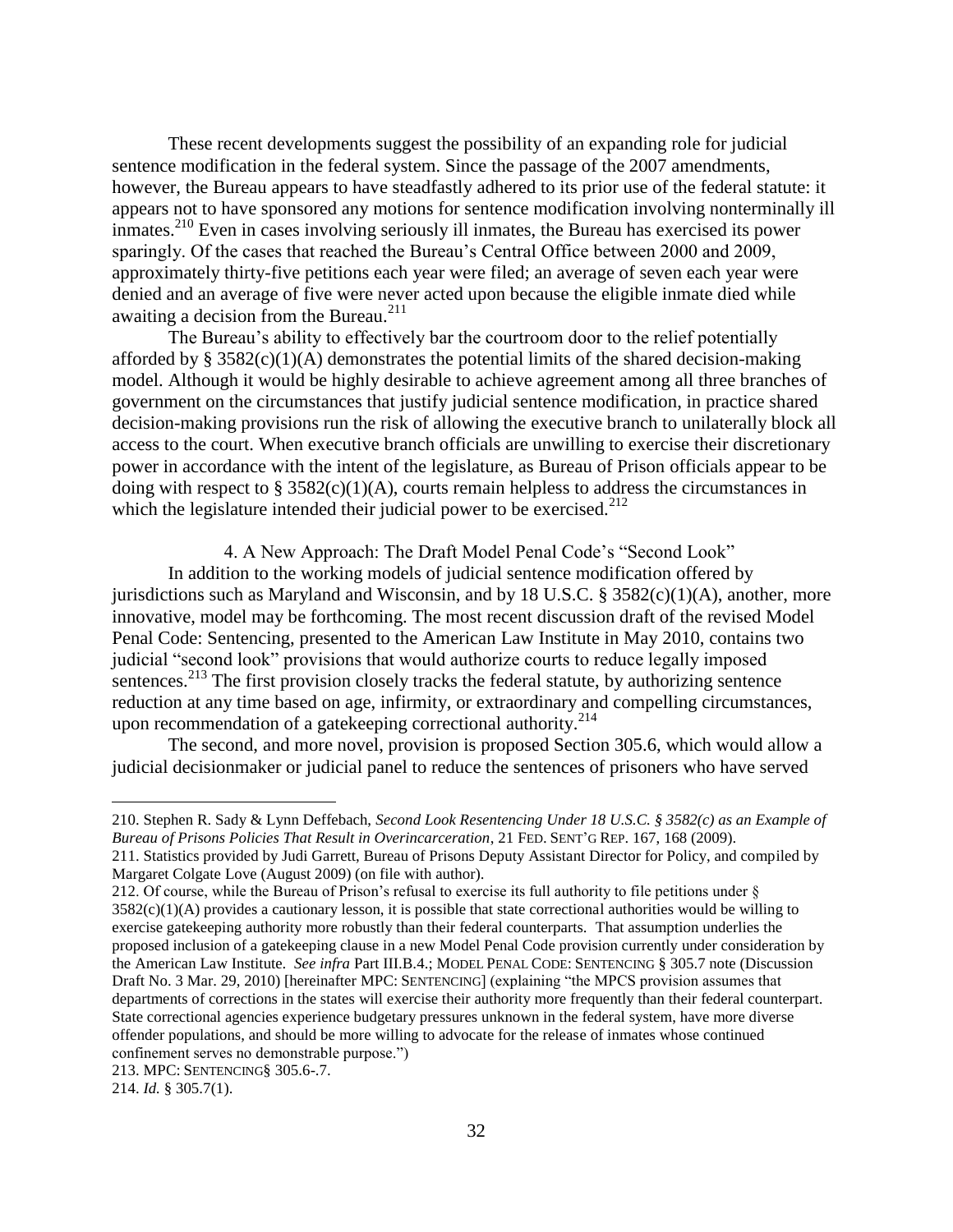fifteen or more years of any sentence of imprisonmentwhen, "in light of current circumstances, the purposes of sentencing ... would best be served by ... a modified sentence."<sup>215</sup> In other words, rather than restricting use of this provision to a short window following sentencing using the old Rule 35(b) model, the Model Penal Code prohibits use of the provision until fifteen years *after*  sentencing.<sup>216</sup> This restriction suggests that proposed Section 305.6 is designed to be used in cases involving serious crimes that have drawn lengthy terms of confinement as a way of allowing the court to reassess the continued propriety of extended confinement.<sup>217</sup> Commenting on an earlier (but, in this respect, substantially similar) draft of proposed section 305.6, Professor Richard Frase has explained that justifications for reducing a sentence under the draft provision might range from success in treatment programs to advances in technology that might permit an offender's safe return to the community.<sup>218</sup> The proposed provision would also grant the judicial decisionmaker discretion to appoint counsel for indigent applicants and require that notice be provided to the prosecuting authority and to the victims of the offenses for which the offender is incarcerated.<sup>219</sup> Decisionmakers would be required to maintain an "adequate record of proceedings," along with "a statement of reasons" for all modification decisions.<sup>220</sup> Finally, applicants would have access to discretionary court review, although it is not clear what standard of review would apply on appeal. $^{221}$ .

Given the degree to which proposed Section 305.6, which the Institute designates a "principle of legislation" rather than a model statute,<sup>222</sup> fails to take a position on fundamental matters such as the importance of a public hearing prior to modification, it would be overreaching to call it a new model for judicial sentence modification. Along with proposed Section 305.7, it marks the first time the Model Penal Code has recognized the legitimacy of "second look" provisions that provide an opportunity to reassess the propriety of continued imprisonment. Although it is not clear whether this provision will be adopted in the final revision of the Model Penal Code as it is currently drafted, its mere inclusion demonstrates a new openness to judicial involvement in early release decision making. The Model Penal Code"s inclusion of proposed Sections 305.6 and 305.7, if ultimately adopted by the American Law Institute, may prove influential in prompting jurisdictions to pass new legislation authorizing the

<sup>215.</sup> *Id.* § 305.6(4). By inviting reconsideration of the purposes of sentencing, proposed Section 305.6 appears to authorize *de novo* review of all sentences longer than fifteen years. 216. *Id.* § 305.6(1).

<sup>217.</sup> *Id.* § 305.6 note ("Subsection (1) creates a new "second-look" process of sentence modification that will be available only to that small percentage of prisoners who have served exceedingly long terms.... On policy grounds, the creation of a "second look" sentence-modification mechanism is imperative when a legal system deprives offenders of their liberty for a substantial portion of their adult lives. The provision reflects a profound sense of humility that ought to operate when heavy criminal punishments are imposed that will reach nearly a generation into the future.").

<sup>218.</sup> Richard S. Frase, *Second Look Provisions in the Proposed Model Penal Code Revisions*, 21 FED. SENT"G REP. 194, 197 (2009).

<sup>219</sup> MPC: SENTENCING, *supra* note , § 305.6(3),(6).

<sup>220.</sup> Id. § 305.6(7).,

<sup>221.</sup> *Id.* § 305.6(8).

<sup>222.</sup> *Id.* § 305.6 note ("The Institute does not recommend a specific legislative mechanism for carrying out the sentence modification authority recommended in this provision, nor is the provision drafted in the form of model legislation. Instead, the language below sets out principles that a legislature should effectuate through enactment of such a provision. Many institutional, legal, and procedural elements of the sentence modification machinery are left to experimentation in different jurisdictions.").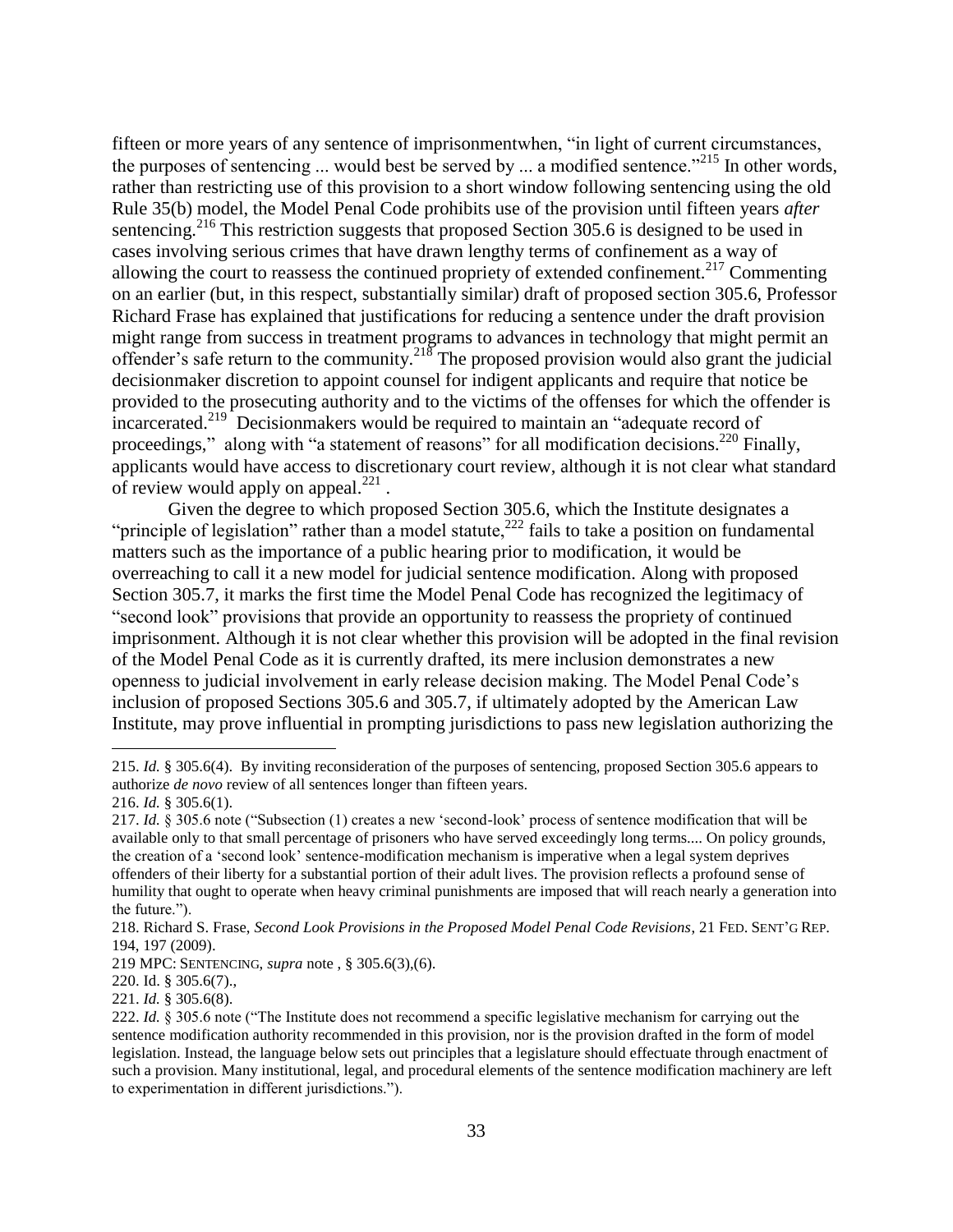practice of judicial sentence modification.<sup>223</sup>

## *C. The Advantages of Judicial Sentence Modification*

As the models described above demonstrate, jurisdictions wishing to provide a judicial forum for sentence modification may do so in a variety of ways. New legislation might differ among jurisdictions with respect to the offenders eligible for modification, the minimum or maximum time in which a motion must be entertained, the circumstances that might justify modification, and the degree to which the opinions of interested parties or correctional authorities might factor into the decision to grant modification. Beyond those basic differences, states might make different choices regarding whether to provide counsel (an unlikely but possible choice) and whether to permit appellate review of modification decisions. However the authorizing legislation is structured, certain fundamental features distinguish it from more traditional methods of early release. When discussing judicial sentence modification, this Article defines the mechanism by the following key characteristics: (1) the petitioner is required to seek modification in the original sentencing court; (2) interested parties are given notice and opportunity to be heard prior to any decision to modify; (3) before modification is granted, the court holds a public hearing in open court; and (4) the judge is required to provide a reasoned, on-the-record explanation for any decision to modify.

The possible advantages of judicial sentence modification are many. First, unlike the application of sentence credit or the decision to parole, judicial sentence modification decisions are transparent, occurring in open court and accompanied by an on-the-record explanation. Moreover, because the mechanism invites the original sentencing court to consider whether an offender may be safely returned to the community at a time earlier than originally anticipated, judicial sentence modification has the potential to enhance both offender accountability (by requiring the offender to justify his early release to the court and community that sentenced him) and judicial accountability (by checking the judge's original assessment of the proper sentence against the reality of the post-sentencing experience). Transparency and accountability are characteristics that respond directly to the concerns that led to the abolition of parole and other forms of early release in the 1980s and 1990s; therefore, to the degree they can be fully realized through the mechanism of judicial sentence modification, these advantages suggest the mechanism is worthy of greater consideration.

#### 1. Transparency

 $\overline{a}$ 

One of the distinguishing features of judicial sentence modification is the transparency that accompanies a judge"s decision to reduce a sentence. Although no jurisdiction that currently utilizes judicial sentence modification requires a hearing on every motion filed, when a court determines that a motion may have merit, ordinarily a hearing will be scheduled.<sup>224</sup> Under most

<sup>223.</sup> *Cf.* Gerard E. Lynch, *Towards a Model Penal Code, Second (Federal?): The Challenge of the Special Part*, 2 BUFF. CRIM. L. REV. 297, 297 (1998) (commenting on the persuasive force of the original Model Penal Code and noting that "[i]n the first two decades after its completion in 1962, more than two-thirds of the states undertook to enact new codifications of their criminal law, and virtually all of those used the Model Penal Code as a starting point" (citing Herbert Wechsler, *Foreword* to MODEL PENAL CODE AND COMMENTARIES xi (1985))). 224. *See, e.g.*, MD. CT. R. 4-345(f) (2010) ("The court may modify ... a sentence only on the record in open court, after hearing from the defendant, the State, and from each victim or victim"s representative who requests an opportunity to be heard. The defendant may waive the right to be present at the hearing.... If the court grants the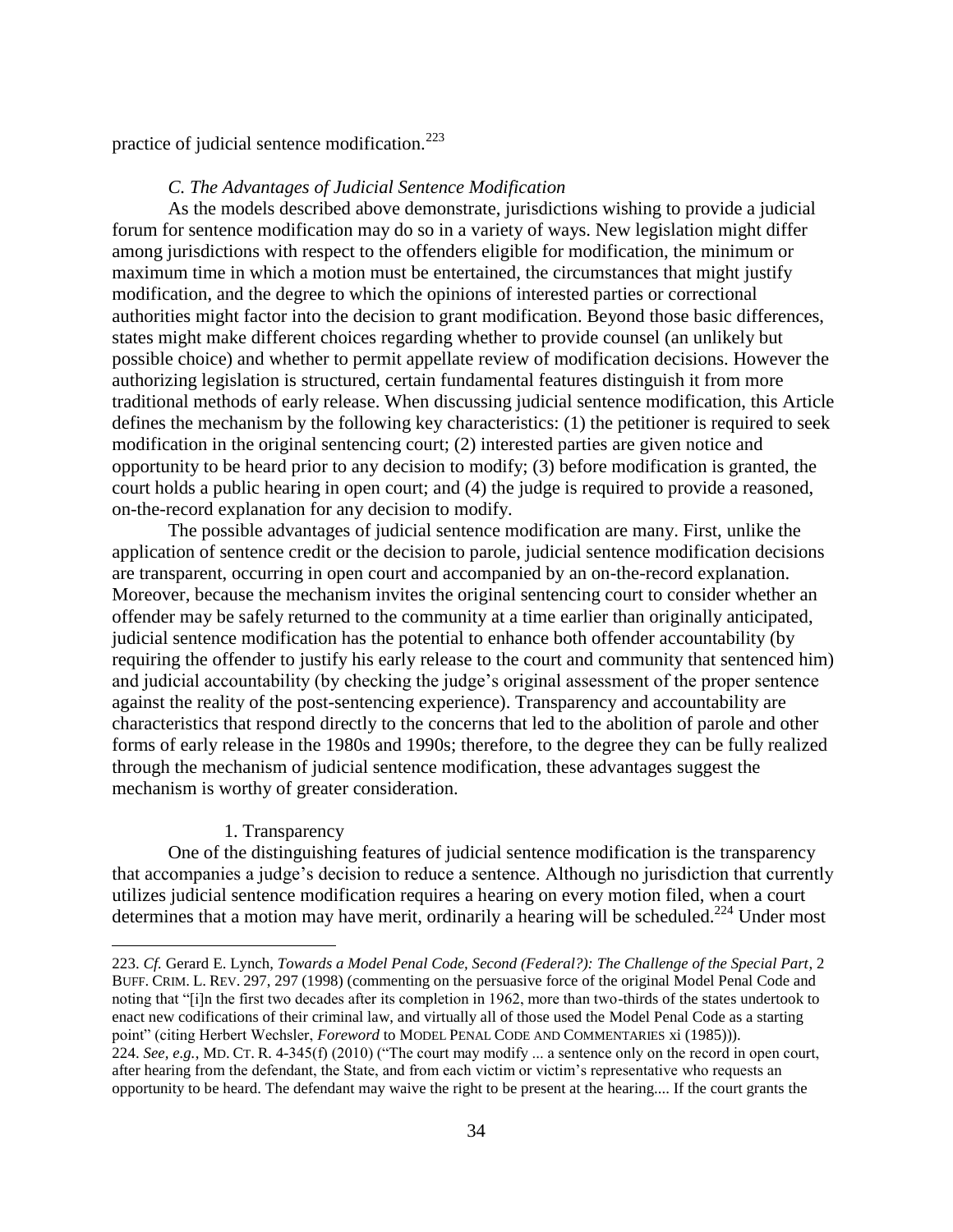state laws, such hearings must be preceded by notice to the district attorney and to any victims who have requested notification of post-sentencing proceedings.<sup>225</sup> These parties are then given opportunity to voice their support for, or objection to, the motion for modification either in writing or in person at the hearing.<sup>226</sup>

It is easy to imagine cases in which a hearing will be merely perfunctory, such as when a request for modification of a victimless crime is unopposed by the local prosecutor. Other cases may involve more extended proceedings, with competing testimony from lay witnesses or even experts. Regardless how simple or complex the hearing may be, its salient feature is its visibility. Unlike parole hearings, which are held within prison walls and are ordinarily closed to the public, $^{227}$  sentence modification hearings occur in open court, providing not only interested parties but any interested person with an opportunity to witness the decision-making process. While there is no reason to believe that the public will necessarily avail itself of the opportunity to participate in sentence modification hearings, the openness with which proceedings are conducted provides a powerful contrast to the oft-criticized inaccessibility of traditional backend release decisions.

Equally important to the transparency of judicial sentence modification is the requirement that judges explain any decision to modify. Requiring judges to give an explanation of the decision to modify provides the parties and the public with a measure of confidence that the decision is a deliberative one that rests on legitimate considerations. Scholarship in the area of procedural justice teaches that individuals" perceptions of the legitimacy of government action are influenced more by the fairness of the procedures used by decision makers than by the outcome reached in any given case.<sup>228</sup> This line of research demonstrates that when individuals encountering the criminal justice system—or any system, for that matter—feel "heard" and perceive institutional decision makers as unbiased, trustworthy, and respectful, their perceptions of the legitimacy of the system tend to increase.<sup>229</sup> By analogy, interested parties witnessing a judge"s transparent, reasoned decision to reduce a sentence may actually increase their respect for the court"s legitimacy. Such a result has no analog among the prison-based forms of early release currently in vogue.

motion, the court ordinarily shall prepare and file or dictate into the record a statement setting forth the reasons on which the ruling is based.").

<sup>225.</sup> *See, e.g.*, ALASKA STAT. § 12.55.088(e), (g) (2010) (requiring notice to the victim and directing the court to "consider the victim"s comments ... when relevant, and any response by the prosecuting attorney and the person filing the motion"); MD. CT. R.  $4-345(e)(2)$  (2010) (requiring the state to notify victims of sentence reduction hearings); *see also* ABA: SENTENCING, *supra* note , at 18-7.1(b) (requiring notice to the parties prior to sentence reduction).

<sup>226.</sup> *See supra* notes -17.

<sup>227.</sup> There are a handful of states that permit members of the public to attend parole hearings assuming they meet security regulations for entering the prison. *See, e.g.*, Open Parole Hearings Act, TENN. CODE ANN. § 40-28-501 to -505 (West 2010).

<sup>228.</sup> *See* E. ALLAN LIND & TOM R. TYLER, THE SOCIAL PSYCHOLOGY OF PROCEDURAL JUSTICE 65-72 (1988); *see also* Michael M. O"Hear, *Explaining Sentences*, 36 FLA. ST. U. L. REV. 459, 461, 478-79 (2009) (drawing on Tyler"s work to explain that offenders' respect for the law can be enhanced by requiring judges to give reasons for the sentences they impose).

<sup>229.</sup> Steven L. Blader & Tom R. Tyler, *A Four-Component Model of Procedural Justice: Defining the Meaning of a "Fair" Process*, 29 PERSONALITY & SOC. PSYCH. BULL. 747, 747-48 (2003).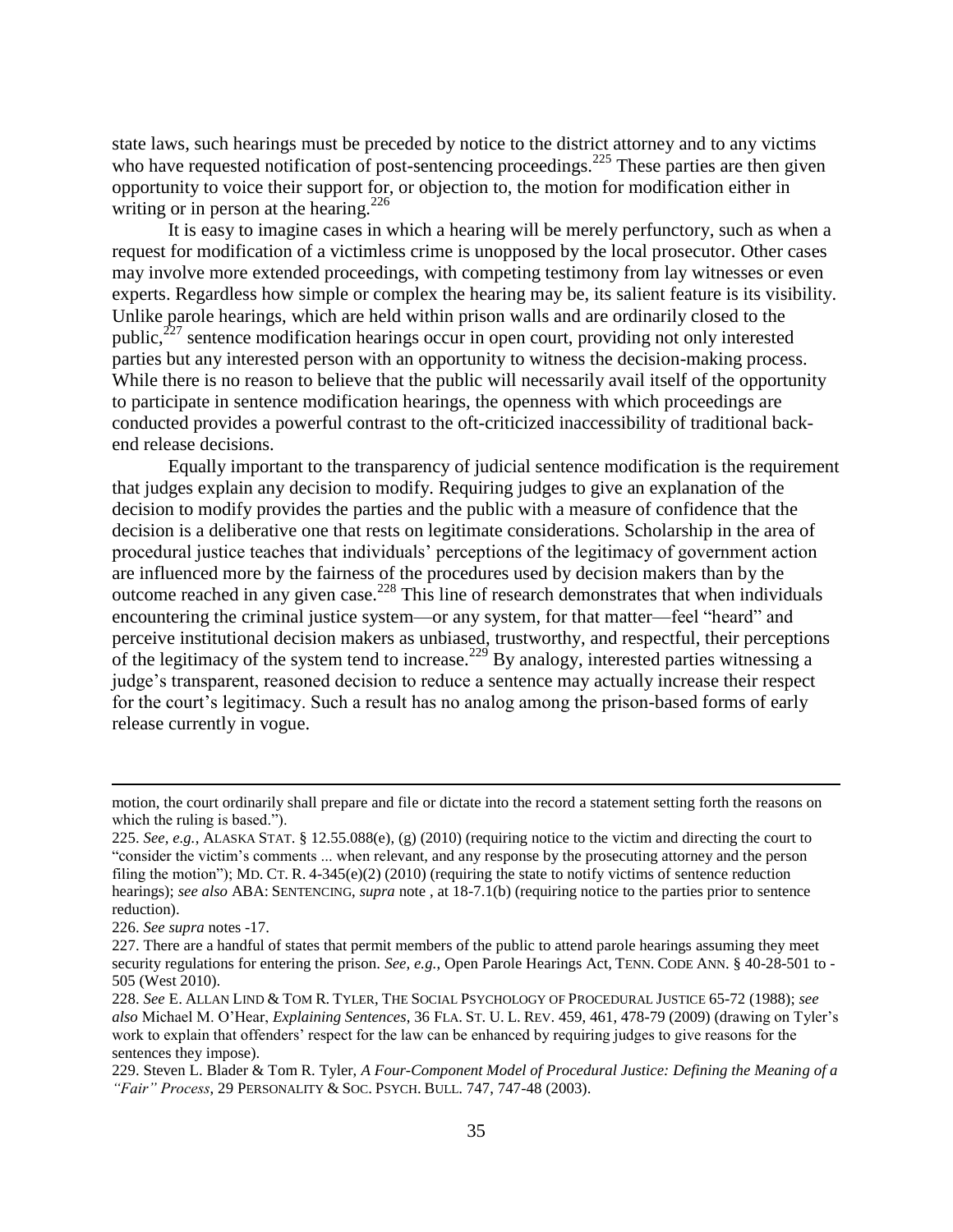#### 2. Public Accountability

 $\overline{a}$ 

Beyond transparency, judicial sentence modification has an additional advantage that traditional mechanisms for early release lack: if well-implemented, it has the potential to enhance accountability for both the offender and the sentencing court.

Placing the release decision in the jurisdiction where the offender's crime occurred not only allows interested parties and community members access to the proceedings; it also invites the offender to revisit in a concrete way his offense and the community in which he committed it. Although there will inevitably be some cases in which judges will be willing to reduce short prison sentences based solely on an assessment that the original sentence was unduly harsh, it is probable that in the vast majority of cases, the judge will require the offender to justify a modification of sentence. In such cases, an offender seeking early release must be prepared to do more than show that he meets any statutory prerequisites for release. He must also convince the court that he can return home safely in less time than originally deemed appropriate. To do so, he will have to confront practical questions about where he will live and how he will occupy himself following release, as well as more difficult questions about whether he has been punished sufficiently for his crime, and why the community should feel confident that, if released, he will be unlikely to return to prison soon thereafter. Preparing plausible answers to these questions requires a level of engagement from the offender that enhances his accountability to the community by requiring him to proactively develop a plausible plan for his safe return home. $230$ 

The potential for offender accountability is an important feature of judicial sentence modification, but even that advantage is minor compared to the mechanism"s potential for enhancing judicial accountability. While most forms of early release allow paroling authorities with no connection to the community to make release decisions, motions for judicial sentence modification return the prisoner to the court that confined him, thereby connecting the release decision to the original decision to imprison. Judges reviewing potentially meritorious motions for modification will be forced to confront the reasons for the original sentencing decision: not only the offense itself, but also the purposes identified for the punishment imposed. Periodically, the court may discover that the assumptions underlying its rationale were faulty.

Imagine that a sentencing judge believes an offender is an incorrigible drug addict who can only be prevented from abusing drugs by being incapacitated in a custodial setting. While in prison, it is discovered that the defendant is not addicted to drugs at all; rather, he suffers from a mental illness and, when treated with proper medication, he functions normally. Or perhaps the court rightly believes the offender is a drug addict and imposes a substantial sentence believing it will provide the defendant with time to receive intensive drug treatment in prison. In reality,

<sup>230.</sup> Although many offenders prepare parole release plans in advance of their parole hearings, such plans often lack specificity of the sort local judges may require. An offender's promise to secure treatment through a local charity may be well-received by a statewide parole board but vigorously challenged by a local judge who knows the services the agency provides are not those the offender needs. Situating the release decision at the community level is likely to demand the offender to make his case with a greater level of specificity. Ideally, of course, the offender would not be forced to devise such a plan unaided but would be able to secure assistance from social workers or reentry coordinators trained to work with inmates on issues of release planning. Such assistance is becoming increasingly common as federal funds are made available to assist in the development and implementation of reentry planning programs. *See generally* Second Chance Act of 2007, Pub. L. No. 110-199 § 3(a)(5)-(6), 122 Stat. 657, 658 (2008) (authorizing transitional services for prisoners re-entering the community).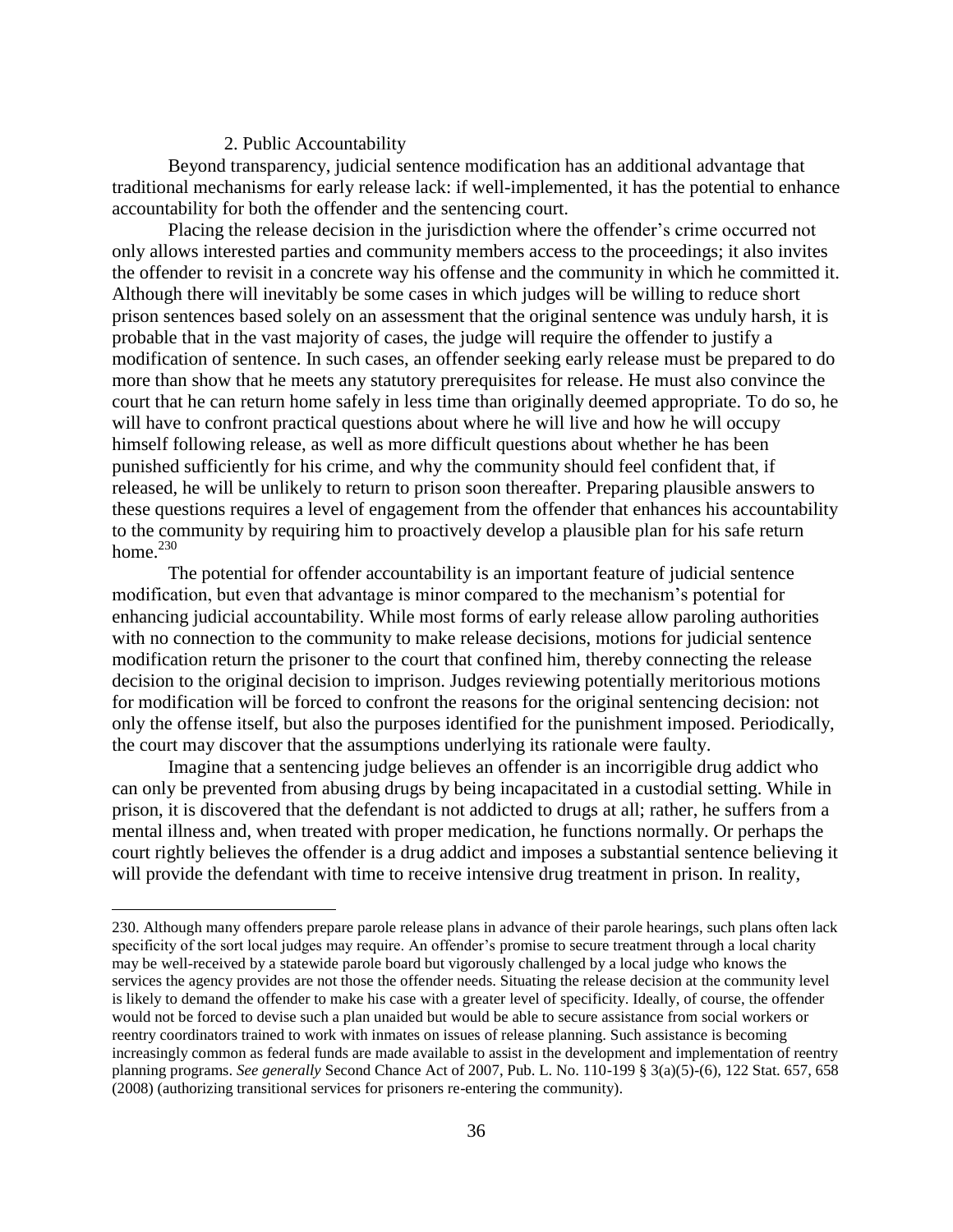however, the treatment slots have been cut in the wake of budget shortfalls and only those prisoners nearing their release date are being admitted to the drug treatment program. In either case, a court ruling on a motion for sentence modification will be confronted with a discrepancy between the assumptions on which its sentence was based and the reality that followed. By inviting the sentencing court to revisit the original sentencing decision in light of post-sentencing realities, judicial sentence modification provides the sentencing court with the opportunity to reassess, in light of more accurate information, whether the original sentencing decision was just and whether it entailed a prudent allocation of costly correctional resources.

Of equal if not greater importance, the accountability fostered by judicial reconsideration of sentences has great potential to spill over into front-end sentencing decisions. Ordinarily, the criminal justice system provides no feedback loop informing judges of what happens to defendants after sentencing. With limited exception, the pronouncement of sentence is the judge"s last word on the matter; regardless what follows, there is no mechanism that later disabuses her of any misconceptions she may have with respect to a particular offender or to the operation of the prison system more generally. Judicial sentence modification therefore could provide a valuable way for judges to hear "the rest of the story." Information thus gained might well affect not only early decisions, but front-end sentencing decisions, too. Over time, these front-end effects could be significant, particularly for judges who find they have overestimated the amount of confinement necessary to accomplish the purposes for which a sentence was imposed. Because judicial sentence modification holds the potential to change durations of confinement for both those already sentenced and those whose sentences have yet to be imposed, it is a mechanism that legislatures wishing to expand early release options ought to consider seriously. $^{231}$ 

#### 3. Sustainability

While more popular early release mechanisms such as good time credit and earned release are capable of providing immediate, large-scale relief to overcrowded prison systems, phenomena such as Illinois"s recent failed experiment with early release suggest that mechanisms that lack accountability are unlikely to maintain public support over time.<sup>232</sup> It would be naïve, of course, to suggest that judicial sentence modification is a panacea, capable of solving the problem of mass incarceration and impervious to public backlash. As a matter of political reality, all mechanisms for early release are vulnerable to repeal any time a releasee commits a new crime.<sup>233</sup>

Nevertheless, judicial sentence modification may have an advantage over other mechanisms in this regard. Because executively controlled release decisions provide no formal opportunity for public objection before a release decision is made, public outcry may be greater when the decision has unhappy consequences. Judicial sentence modification, on the other hand,

<sup>231.</sup> As Todd Clear and James Austin have emphasized, "[T]he total number of prisoners behind bars is purely and simply a result of two factors: *the number of people put there* and *how long they stay*." Todd R. Clear & James Austin, *Reducing Mass Incarceration: Implications of the Iron Law of Prison Populations*, 3 HARV. L. & POL"Y REV. 307, 308 (2009). Only by affecting one or both of these factors can the prison population be reduced. If the practice of judicial sentence modification were to alter judges" front-end sentencing decisions, then the mechanism could have direct (on the back end) and indirect (on the front end) effects on the length of confinement. 232. *See supra* notes -44 and accompanying text.

<sup>233.</sup> *See id.*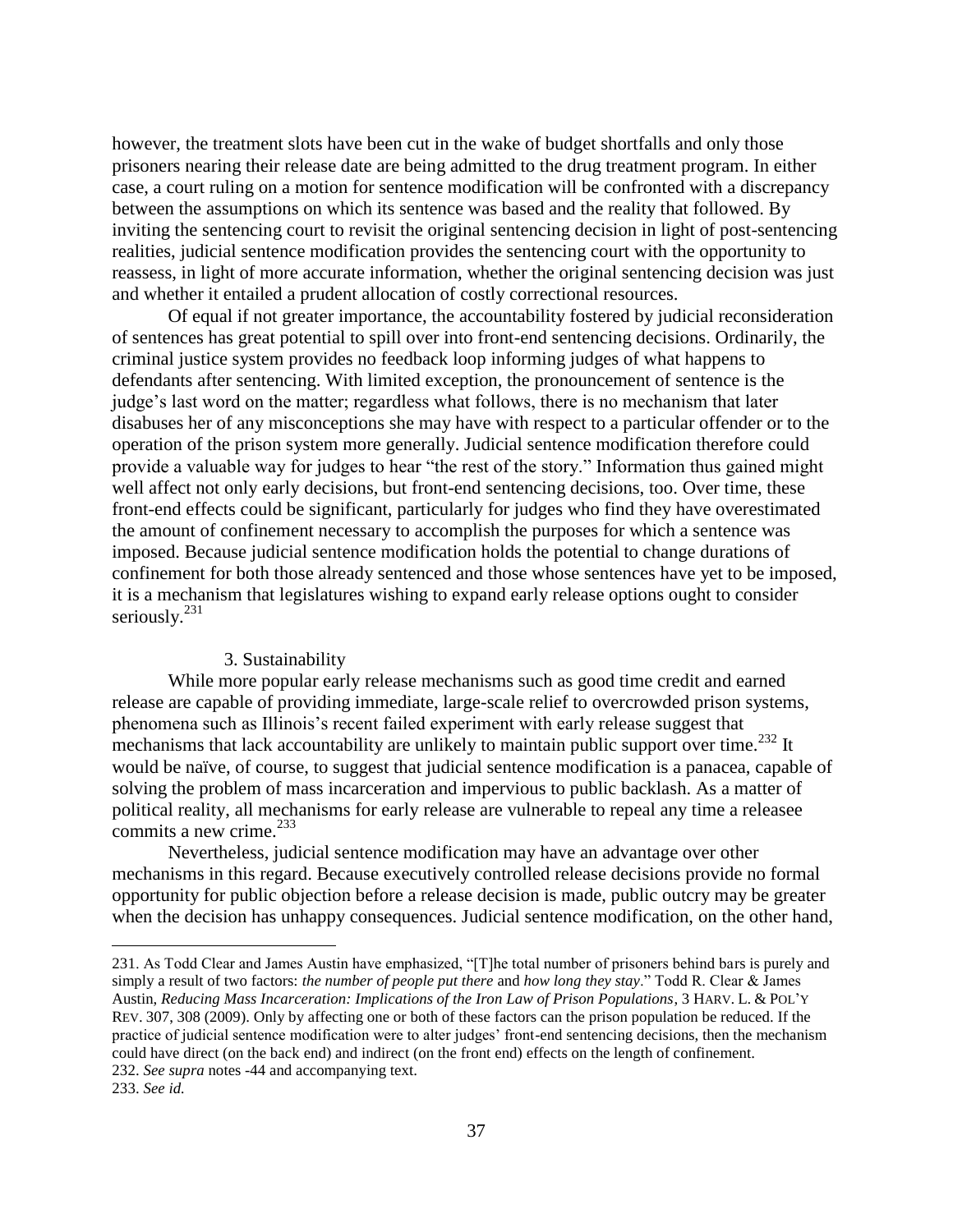provides the public with an opportunity to resist release before modification is granted.<sup>234</sup> For that reason, it is possible that judges (particularly those who are elected) may be hesitant to release large numbers of persons from custody early, especially in the absence of clear guidance regarding the circumstances the legislature believes would justify early release. For states eager to save large sums of money by lowering prison populations quickly, that may not be welcome news.

Yet the very factors that prevent judicial sentence modification from providing largescale, rapid release are the same factors that suggest it may have more long-term sustainability than more popular early release mechanisms . Judges may hesitate to release offenders whose crimes justified imprisonment in the first instance, but when they do, they are likely to do so after thoughtful deliberation, having weighed the individual characteristics of the offender and the nature of the crime for which he has been imprisoned, as well as having given due consideration to the likely effect of release on public safety. Such decisions, particularly when made on the record in open court, may well possess a legitimacy that executively controlled mechanisms for early release lack.

These differences may explain why states that have traditionally utilized sentence modification have done so consistently, even during the height of determinate sentencing when back-end forms of release were considered most suspect. Wisconsin is a good example: although it abolished parole and good time in 1999, it never abandoned the practice of sentence modification or imposed any legislative restrictions on its use. To the contrary, so positive was the state"s experience of judicial sentence modification that it has continued to experiment with legislative mechanisms that expand judicial sentence modification for prisoners meeting established criteria.<sup>235</sup> For states committed to using early release as a tool for reducing prison populations over the long run, judicial sentence modification is, at the very least, a promising mechanism worthy of greater consideration.

#### *D. Potential Limitations of Judicial Sentence Modification*

As the discussion above illustrates, the judicial character of the sentence modification mechanism distinguishes it from other forms of early release. That feature makes sentence modification in many ways more akin to resentencing than to parole, and gives rise to unique legal, practical, and structural considerations that merit further discussion.

#### 1. Constitutional Constraints

 $\overline{a}$ 

The first question that must be answered is whether the mechanism is legal. Although neither federal nor state courts have held that constitutional considerations bar all forms of sentence modification, the practice does have important constitutional implications with which jurisdictions have been forced to grapple. First is the effect of the Fifth Amendment"s guarantee against double jeopardy on the sentencing options available to modifying courts. Second is whether and how the separation of powers doctrine, particularly as enshrined in state

<sup>234.</sup> Availing the public of a forum in which to voice opposition before an offender"s sentence is modified may not shield decision makers from later criticism should the released person commit new crimes. That is true even when no one voiced serious objections to modification at the time the decision was made. Such a fact would, however, provide a decision maker with a respectable response to any such criticism. 235. *See* WIS. STAT. § 973.195 (2008).

<sup>38</sup>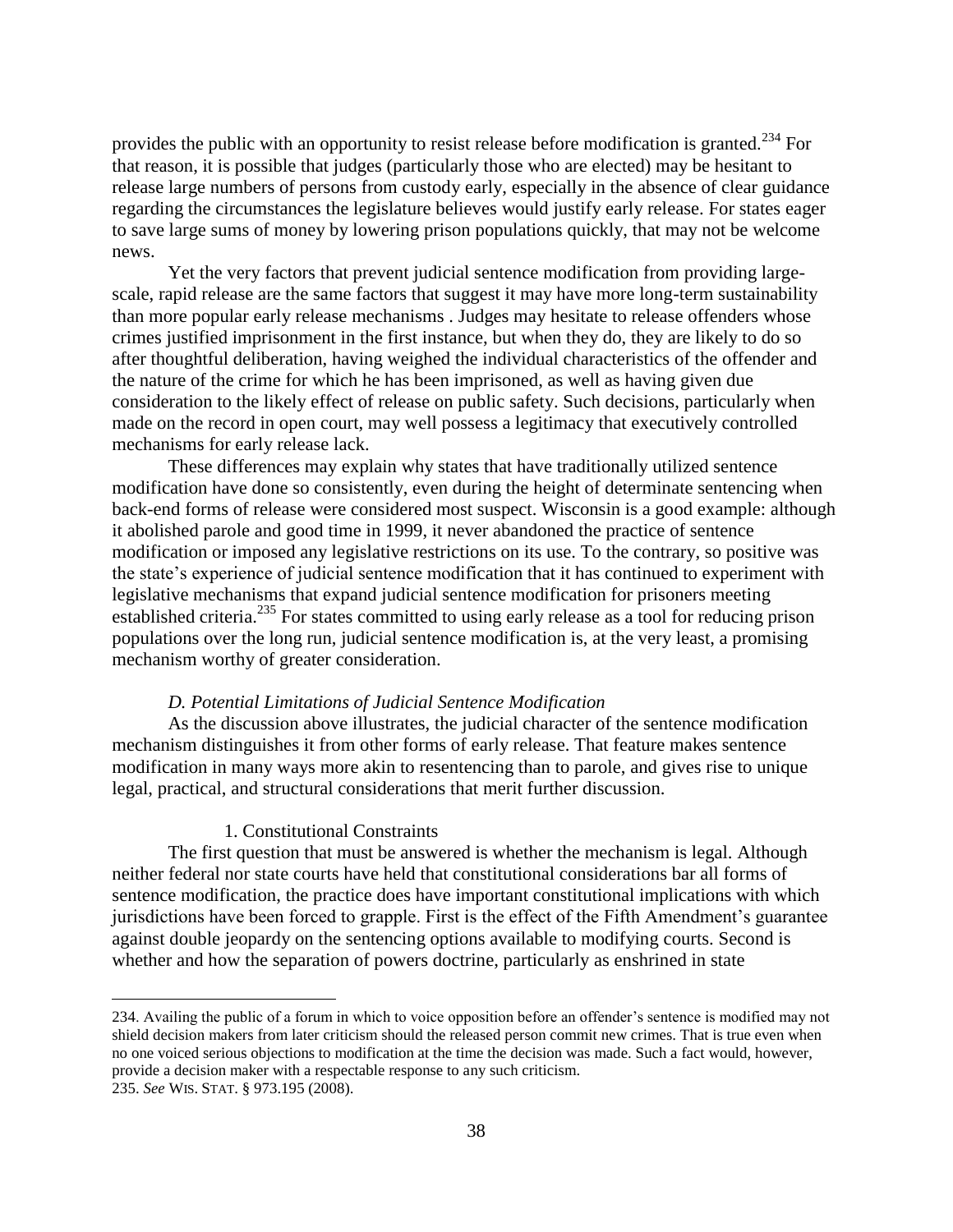constitutional law, affects the manner in which release authority is allocated between the judicial and executive branches.

## a. Double Jeopardy

The Fifth Amendment to the United States Constitution guarantees that no person shall "be subject for the same offence to be twice put in jeopardy of life or limb."<sup>236</sup> This clause has been held to guard not only against retrial for an acquitted offense, but also to "protect[] against multiple punishments for the same offense."<sup>237</sup> Although the Supreme Court has not had occasion to confront the double jeopardy implications of sentence modification directly, the Court has noted with seeming approval the common law practice of permitting modifications of any sort (that is, higher or lower) during the original term of court, prior to the commencement of sentence.<sup>238</sup> These modifications were not governed by protections similar to those attending the right to be free from retrial following acquittal.

The Supreme Court has not directly held that the Double Jeopardy Clause itself would bar an increase in the imposition of a legal sentence that has already commenced; however, it has suggested as much in dicta.<sup>239</sup> In *United States* v. *Benz*, the Court cited a line of authority suggesting that a court loses power to *increase* a sentence once service has commenced even during the same term of court, and explained that the rule "is not based upon the ground that the court has lost control of the judgment in the latter case, but upon the ground that to increase the penalty is to subject the defendant to double punishment for the same offense" in violation of the Double Jeopardy Clause.<sup>240</sup> Therefore, although "[t]he Double Jeopardy Clause does not provide the defendant with the right to know at any specific moment in time what the exact limit of his punishment will turn out to be,"<sup>241</sup> at the same time, most jurisdictions agree that once a legal sentence has commenced, increasing it would be improper.<sup>242</sup> What constitutes the commencement of the sentence varies widely, however, ranging from oral pronouncement of sentence by the court to arrival at the prison where a custodial sentence will be served.<sup>243</sup> In a few states, increases in sentence are permitted so long as they occur with "reasonable promptness"—usually interpreted to mean a time period within hours of the original sentence

239. United States v. Benz, 282 U.S. 304, 306-07 (1931).

<sup>236.</sup> U.S. CONST. amend. V.

<sup>237.</sup> North Carolina v. Pearce, 395 U.S. 711, 717 (1969).

<sup>238.</sup> In *United States v. DiFrancesco*, 449 U.S. 117, 133-34 (1980), the Court was asked to decide whether a new federal statute permitting the government to appeal a defendant"s sentence violated the Double Jeopardy Clause by permitting an appellate court to vacate the defendant"s original sentence and remand for imposition of a harsher sentence. In holding that "[t]he double jeopardy considerations that bar reprosecution after an acquittal do not prohibit review of a sentence," the court relied heavily on the common law, which permitted trial courts to increase as well as decrease sentences during the same term of court. *Id.* at 133-34, 136 (citing *Ex parte* Lange, 85 U.S. (18 Wall.) 163, 167 (1873); 3 EDWARD COKE, INSTITUTES § 438 (13th ed. 1789)). Indeed, the Court went so far as to note that the common law "accounts for the established practice in the federal courts that the sentencing judge may recall the defendant and increase his sentence, at least (and we venture no comment as to this limitation) so long as he has not yet begun to serve that sentence." *Id.* at 134.

<sup>240.</sup> *See id.*

<sup>241.</sup> *DiFrancesco*, 449 U.S. at 137.

<sup>242.</sup> Lee R. Russ, Annotation, *Power of State Court, During Same Term, To Increase Severity of Lawful Sentence— Modern Status*, 26 A.L.R. 4th 905, § 3 (1983).

<sup>243.</sup> *Id.* at §§ 7-8.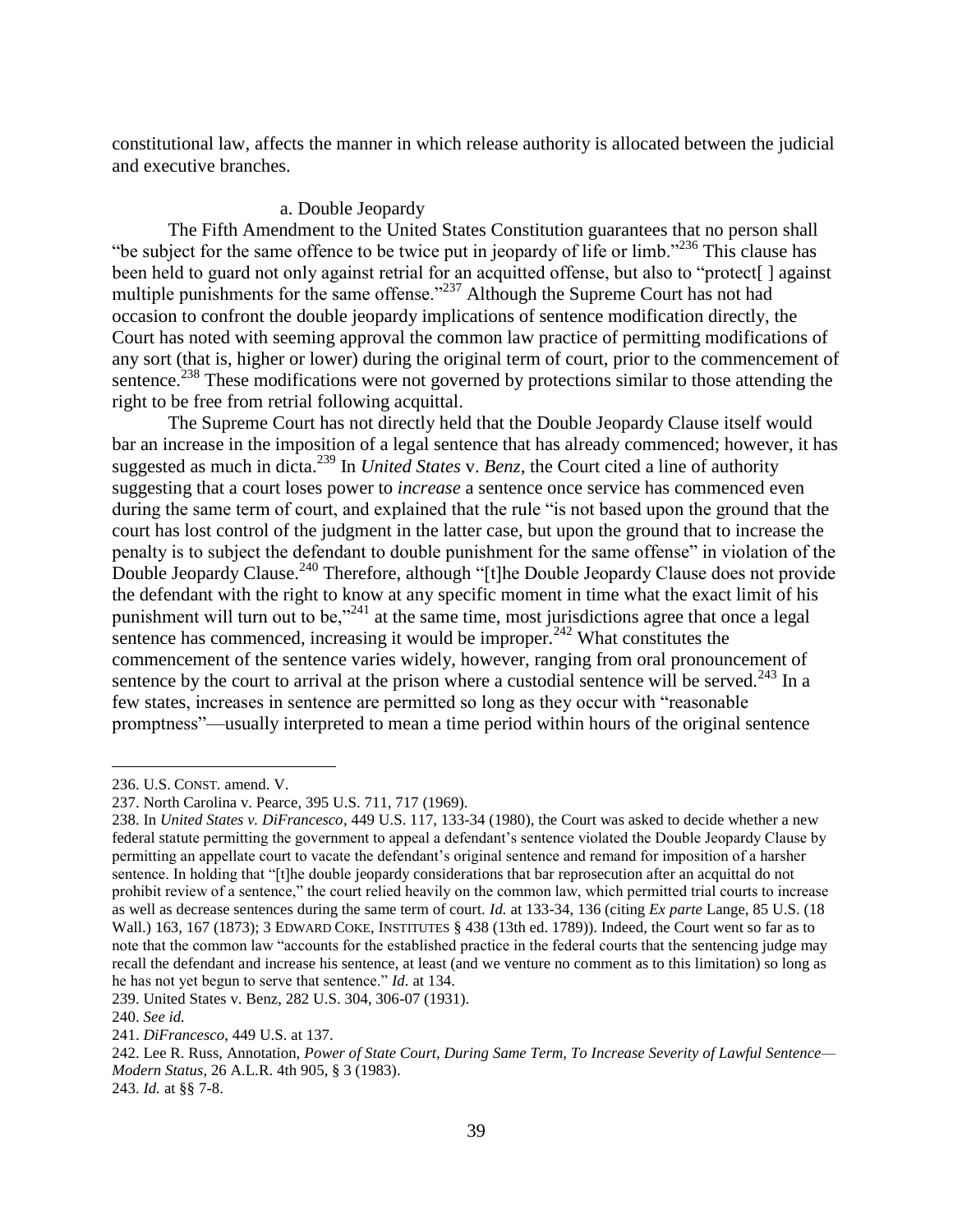## pronouncement.<sup>244</sup>

Notably, there appear to be no reported cases of any court increasing a sentence following a motion for modification, and for good reason: judicial sentence modification has traditionally been used solely as a means of reducing the term of a custodial sentence.<sup>245</sup> Although that fact substantially diminishes the risk of double jeopardy violations, it does not wholly eliminate them. As one commentator has observed, double jeopardy concerns might arise in the context of sentence modification if a term of imprisonment were modified to a term of release with extensive conditions or, even more plausibly, if the terms of a conditional release sentence were changed in a way that appeared more onerous.<sup>246</sup> To avoid such problems, legislators would do well to specify that sentence modification be used only to reduce sentence length in the context of custody or to reduce the severity of conditional supervision, absent consent from the defendant to the imposition of more onerous requirements.<sup>247</sup>

#### b. Separation of Powers

A second constitutional consideration implicated by the practice of judicial sentence modification is the doctrine of separation of powers. Traditionally, in both the state and federal systems, the judiciary has been responsible for imposing sentences while executive branch agencies have solely responsibility for implementing the sentences once imposed. Early challengers to the practice of sentence modification therefore contended that allowing the court to modify an already-imposed sentence impermissibly intruded on the executive powers of pardon and commutation, which determined the manner and degree to which a sentence would or would not be implemented.<sup>248</sup>

In 1931, the Supreme Court addressed that argument in *United States v. Benz*.<sup>249</sup> In that

<sup>244.</sup> *Id.* at § 4.

<sup>245.</sup> *See, e.g.*, ABA: SENTENCING, 18-17.1(a) ("The rules should restrict the time *for reduction in severity of a sentence* to a specified period after imposition of a sentence.") (emphasis added); *id.* 18-17.2(b) ("The rules should provide that any modification of the requirements or conditions of a sentence under this authority may not increase the overall severity of an offender's sentence.").

<sup>246.</sup> Frase, *supra* note , at 199 (suggesting that, if the "old and new sentence are not directly commensurate," to avoid double jeopardy problems it would be "necessary to devise equivalency scales covering different sentence types").

<sup>247.</sup> Of course, as students of penology have long noted, calculating the punitive weight of noncustodial penalties is extraordinarily difficult for many reasons, including subjective differences in the manner they are imposed by authorities and experienced by defendants. *See* NORVAL MORRIS & MICHAEL TONRY, BETWEEN PRISON AND PROBATION: INTERMEDIATE PUNISHMENTS IN A RATIONAL SENTENCING SYSTEM 75-81 (1990) (proposing use of such scales in the original sentencing context).

<sup>248.</sup> United States v. Benz, 282 U.S. 304, 305 (1931).

<sup>249.</sup> *Id.* Today such an argument seems purely legalistic given the pinched way in which the President and most state governors exercise their commutation powers. *See* Margaret Colgate Love, *The Twilight of the Pardon Power*, 100 J. CRIM. L. & CRIMINOLOGY \_\_ (forthcoming 2010), available at

[http://papers.ssrn.com/sol3/papers.cfm?abstract\\_id=1569874](http://papers.ssrn.com/sol3/papers.cfm?abstract_id=1569874) (cataloging decline in the use of executive clemency). However, the clemency powers of the President were exercised with regularity until 1980. *Id.*, at 27. In the states, the clemency powers were similarly exercised among the states throughout the early years of the twentieth century, after which they were gradually replaced by use of executively-controlled parole. *Id.*, at 21 n.59. Consequently, at the time Benz was decided, concern that the judicial and executive powers might conflict had more grounding in practice than it would today.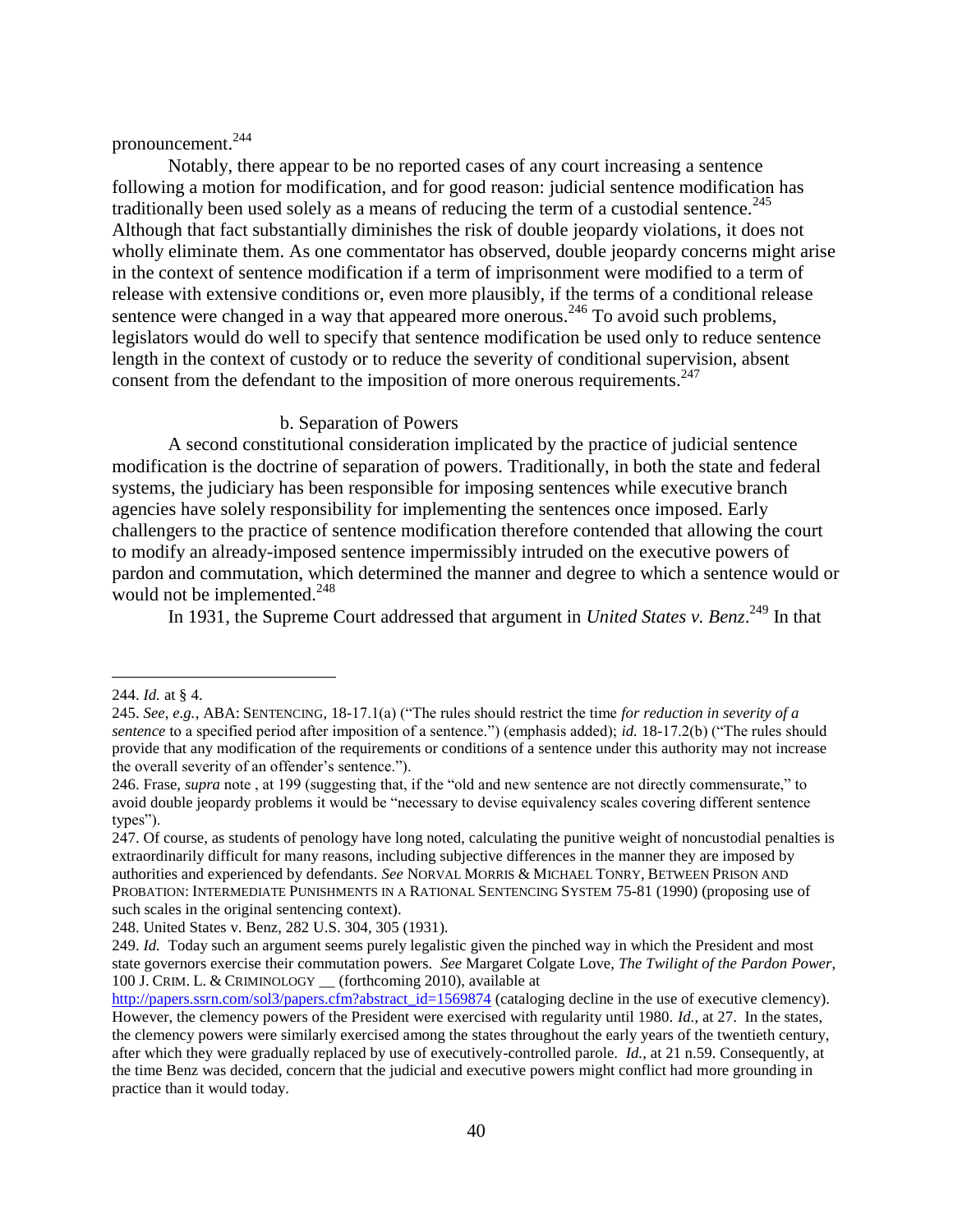case, a defendant was sentenced to ten months' incarceration in federal court.<sup>250</sup> After his sentence commenced, but before the court's term had ended, the defendant moved for sentence modification.<sup>251</sup> The district court granted the motion, reducing the sentence to six months' imprisonment. On appeal, the government argued that the court's reduction of a valid sentence after it had been partly served was an invasion of the executive's power under Article II, Section 2, Clause 1, of the United States Constitution.<sup>252</sup> The Court rejected that challenge, however, and declared:

The judicial power and the executive power over sentences are readily distinguishable. To render judgment is a judicial function. To carry the judgment into effect is an executive function. To cut short a sentence by an act of clemency is an exercise of executive power which abridges the *enforcement* of the judgment, but does not alter it *qua* judgment. To reduce a sentence by amendment alters the terms of the judgment itself and is a judicial act as much as the imposition of the sentence in the first instance.<sup>253</sup>

State courts ruling on challenges to Rule 35 analog statutes have ordinarily rejected separation of powers claims on similar grounds.<sup>254</sup> In at least one case, however, a state court found a separation of powers violation when a trial court held in abeyance a motion for sentence modification, failing to rule on it within a reasonable amount of time following the prescribed 120-day limit. $255$ 

Often, the invocation of the phrase "separation of powers" in the context of state sentence modification has been less about constitutional law than about good public policy.<sup>256</sup> In some jurisdictions, like Maryland, sentence modification by the trial court can arguably impinge on the executive branch power to implement the sentence by undermining the decision of the paroling authority.<sup>257</sup> This argument has influenced the development of the common law surrounding sentence modification in Wisconsin, where courts have self-imposed limits on their ability to consider factors that would ordinarily fall within the purview of the parole board. In modern sentencing practice, the shift of power between the judiciary and the executive has been fluid with respect to sentencing. Indeterminate sentencing with its emphasis on parole boards gave way to determinate sentencing with its emphasis on judicially imposed durations of confinement. It is not surprising that new efforts to expand early release might permit a mixture of executively

 $\overline{a}$ 

256. *See, e.g.*, Grossman & Shapiro, *supra* note , at 27-36.

257. *See supra* note (observing that some Maryland sentencing judges have admitted to modifying sentences in response to the parole board"s unwillingness to grant release).

<sup>250.</sup> Benz, 282 U.S. at 306.

<sup>251.</sup> *Id.*

<sup>252.</sup> *Id.*

<sup>253.</sup> *Id.* at 311.

<sup>254.</sup> *See, e.g.*, People v. Smith, 536 P.2d 820, 822 (Colo. 1975) (holding that the 1970 version of Colorado Rule of Criminal Procedure 35(a) did not violate separation of powers doctrine or executive power of commutation). 255. State v. Chapman, 825 P.2d 74, 78-79 (Idaho 1992) (refusing to sanction a judicial "invasion of the executive authority held by the Commission of Pardons and Parole" and holding that a trial court"s failure to timely rule on a validly filed Rule 35 motion divested the court of jurisdiction ); *see also* Brandt v. State, 796 P.2d 1023, 1025 (Idaho 1990) (holding that an attempt by the judiciary to use Idaho Criminal Rule 35 outside the statute"s 120-day jurisdictional limit "would clearly violate the separation of powers, Idaho Constitution art. 2, by allowing the judiciary to encroach upon the pardoning and paroling authority of the executive branch, Idaho Constitution art. 4, § 7, and the power of the legislature to establish suitable punishment").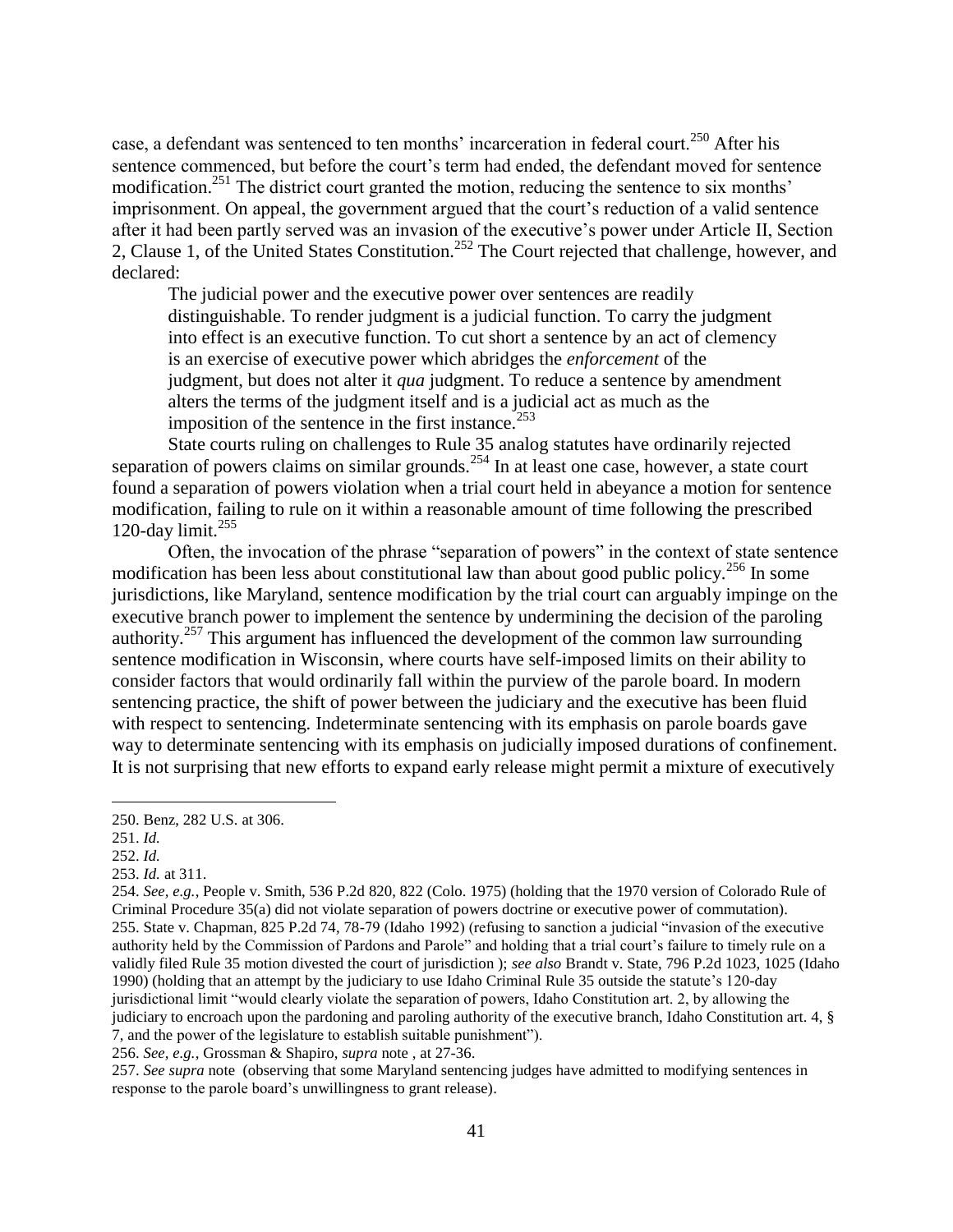controlled release and judicially controlled sentence modification. Viewed in historical context, the potential coexistence of judicial sentence modification and executive controlled release mechanisms appears more a legitimate legislative policy decision than an unconstitutional usurpation of executive power by the judiciary. Not surprisingly then, *Benz* and the state cases that followed it have largely established that sentence modification does not violate the separation of powers doctrine per se.

A distinct separation of powers challenge has arisen, however, with respect to newly enacted, shared decision-making legislation. In *State v. Stenklyft*, a litigant challenged a new Wisconsin statute that gave district attorneys veto power over petitions for discretionary sentence reduction filed by qualifying state prisoners.<sup>258</sup> Under the terms of the statute, certain felony offenders could seek sentence reduction after serving a designated portion of their custodial sentences.<sup>259</sup> Before a judge could grant relief, however, the prosecuting attorney was entitled to notification.<sup>260</sup> If the prosecutor objected to the petition, the judge was obliged to deny the petition outright; if not, the judge retained discretion to either deny the motion or reduce the prisoner's sentence, if doing so was in the public interest.<sup>261</sup> While acknowledging that "[s]entencing a defendant is an area of shared responsibility" among the branches of government, the Wisconsin Supreme Court emphasized that "the power to decide an individual case is an exclusive core judicial power, and any invasion of the exclusive core constitutional powers of the judiciary violates the doctrine of separation of powers under our state constitution."<sup>262</sup> Because the statute permitted a party to the original criminal action to dictate the outcome of a sentence reduction case, the court held that the district attorney veto provision of the statute was unconstitutional.<sup>263</sup> Although the case law exploring the constitutionality of shared decisionmaking provisions is sparse, *Stenklyft* suggests that courts addressing constitutional challenges

....

259. The statute provided that any of the following grounds could justify a reduction in sentence:

1. The inmate"s conduct, efforts at and progress in rehabilitation, or participation and progress in education, treatment, or other correctional programs since he or she was sentenced.

3. A change in law or procedure related to sentencing or revocation of extended supervision effective after the inmate was sentenced that would have resulted in a shorter term of confinement in prison or, if the inmate was returned to prison upon revocation of extended supervision, a shorter period of confinement in prison upon revocation, if the change had been applicable when the inmate was sentenced.

4. The inmate is subject to a sentence of confinement in another state or the inmate is in the United States illegally and may be deported.

5. Sentence adjustment is otherwise in the interests of justice*.* 

*Id.* § 973.195(1r)(b).

 $\overline{a}$ 

260. Specifically, the statute provided that the sentencing court could deny the petition upon receipt or hold it for further consideration. If the court held the petition, it was required to notify the district attorney, and in some instances the victim. *Id.* § 973.195(1r)(c)-(d).

261. The statute plainly provided: "If the district attorney objects to adjustment of the inmate's sentence within 45 days of receiving notification ... the court shall deny the inmate's petition." *Id.* § 973.195(1r)(c). If, however, the court received no objection to sentence adjustment from the district attorney and the court determined that sentence adjustment was in the public interest, the court was permitted to reduce the inmate"s sentence provided a written explanation was given. *Id.* § 973.195(f).

262. *Stenklyft*, 697 N.W.2d at 794, 796. *But see* Beanblossom v. State, 637 N.E.2d 1345, 1348 (Ind. Ct. App. 1994) (reaching the opposite conclusion with respect to a similar state statute). 263. *Stenklyft*, 697 N.W.2d at 797-98.

<sup>258. 697</sup> N.W.2d 769, 773-75 (Wis. 2005).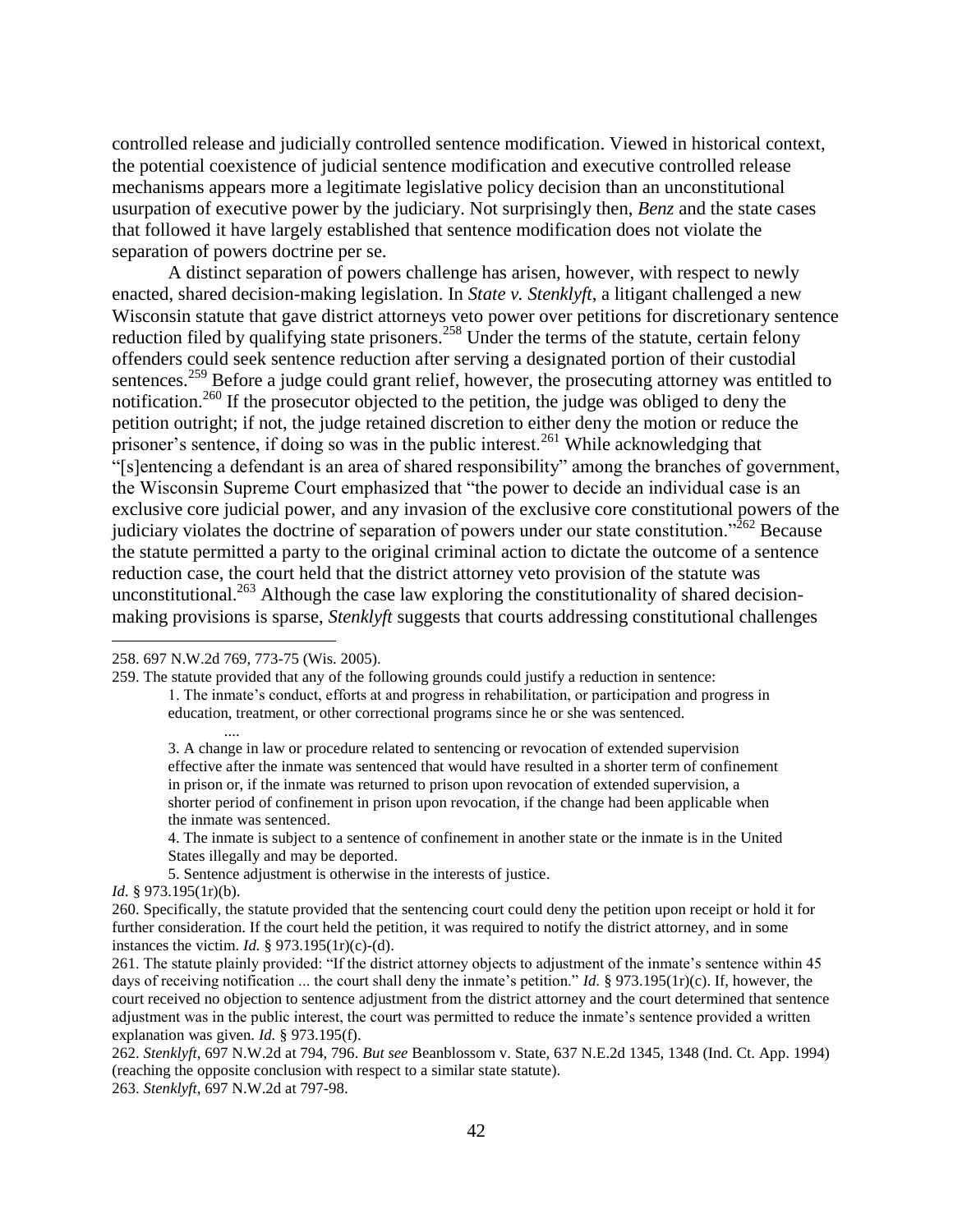may be unwilling to cede too much gatekeeping power to executive actors, be they prosecutors or even, perhaps, prison officials.

#### 2. Practical Questions

Beyond constitutional considerations lie practical questions regarding the administrability of judicial sentence modification. First is a question of administrative capacity: Will courts be overwhelmed by the process of adjudicating motions for judicial sentence modification? Second is a question of utility: Will judges use the mechanism if given the opportunity? Third is a question of scale: Are sentence modification decisions likely to respond adequately to the cost concerns that have motivated states' newfound willingness to provide for early release?

American courts are busy places and judges often struggle to keep pace with their expanding dockets. We therefore need to question whether courts have the administrative capacity to reconsider large numbers of already-imposed sentences. While it is true that any new legislation authorizing judicial sentence modification would likely lead to a temporary surge in filings, it seems unlikely that such motions would clog dockets or otherwise impede the orderly administration of justice in the trial courts. Why not? First, experience demonstrates that courts routinely receive and review correspondence from prisoners seeking relief in various forms, whether authorized by law or not; thus, it is possible that the passage of laws would simply give new captions (and possible merit) to requests already being processed by the courts. Moreover, jurisdictions such as Wisconsin and Maryland that currently utilize sentence modification appear to do so efficiently and without detriment to the court's ability to manage other demands on its time.

Yet even if new legislation were to lead to a substantial increase in motions for sentence reduction, so long as courts remained free to deny motions without hearing, it is unlikely that the number of filings would present any serious threat to courts' administrative resources. Over the past twenty years, increases in pro se litigation have forced courts to develop administrative procedures for efficiently handling motions filed by unrepresented litigants in all areas of law.<sup>264</sup> It is therefore likely that courts would be able to easily adapt current administrative processing procedures to handle motions for sentence modification. Court staff might screen motions from litigants who do not qualify for sentence modification, either because they did not file their motions on time, they do not fall within the class of litigants authorized to file for sentence reduction, or they have not alleged a proper ground for relief.<sup>265</sup> Even when a prisoner has met

AMERICAN JUDICATURE SOCIETY, REVISED PRO SE POLICY RECOMMENDATIONS 6 (2002),

<sup>264.</sup> Federal and state courts have developed a variety of procedures that can assist them in sifting potentially meritorious cases from meritless ones. Examples of such procedures include the use of designated forms that allow screeners to quickly identify relevant information to the employment of specialized pro se or writ clerks to screen initial filings. *See, e.g.,*

<http://www.ajs.org/prose/pdfs/Policy%20Recom.pdf> (encouraging courts to "develop simplified court forms that are understandable to and easily utilized by the self-represented. This will not only serve to enhance the efficiency of the litigation process by saving time for court staff, litigants and judges, but also will enhance the fairness of legal proceedings"). *See also* FEDERAL JUDICIAL CENTER, RESOURCE GUIDE FOR MANAGING PRISONER CIVIL RIGHTS LITIGATION 12 (1996) (discussing screening of prisoner civil rights complaints by designated pro se law clerks in federal district courts).

<sup>265.</sup> The process of screening pro se litigation is a common one, sometimes required by statute, see 28 U.S.C. § 1915A (2006) (requiring pre-service screening of all *in forma pauperis* civil suits filed by prisoners to ensure litigants have stated a claim on which relief may be granted), and sometimes voluntarily undertaken. Administrative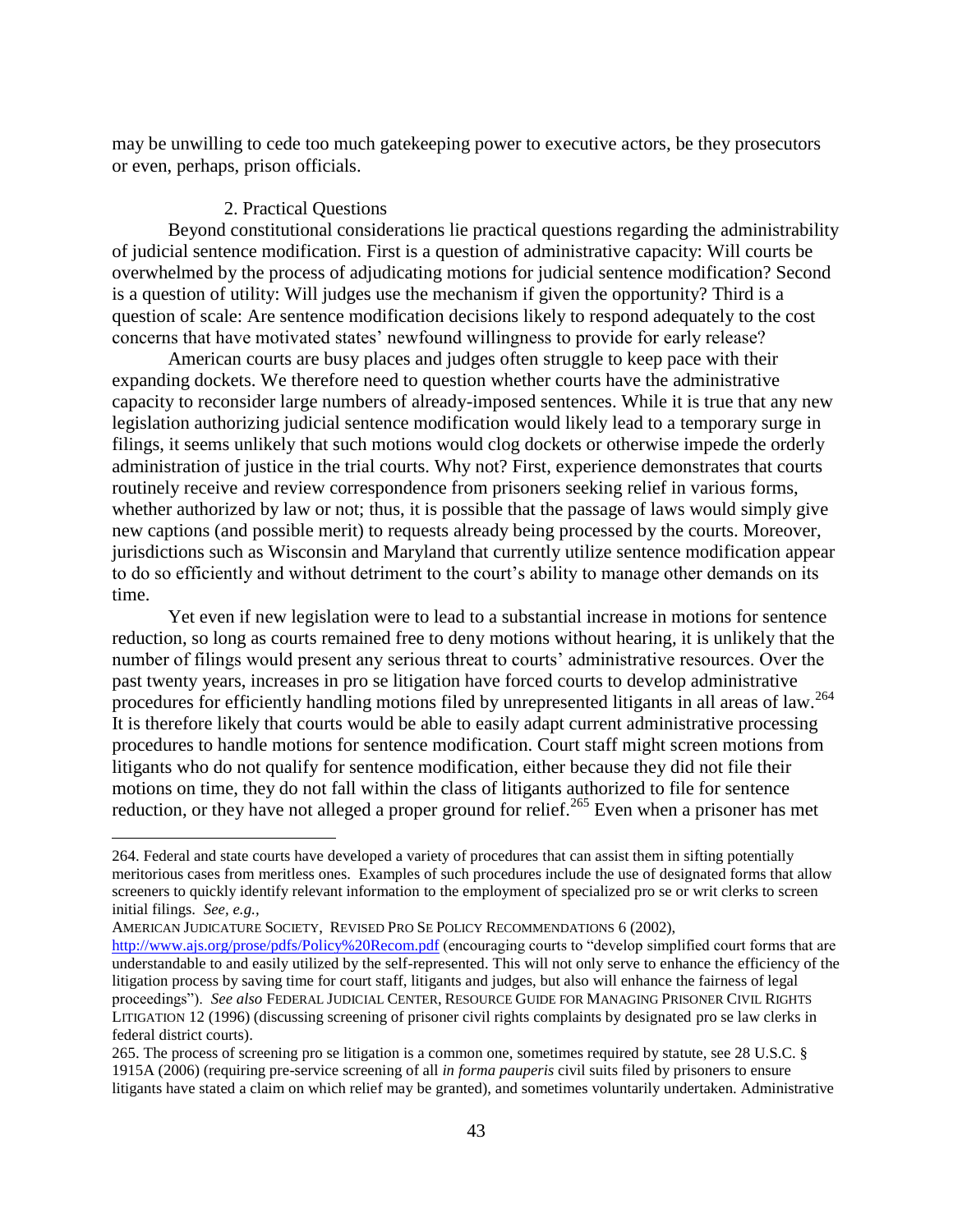all relevant criteria, because sentence modification is a discretionary remedy, a judge would be permitted to deny hearing when the facts alleged to be true are insufficient to convince her that a reduction in sentence is warranted. Having thus screened out meritless and nonpersuasive motions, a much smaller and more manageable universe of cases would be left for full hearing and possible sentence modification.

The next question, then, is whether judges will want to hold hearings and modify sentences. Mechanisms for early release are only meaningful to the extent that they are utilized, and it is fair to ask whether judges would want to revisit sentencing decisions that may have been difficult to render in the first instance. Although the lack of empirical data on judges' use of sentence modification prevents more than educated speculation on this point, the limited information available suggests that the power to modify is one many judges do exercise when authorized to do so. Professors Grossman and Shapiro"s 2003 study of the use of sentence modification in Maryland reports that the practice was strongly favored by state judges, prompting a unanimous vote in 2002 by the Maryland Conference of Circuit Judges to oppose legislation designed to limit judges' power to modify sentences.<sup>266</sup> Moreover, the fact that Maryland judges modified the sentences of more than one hundred violent felons between 2005 and 2009 suggests they may be modifying sentences with some frequency in cases involving less serious offenses.<sup>267</sup> In Wisconsin, informal examinations of sentence modification suggest that despite stringent common law restrictions, judges remain willing to modify sentences in at least some cases.<sup>268</sup> And while federal judges are rarely given the opportunity to rule on motions for sentence modification pursuant to 18 U.S.C. § 3582(c)(1)(A) as a result of the Bureau of Prisons"s filing practices, between 2000 and 2008, judges granted 100 percent percent of the motions that were not rendered moot prior to disposition.<sup>269</sup> These actions are consistent with the inference that, if authorized, the power to modify sentences is one the judiciary would be willing to exercise in at least some cases.

Yet even if judges are authorized to modify sentences and are amenable to doing so in some situations, the question remains whether judicial sentence modification is a mechanism well-suited to deliver the cost savings states hope to obtain from early release legislation. Unlike sentence credit, judicial sentence modification cannot provide sentence reduction *en masse* through pure administrative action—however structured, judicial modification will always require individualized consideration of each application for relief. That does not mean, though, that the mechanism cannot serve as an important ameliorative device. Parole also requires individualized release determinations preceded by hearings, and as discussed above, many recent budget-conscious reforms have focused on expanding parole eligibility on the assumption that doing so will have measurable effects on correctional expenditures. Insofar as the mechanisms of parole and sentence modification both require individualized assessments of offenders, sentence modification has equal potential for providing relief in the form of early release. Both mechanisms require individualized release determinations and both rely on the willingness of

screening can streamline the judicial process, allowing judges to quickly assess whether a litigant meets statutory prerequisites for relief.

<sup>266.</sup> *See* Grossman & Shapiro, *supra* note , at 28 & n.208. Recall, too,.

<sup>267.</sup> *See supra* note .

<sup>268.</sup> *See supra* note and accompanying text.

<sup>269.</sup> Need FOIA data here. [Assertion based on reliable sources.]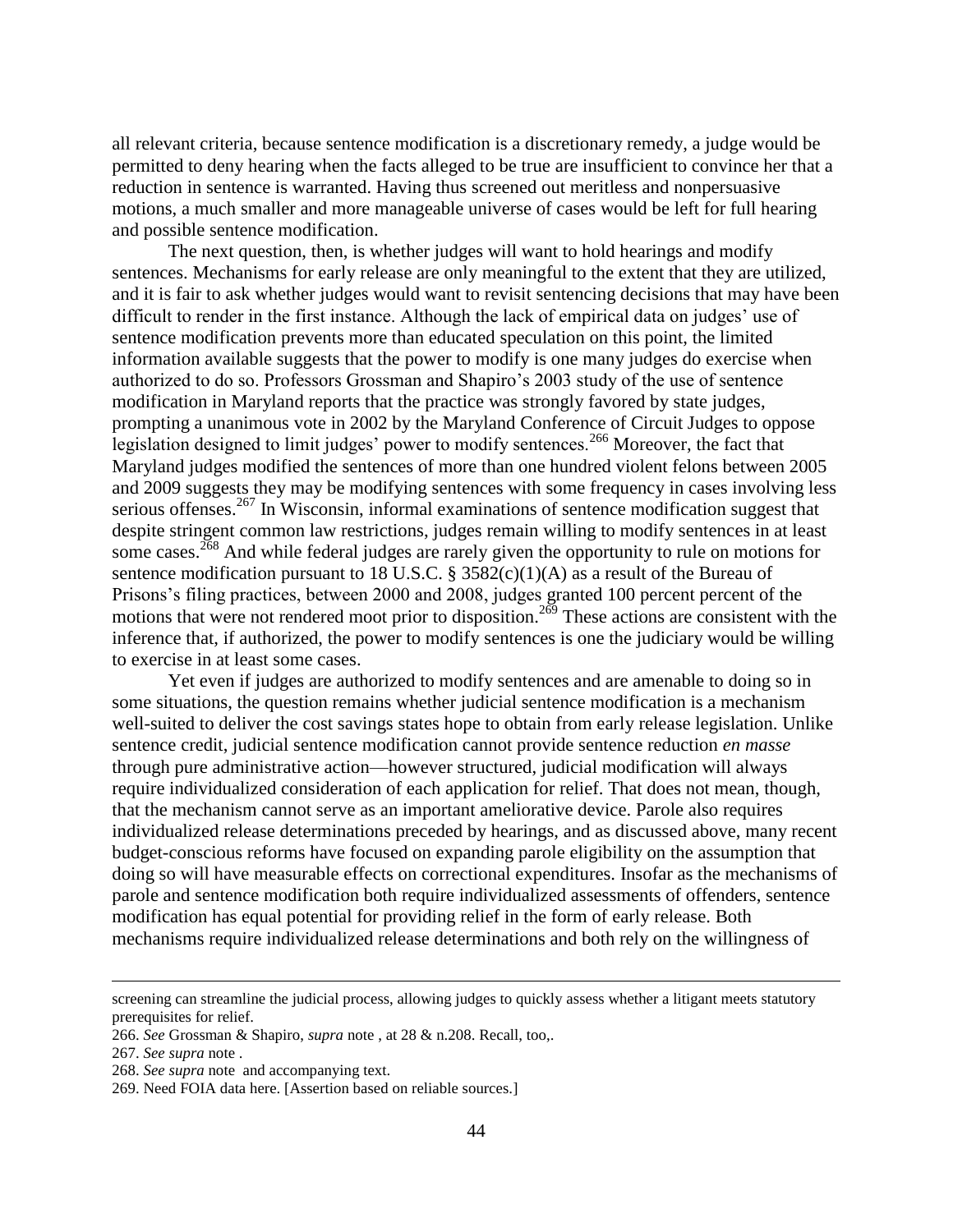decision makers to exercise their power to release offenders from prison to the community.<sup>270</sup> Therefore, setting aside the many unique benefits of the mechanism discussed above, the judicially based mechanism has as much capacity to save states' money as more popular, prisoncontrolled methods of back-end release.

#### 3. Additional Considerations

 $\overline{a}$ 

Apart from potential practical obstacles to the widespread use of judicial sentence modification are questions about the mechanism"s theoretical soundness. First and most pressing among these is the question of whether judges are the best-positioned officials to render early release decisions. The idea of sentencer as sentence modifier creates an appealing conceptual symmetry; however, there are arguments to be made against allowing judges to control release decisions.

In an ideal case, an offender seeking sentence modification would return to the judge who sentenced him. That judge would be armed with reliable information about the offender, his crime, the local community from which he came and to which he would be returning, the kind of programs the offender had completed in anticipation of release and what, if anything, he had gained from them, along with a concrete plan for the offender"s post-release living arrangements, employment, treatment, and community supervision. With that information in hand, the judge would then make a nuanced assessment of whether the offender might be able to return to the community earlier than provided by the original sentence without unduly diminishing the punishment appropriate for the crime or unreasonably compromising public safety.

In reality, given the volume of criminal cases processed by state courts, it is unlikely that most judges will remember any but the most notorious criminal offenders. Ironically, those are the offenders who would be least likely to qualify for early release due to the severity of their crimes. It is the low-level thieves, minor drug dealers, and drunk drivers who are most likely to be eligible for sentence modification<sup>271</sup>; they are also likely to be the least memorable. Compounding questions about the judge"s personal knowledge of any given prisoner is the fact that oftentimes the judge who imposed the sentence will be unavailable to review an offender"s request for sentence modification. The original judge may have changed jobs, retired, or moved on to a different rotation in the court system. In such cases, although the original "court" will hear the prisoner's petition, the sentencing judge, with her potentially unique knowledge of the offender and his crime, will not.

Personal knowledge of the offender and his offense is not the only information judges may lack. Insofar as judicial sentence modification is conceived as a direct descendant of

<sup>270.</sup> Of course, it may be that the accountability that attaches to making a release decision in open court might lead judges to hesitate before granting prisoners any substantial reduction in sentence. Such hesitation might stem from any number of factors, including whether judicial sentence modification has an established tradition within the jurisdiction, whether judicial officials are elected or appointed, and the degree to which judicial release decisions are guided by statute. It is important to remember, however, that judicial officials are not the only decision makers subject to political constraints. Parole boards, as arms of the executive, are subject to many similar pressures that limit their willingness to provide for early release to the degree legislatures may desire. *See* SIMON, *supra* note , at 160 (reporting that the parole rate for eligible California prisoners dropped to 5 percent from 1983-1991, to 1 percent from 1991-1999, and then to almost zero through 2002); Reitz, *supra* note , at 227 (noting "the susceptibility of parole boards to political influence and a natural institutional drift toward severity in practice"). 271. *Cf. supra* note .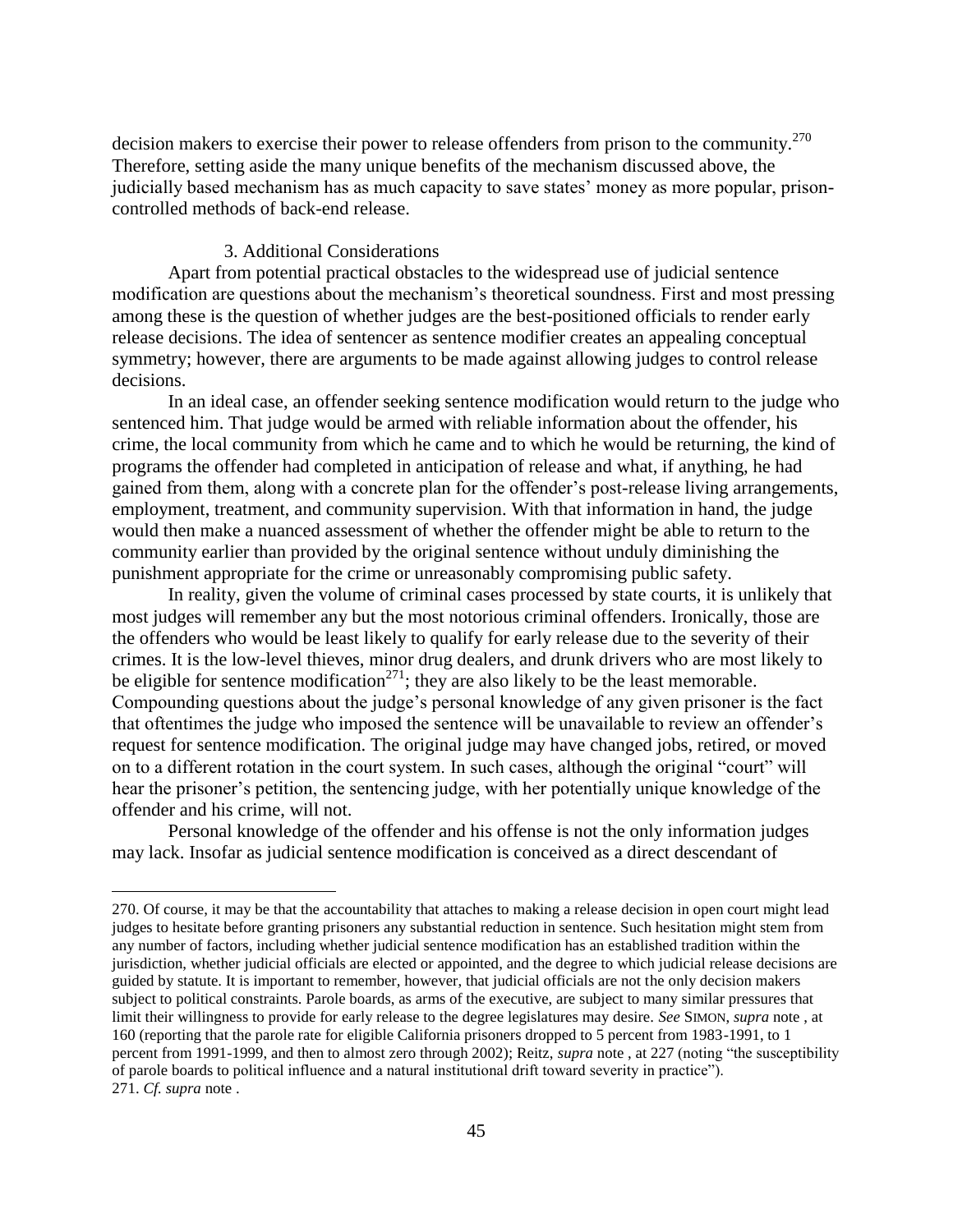traditional parole release under the rehabilitative model, there are good reasons to question reliance on judges as decision makers.<sup>272</sup> Not only may a judge's historical memory of any given offender and crime be fuzzy to nonexistent, but the judge"s knowledge of the offender"s postsentencing conduct, program participation, and overall "institutional rehabilitation" is likely to be poorly developed and based on limited information provided by the offender himself. Moreover, any documentation of institutional conduct that courts do receive will likely be of limited utility since, unlike parole boards, many judges do not possess any specialized knowledge of the difference between various correctional treatment programs or understand the seriousness or insignificance of different types of disciplinary infractions. Consequently, if release decisions are to be based upon post-sentencing institutional factors alone, there is something to be said for leaving release decisions in the hands of correctional officials.

But although release decisions must account for certain basic facts about post-sentencing conduct—for example, whether the offender committed further crimes while incarcerated—it remains true that institutional facts are imperfect predictors of successful reentry.<sup>273</sup> Local considerations such as the availability of community-based treatment options, the existence of informal social controls, and the perspective of crime victims may, depending on the particular case, be at least as relevant to the release decision as the number of institutional programs in which an offender has participated. With respect to these considerations, the judge may be far better informed than the statewide parole board, and her decisions may therefore be more attuned to public safety considerations. Support for that proposition draws strength from the growing popularity of reentry courts, which position judges as community problem solvers.<sup>274</sup> In these specialized courts, judges manage offenders immediately following incarceration, setting conditions with which offenders must comply and monitoring compliance through frequent court hearings, augmented by out-of-court community-based treatment programming.<sup>275</sup> The growing popularity of these judicially administered programs suggests not only that judges may be capable of assessing whether and under what conditions offenders may be safely returned to their communities, but also that there is a degree of public tolerance for the judiciary"s ability to do so.

Moreover, to the degree that the early release decision invites reexamination of the normative question of whether the offender has been sufficiently punished for his offense, courts—not parole boards—have traditionally been arbiters of justice with respect to the outer limits, at least, of the quantum of punishment merited in any given case.<sup>276</sup> It is courts that are

<sup>272.</sup> Commenting on the fact that the parole boards did not seek judicial input before rendering their release decisions, Judge Frankel once observed that "the idea of consulting the sentencing judge [in such an instance] is essentially nonsense anyhow." Frankel, *supra* note , at 16 n.54. Frankel explained: "The judge has had no opportunity for the kind of observation that is supposedly for the Parole Board. He knows nothing of the postsentencing history. He is likely, in a word, to have nothing to contribute." *Id.*

<sup>273.</sup> *See, e.g.*, SHADD MARUNA, MAKING GOOD: HOW EX-CONVICTS REFORM AND REBUILD THEIR LIVES 10-14 (2001) (suggesting that desistance from crime derives from offenders" internal narratives); John H. Laub & Robert J. Sampson, *Understanding Desistance from Crime*, 28 CRIME & JUSTICE, 1, 25 (2001) (connecting desistance to employment and marriage, both factors that are limited by institutional confinement).

<sup>274.</sup> *See* Shadd Maruna & Thomas P. LeBel, *Welcome Home? Examining the "Reentry Court" Concept from a Strengths-Based Perspective*, 4 W. CRIMINOLOGY REV. 91, 91-92 (2003); Eric J. Miller, *The Therapeutic Effects of Managerial Reentry Courts*, 20 FED. SENT"G REP. 127, 127-28 (2007).

<sup>275.</sup> *Id.* at 92.

<sup>276.</sup> Grossman & Shapiro, *supra* note , at 32 (asserting that judges are better-positioned than parole boards to understand the nature and seriousness of an offender"s crime, the offender"s degree of personal culpability, and the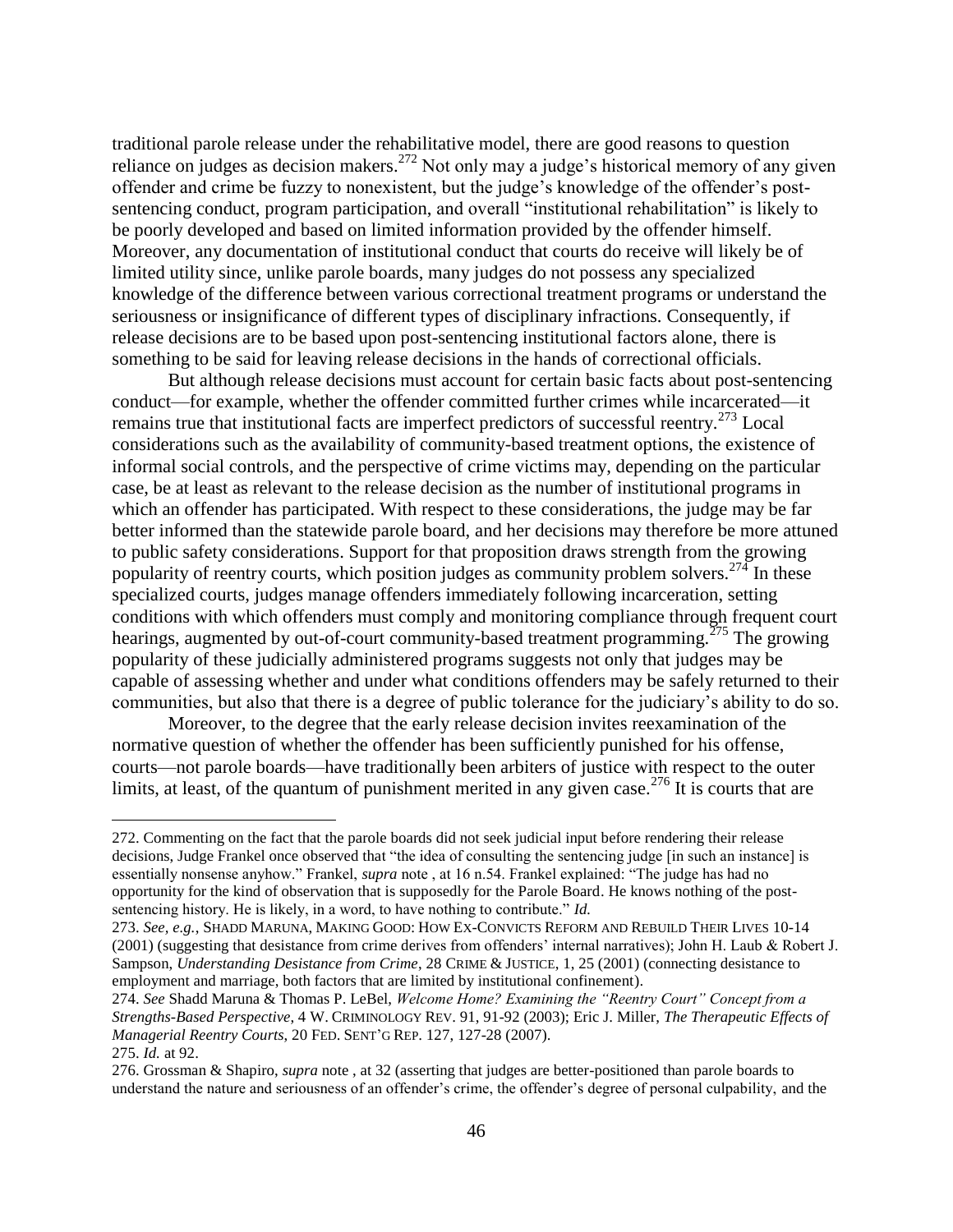thought to possess the moral authority to "pass judgment," and it is for that reason that the sentencing has traditionally been imposed by the court. Insofar as other forms of early release invite prison administrators and parole boards to second guess the amount of punishment imposed by the judge, we may worry that their decisions will be driven by administrative concerns at the expense of offender accountability. Judges, therefore, possess some significant institutional advantages when it comes to deciding whether an offender should be given early release.

That leaves one more important question: Will allowing judges to make release decisions unfairly exacerbate disparities already present in the criminal justice system, thereby making the practice intolerably unjust regardless of its potential expediency? Some have argued that the parole board"s distance from local communities is actually one of its strengths, since unlike the local judge, the statewide parole board sees the "big picture" and can time release decisions in individual cases to correct for inequitable sentencing disparities.<sup>277</sup> Setting aside the question of whether parole boards are well-positioned to decide what is inequitable, it is true that judicial release decisions have the potential to exacerbate preexisting disparities. This is true for several reasons. First, some judges will inevitably be more willing to reconsider sentences than will others, a difference that means some judges may deny all motions for sentence modification out of hand, while others hold hearings and grant relief in a substantial number of cases.<sup>278</sup> Second, even among judges who are open to exercising their discretionary power, worries about public safety may limit their willingness to reduce sentences for offenders in need of services in communities lacking the formal and informal resources that would permit safe return to the community. Such considerations suggest that offenders returning to disadvantaged communities might be less likely to secure early release than offenders returning to communities better able to meet their needs for supervision or community-based programming.

The fact that a release decision might turn on factors beyond the offender"s desert and outside his control is troubling; however, it is important to distinguish between disparate effects that may flow from discretionary decisions and the disparate application of law itself. All can agree that it would be improper to apply different legal standards to different offenders in making release decisions. That is different, however, from recognizing that the application of identical standards—for example, whether the offender can be safely released to the community at this time given the available resources—may yield different answers in different cases.<sup>279</sup>

effect of the crime on the victim and the community).

277. As Professor Albert Alschuler has put it,

<sup>[</sup>t]he back-end agency is a jurisdiction-wide agency so it is in a much better position to eliminate disparities than sending it back to the sentencing judge. [Professor Richard] Frase says sentencing is a judicial function, but it has never been an exclusively judicial function. The back end is better able to take account of institutional needs.

Margaret Colgate Love, *Sentence Reduction Mechanisms in a Determinate Sentencing System: Report of the Second Look Roundtable*, 21 FED. SENT"G REP. 211, 221 (2009) (quoting Professor Alschuler"s statements at the American Bar Association Commission on Effective Criminal Sanctions Second Look Roundtable).

<sup>278.</sup> The data collected by the Maryland Sentencing Commission are consistent with this observation. The Commission"s annual reports from 2005-2009 show that judges in the Third Circuit (comprised of Baltimore and Harford counties) reported no sentence modifications, while judges in the equally urban Seventh Circuit (Prince George's, St. Mary's, Calvert, and Charles counties) modified sentences in 155 reported cases, making that district responsible for 75 percent of reported sentence modifications during the relevant five-year period. *See supra* note . 279. Parole decisions themselves may, of course, be subject to the same critique.